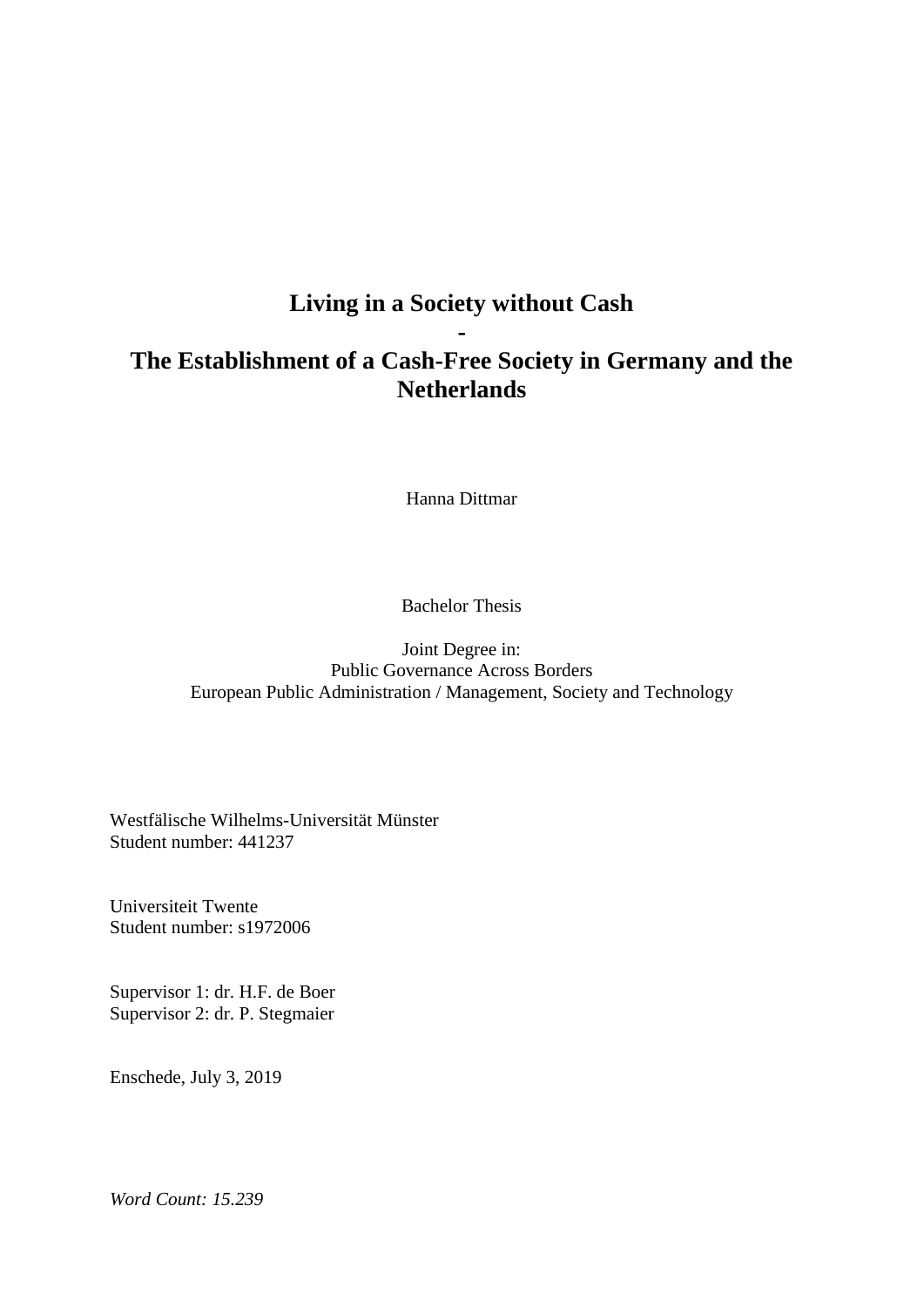### Abstract

Within the last years the payment behavior of the Dutch and German citizens has changed. In both countries the use of cash decreased, whereas the use of cards payments and innovative payment methods increased. Nonetheless, these developments happened at a different speed. The Dutch society seems to be closer to the establishment of a cash-free society than the German society. This phenomenon leads to the question: How can it be explained that a cashfree society in the near future is more likely in the Netherlands than in Germany? One potential explanation appears to be the political attitude of the ruling coalition toward the abolishment of cash. Accordingly, the German ruling coalition is not in favor of the cash-free society while, the Dutch ruling coalition favors the cash-free society. However, the findings of this bachelor thesis show that the ruling coalitions do not position differently towards the issue. Hence the disparities cannot be explained by the attitude of the ruling ideology in the countries of interest.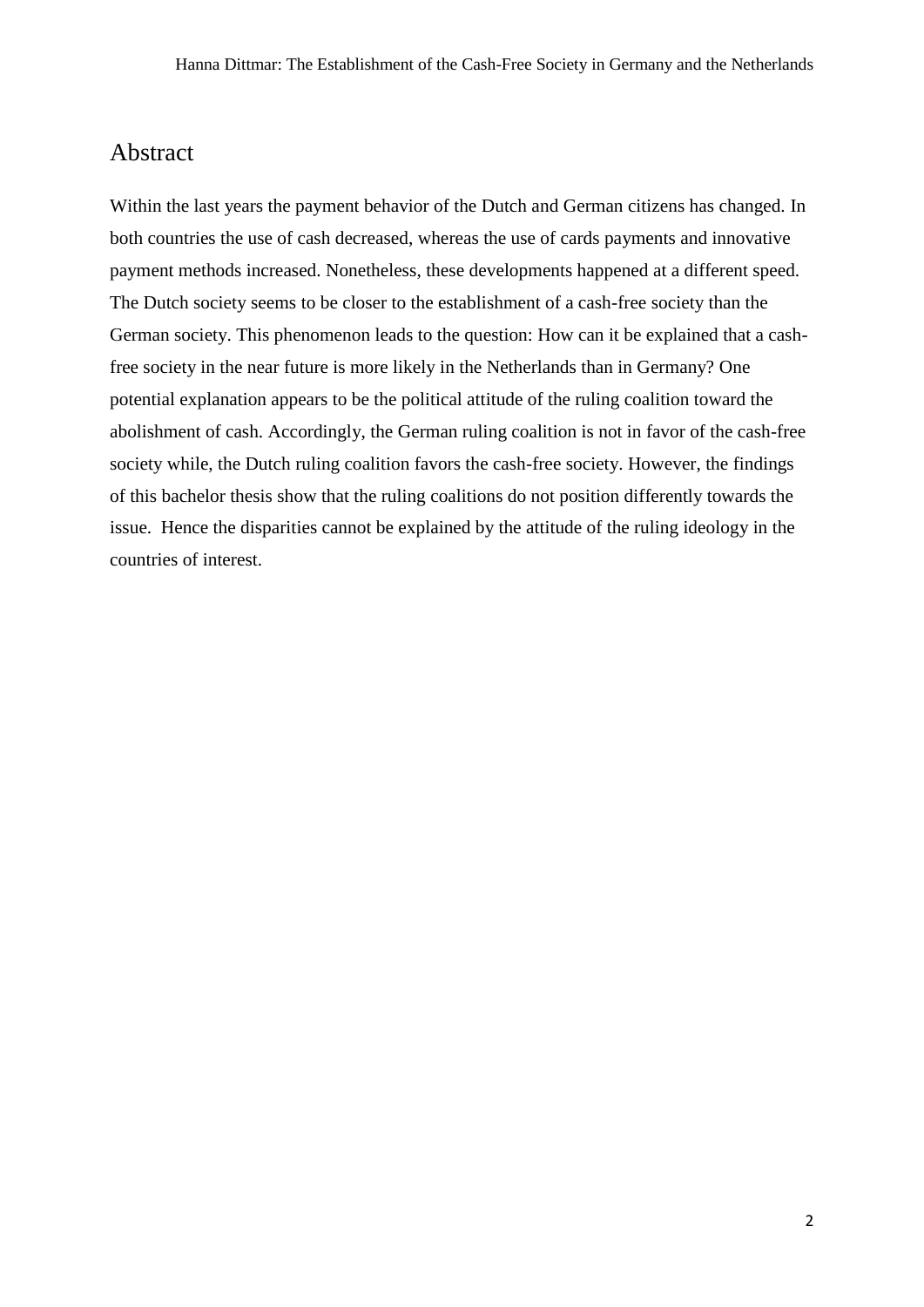# **Table of Contents**

| 2.8 Comparison of Payment Behavior in Germany and the Netherlands 19 |  |
|----------------------------------------------------------------------|--|
|                                                                      |  |
|                                                                      |  |
|                                                                      |  |
|                                                                      |  |
|                                                                      |  |
|                                                                      |  |
|                                                                      |  |
|                                                                      |  |
|                                                                      |  |
|                                                                      |  |
|                                                                      |  |
|                                                                      |  |
|                                                                      |  |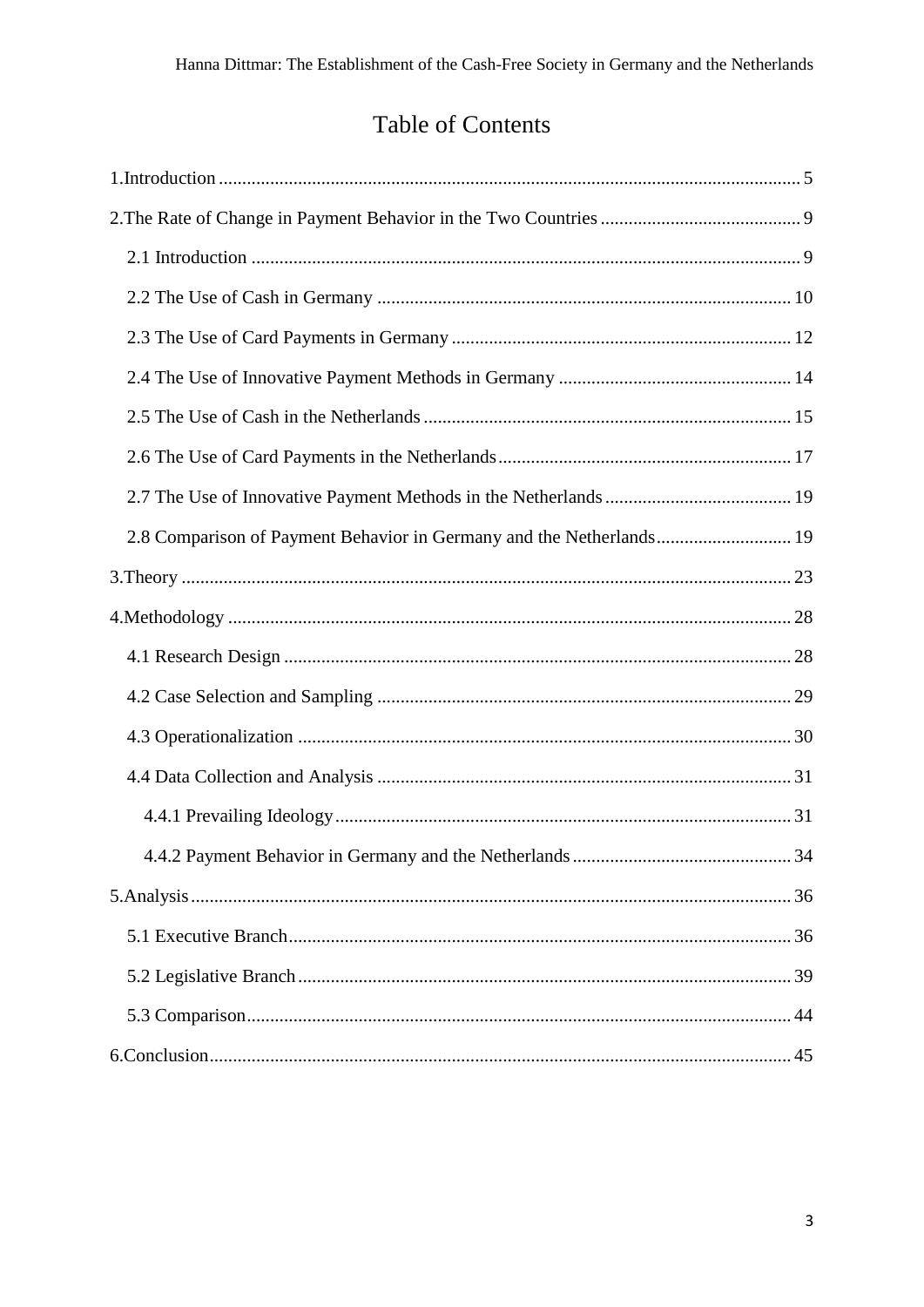# List of Figures

# List of Tables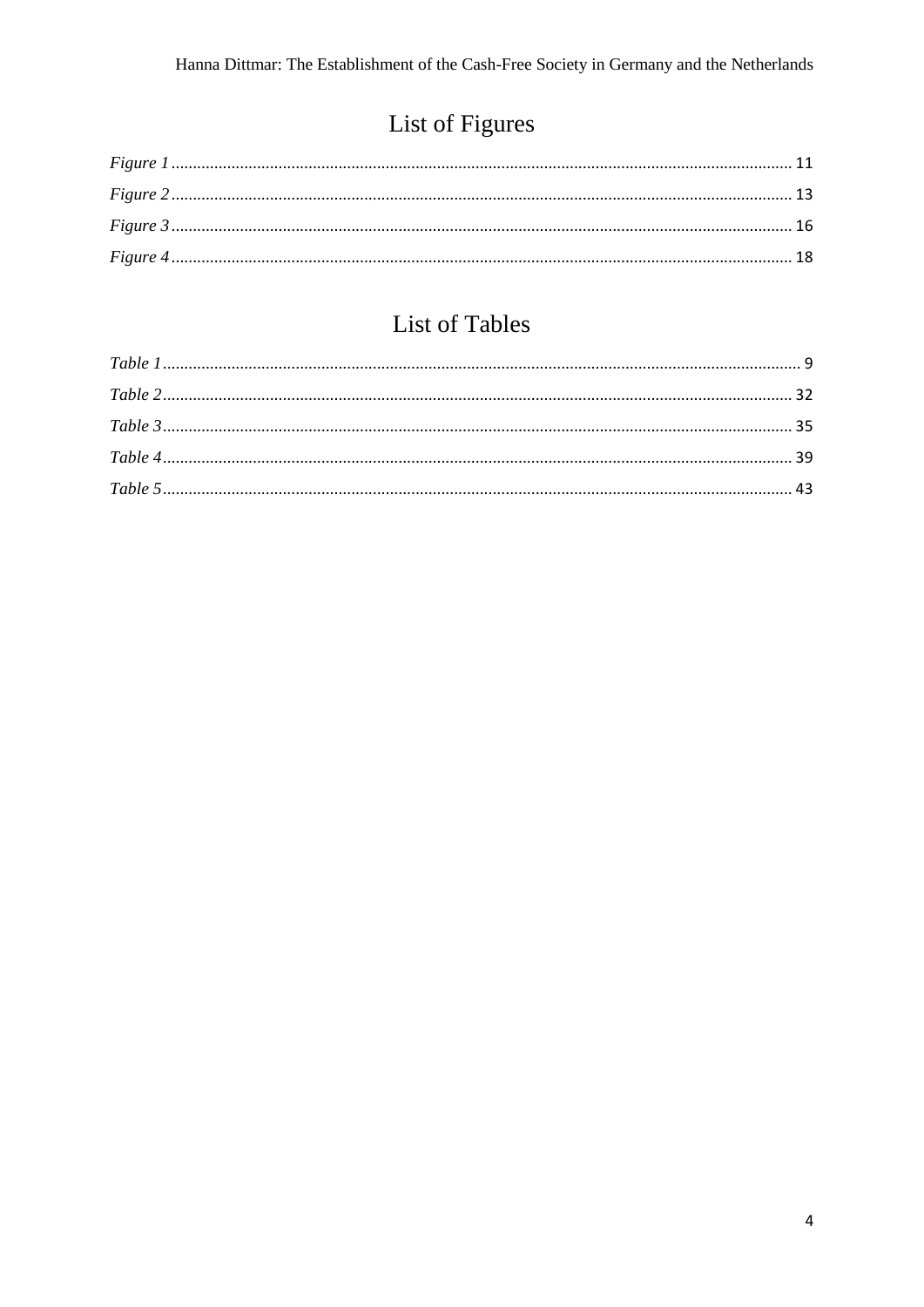### <span id="page-4-0"></span>**1. Introduction**

According to Arvidsson (2019), Money is "one of the most important innovations in the history of humanity" and one reason why society and one reason why society works as it works today (Arvidsson, 2019, pp. 1). It provides safety for transactions and also makes it possible to pursue a transaction in real-time which was not always the case when trade was still based on goods only. Other scholars emphasize that money is a tool of communication that provides social rules and structures within society (Hodgson, 2006; Smithin, 2000)

"Money" or "cash" are two terms which imply in many cases the same. Hence, they are often used in an identical context. Generally, the terms are often referred to physical money and in particular coins and banknotes (Danish Payment Council, 2016). In this bachelor thesis both terms are used referring to the same definition.

The origin of money can be traced back to Mesopotamia and Egypt, where it existed already five thousand years ago. Ever since it went around the world and through different monetary systems (Arviddson, 2019). Additionally to the coins and paper currency, which was the predominant payment method, card payment emerged in the past century (Gracia-Schwartz, Hahn, & Layne-Farrar, 2006). With the development of credit and debit cards, cash became less used in the past decades. Additionally, new payment technologies and services emerged. Contactless payments and online shopping have become a natural payment procedure without cash. Consequently, we see the development of the so-called "cashless society" (Fabris, 2018).

The terms "cashless" or "cash-free" society, which will be used in the following research are defined by different researchers. Arvidsson (2019) writes that within a cash-free society cash will disappear and be replaced by other payment tools. Referring to Fabris (2018), a cashless society implies that within society a digital version of cash will exist. Thus "legal tender money exists, is recorded, and is exchanged only in electronic digital form" (Fabris, 2018, pp. 55). Other scholars suggest that cash, in terms of paper money and coins, is replaced by virtual money and that so-called physical money does not exist within the society anymore (Sajter, 2013; Warwick, 1992). The cash-free society is a community wherein everything is paid electronically by tools such as debit and credit cards. A cashless society is established when "No one uses cash" within this community and all purchases are made electronically (Akinola, 2012, pp. 49). Consequently, a development towards a cash-free society implies that the use of cash is going to change. Reder (1982) analyzes in his article "Chicago economics: Permanence and change" what changed and what stayed permanent in Chicago during the last fifty years. Accordingly, "permanence" implicates that nothing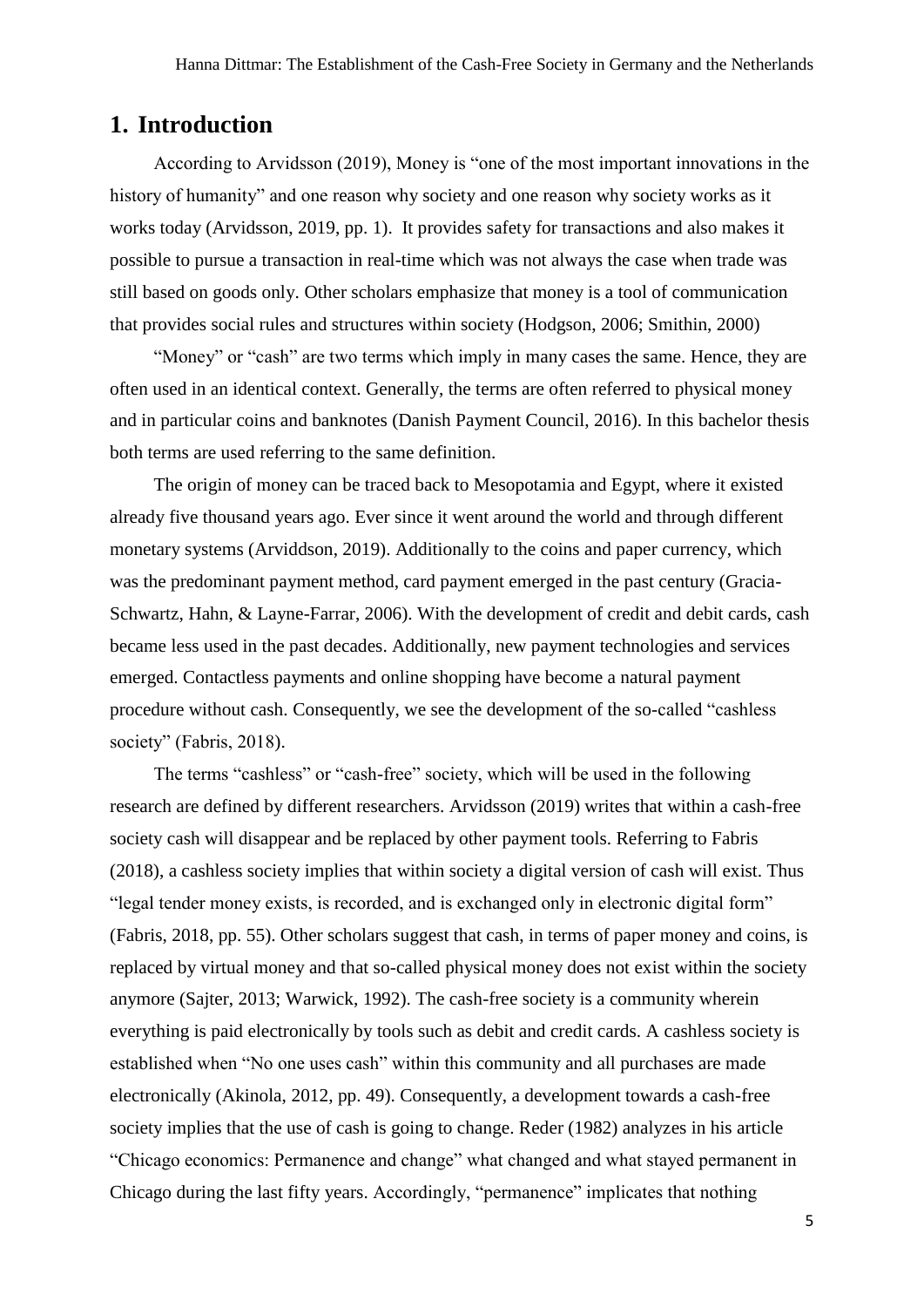changes. "Change" on the other hand shifts something over time (Reder, 1982). Therefore it can be argued that the development of a cash-free society is the rate of change in payment behavior that takes place over time. The establishment of a cash-free society thus requires that payment behavior changes. In order to achieve a cash-free society, other payment methods need to become predominant over the use of cash. These can be in the scope of electronic or mobile payments. If the use of cash remains and in general does not change, the development towards a cash-free society will be rather unlikely.

If a cashless society were to be established within the near future, some advantages and disadvantages would come along. There are ongoing discussions on what it will imply for society if cash disappears. Scholars argue that it would stimulate economic growth and that it also would provide more transparency, accountability and less cash related fraud (Hasan, Renzis, & Schmiedel, 2013, Mieseigha & Ogbodo, 2013). However, it also poses threats to society. Research shows that the social costs of a cashless society are high especially in regards to vulnerable groups and the intrusion of privacy (Ceneey, 2019; Farbis 2018). Beyond it would be threatened by technological issues such as a failure of the device that is used for cash-free payment. This comparison of pros and cons of an emerging cashless society is also part of political discussions as this research will show at a later stage.

An intriguing question therefore is: How likely is the establishment of a cash-free society? For the establishment of a cashless society, the use of cash has to stop. We can observe that this process is already taking place in some countries but that other countries do not follow this development at the same speed. Looking at a few countries in Europe we can observe that the amount of cashless payments is raising and subsequently the likelihood of the establishment of a cash-free society is raising. In Sweden, for example, this development is faster than in other countries. Within the last twelve years, the circulation of cash diminished by about 47 percent and only 20 percent of the payments are made by cash. Countries like the Netherlands, Denmark, and Norway follow this trend (Christou, 2018). In 2015, the Dutch pursued more payments by card than by cash (Jonker, Hernandez, Vrees, & Zwaan, 2018). According to the World Cash Report of 2018, the number of cash transactions was 45 percent in the Netherlands measured at the point of sale, which represents the lowest amount among the Euro countries (van der Knaap & Vries, 2018). Other European countries such as Italy, Austria, and Germany show a slower development. In 2017 the German Bundesbank stated that the number of cash transactions measured at the point of sale decreased by about 8 percentage points compared to a study in 2011. Yet, compared to the frontrunners, it remains high with 74 percent (Deutsche Bundesbank, 2011).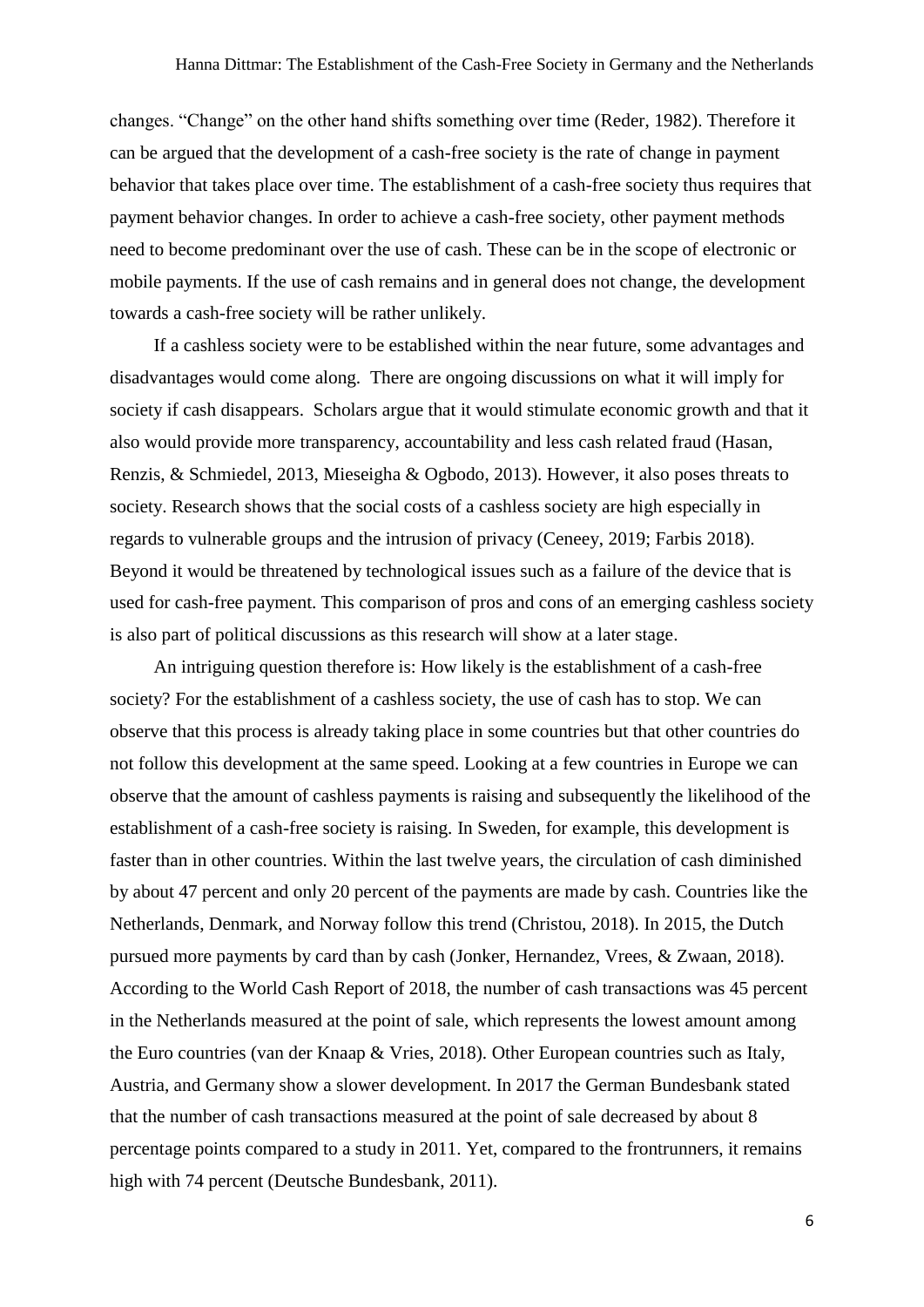It is therefore interesting to investigate why these developments are different to some extent and what it implies for the establishment of a cash-free society in the respective countries. This study aims to identify what makes a country more prone to go cash-free and which factors stimulate its reluctance. For the realization, a case study with two diverse cases will be conducted in this bachelor thesis. A country that has a high rate of change in payment behavior is selected, namely the Netherlands and one which does not seem to change that fast, namely Germany. To find an answer to the outlined issue this research is structured around the following research question:

### *RQ: How can it be explained that a cash-free society in the near future is more likely in the Netherlands than in Germany?*

The research question will be answered by means of answering two sub-questions:

- *1. How did a cash-free society in Germany and the Netherlands develop thus far?*
- *2. Which factors explain the disparities in the rate of change in payment behavior in Germany and the Netherlands?*

The following chapter, "The rate of change in Payment Behavior", describes the developments regarding a cash-free society in the Netherlands and in Germany. A closer investigation of the development of the use of cash in the two countries of interest is conducted. This eventually results in the answer to the first sub-question. The second subquestion is answered in chapter three. This chapter explores the factors that might explain the differences in the rate of change in developing a cash-free society. This is carried out by using the policy termination literature. The literature suggests that terminating a certain practice is not easy and that certain barriers can occur when terminating a policy or an institution (DeLeon, 1978; Bardach, 1976; Zhang, 2009). Such barriers may explain why countries develop at a different speed with regard to the concerned issue. Which of these barriers is most likely to be influential is found in the answer to the second sub-question. Based on the outcomes of chapter three, which examines the possible barriers that may occur when terminating a certain policy or practice, the development in the two countries of interest are analyzed. It is expected that in Germany some barriers will exist more than in the Netherlands. The outcomes of this analysis are presented in chapter 5. Prior to that, in chapter 4, the methodology that is used in this research is described.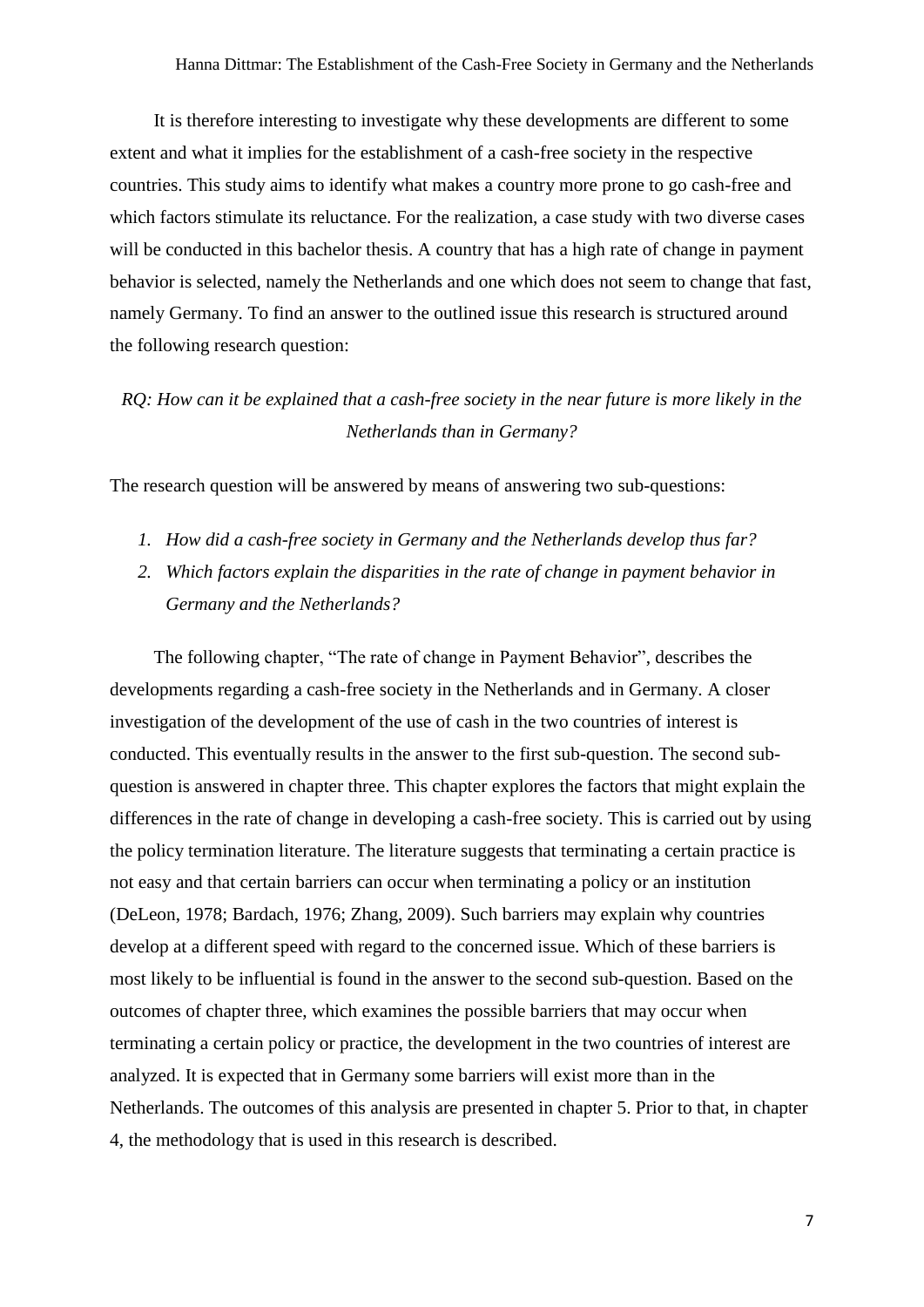The cash-free society is a societal relevant issue which became more and more present in the last decade. In China, the cash-free society might already be a reality in the next few years. The mobile payment services WeChat Pay and AliPay are already used by one billion Chinese citizens. Worldwide the number of people that will be able to use non-cash payment methods is estimated at 5.9 billion in 2025. This implies a percentage of 71 percent of the world population (Döderlein, 2019). This large amount stimulates the expectation that the cash-free society will be a no-brainer. Yet others argue that this will not be the case, as the payment method cash remains popular. Additionally, a society without cash would simply entail too many risks and would therefore not be established within the next years (Fleming, 2019). Thus, this research is societal relevant due to the fact that it analyzes factors that might restrict the establishment of a cash-free society in the two countries of interest, the Netherlands and Germany.

Besides addressing social relevance, this bachelor thesis also aims to fulfill scientific relevance. As the policy termination literature poses, previous studies were missing cross country comparison or multiple case study design and development of concepts (Bauer, 2009). These limitations are going to be approached in this bachelor thesis. The following four chapters of this bachelor thesis entail a literature review that summarizes the most important theories and arguments concerning the policy termination literature. Deriving from these arguments one relevant barrier of termination is selected for this study. Subsequently, the applied methodology is introduced wherein the chosen barrier of termination is operationalized. Further, the data collection and analysis will be conducted and eventually, the answer to the research question will be given in the conclusion.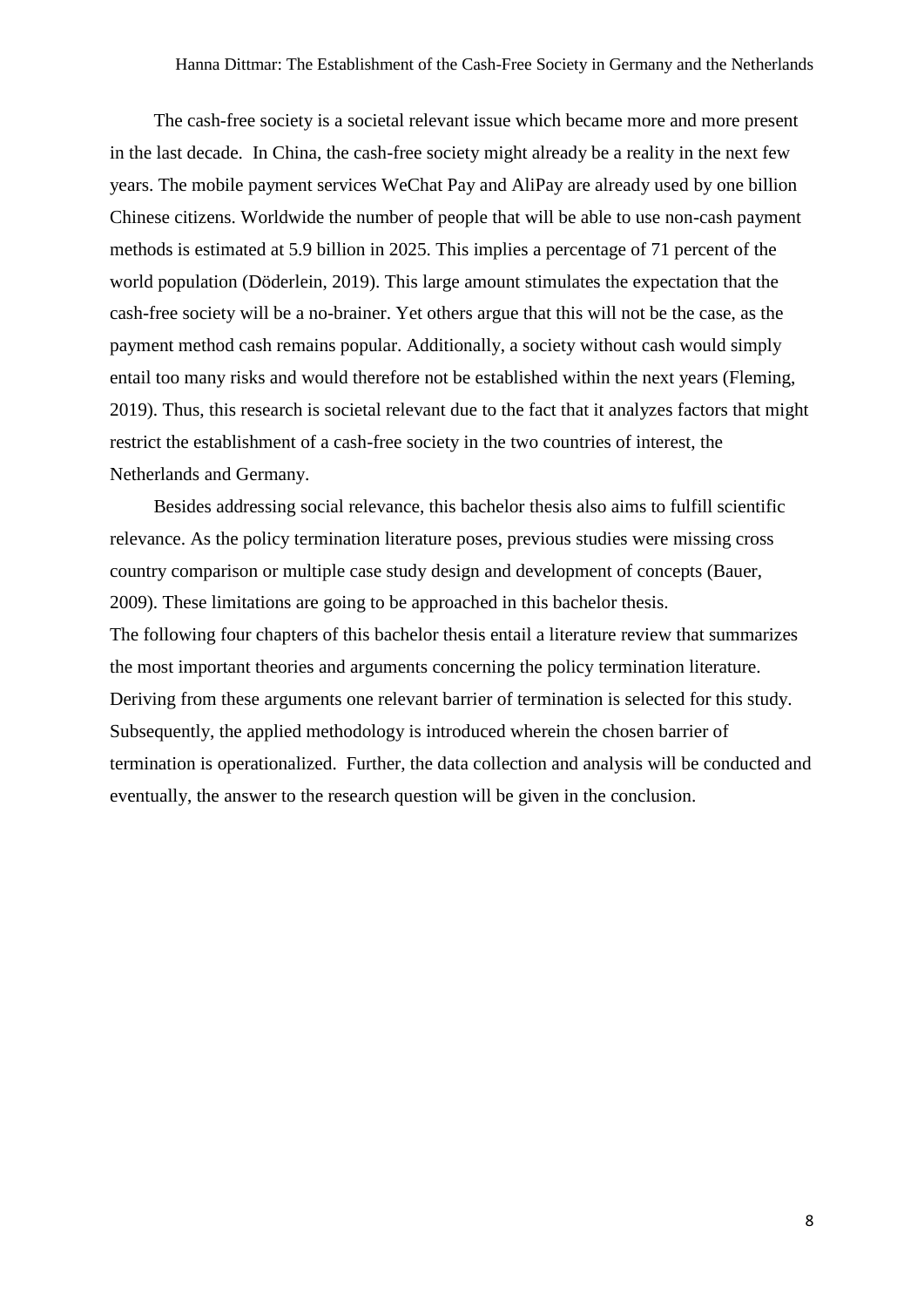# <span id="page-8-0"></span>**2. The Rate of Change in Payment Behavior in the Two Countries**

### <span id="page-8-1"></span>**2.1 Introduction**

The previous chapter already outlined that there are prevailing differences between Germany and the Netherlands considering the rate of change in payment behavior. While the Netherlands belongs to one of the countries that seem to phase out cash, the traditional payment method remains popular in Germany. This chapter serves the purpose of investigating in more detail how the payment behavior changed over time in the countries of interest and to what extent this change rate differs. By means of that the first sub-question is answered.

The following units of analysis are selected to analyze the change rate in payment behavior: use of cash, use of card payment and use of innovative payment method. A clear differentiation of payment methods is depicted in table 1 below. This differentiation of payment methods is used to describe the development of payment behavior in the two countries. The respective data that is used for the analysis is derived from documents of de Nederlandsche Bank and the Deutsche Bundesbank.<sup>1</sup>

| <b>Payment System</b> | <b>Payment Method</b>             |
|-----------------------|-----------------------------------|
|                       | <b>Electronic Payments</b>        |
|                       | Debit card                        |
|                       | Credit card                       |
| Non-cash payments     | <b>Innovative Payment Methods</b> |
|                       | Contactless payments              |
|                       | Mobile payments                   |
|                       | <b>Coins</b>                      |
| Cash payments         | <b>Banknotes</b>                  |

<span id="page-8-2"></span>*Table 1 Categorization of Payment Methods*

**.** 

 $1 \text{ A specific description of the selected document will follow in chapter 4.2.2, the methodology part of this.}$ bachelor thesis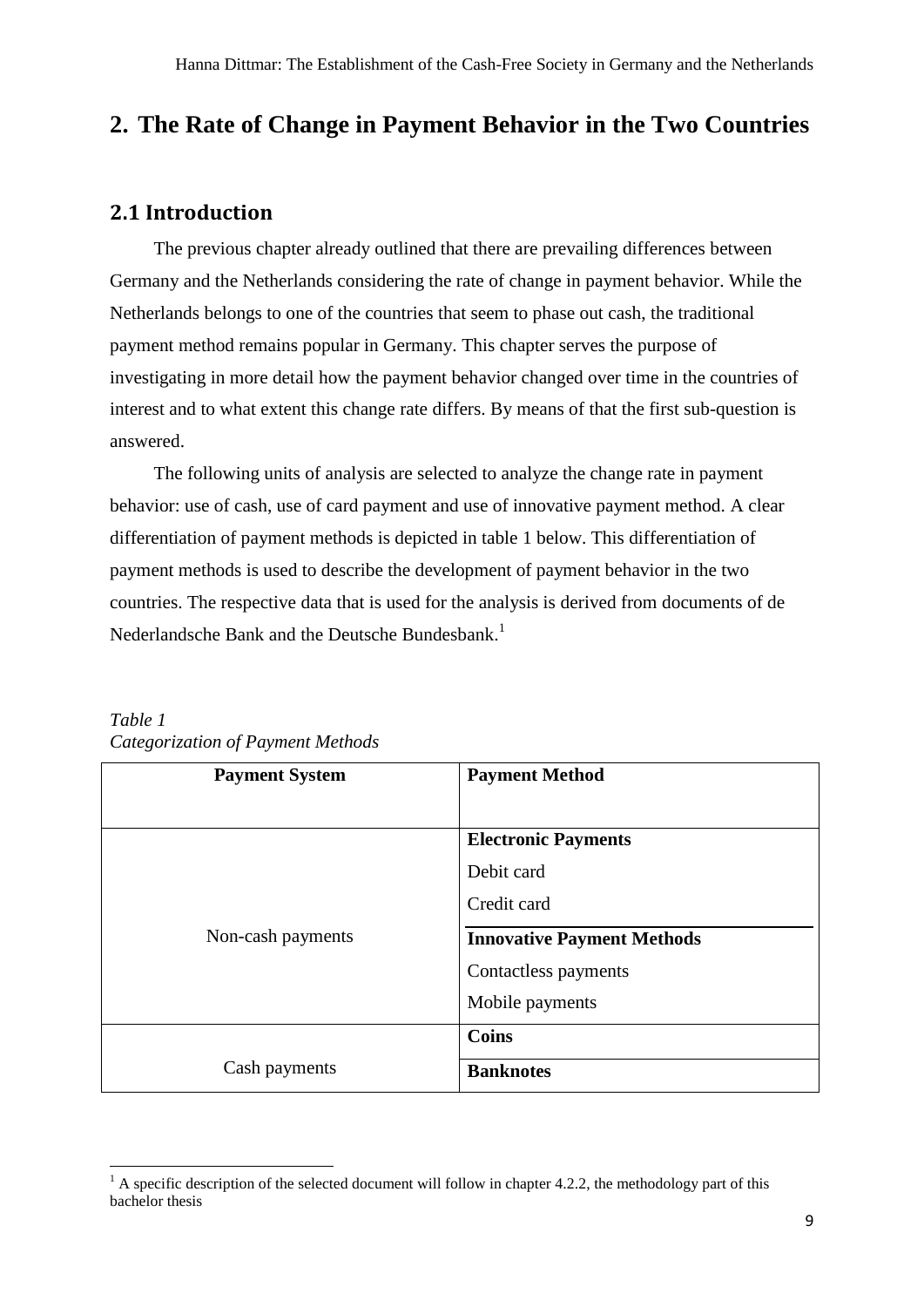### <span id="page-9-0"></span>**2.2 The Use of Cash in Germany<sup>2</sup>**

The data for the use of cash in Germany is derived from three studies of the Deutsche Bundesbank in 2011, 2014 and 2017. The studies provide different data on payment behavior in Germany, which was measured at the point of sale (POS). As table 1, "the categorization of payment methods" has shown cash payments are categorized in banknotes and coins in this research. For the use of cash it has particularly been looked at (1) how cash use developed in terms of number and value of transactions, (2) the development of the use of cash broken down into various transaction categories ("below 5 euros" and "50 to 100 euros") and (3) how the amount of cash that is carried around by citizens progressed over the three respective studies.

In the study of 2011, the number of cash transactions was 82 percent and the value 53.1 percent. While the number of transaction describes how many times cash transactions have been conducted, the value of transaction targets the amount of cash that is transferred. Accordingly, it can be assumed that low amounts were often paid by cash and high amounts transferred by other payment methods. In 2014 the study demonstrated that the number of transactions decreased and a slight increase in the value of the transaction was visible compared to the previous study in 2011. The number of transactions was 79.1 percent and the value of the transaction amounted to 53.2 percent. This indicates that fewer payments were pursued by cash but that the amounts paid by cash increased slightly. In 2017, the last conducted study revealed that the number and value of transactions at the POS decreased both, compared to 2014. The number of transactions alleviated to 74 percent while the value of transaction decreased to 48 percent. These developments of cash use in Germany between 2011 and 217 are depicted in figure 1 below .

<span id="page-9-1"></span>**.** 

<sup>&</sup>lt;sup>2</sup> The Data of chapter 2.2 are based on reports of the Deutsche Bundesbank in 2011, 2014 and 2017 (Deutsche Bundesbank 2011, Deutsche Bundesbank, 2014, Deutsche Bundesbank, 2017)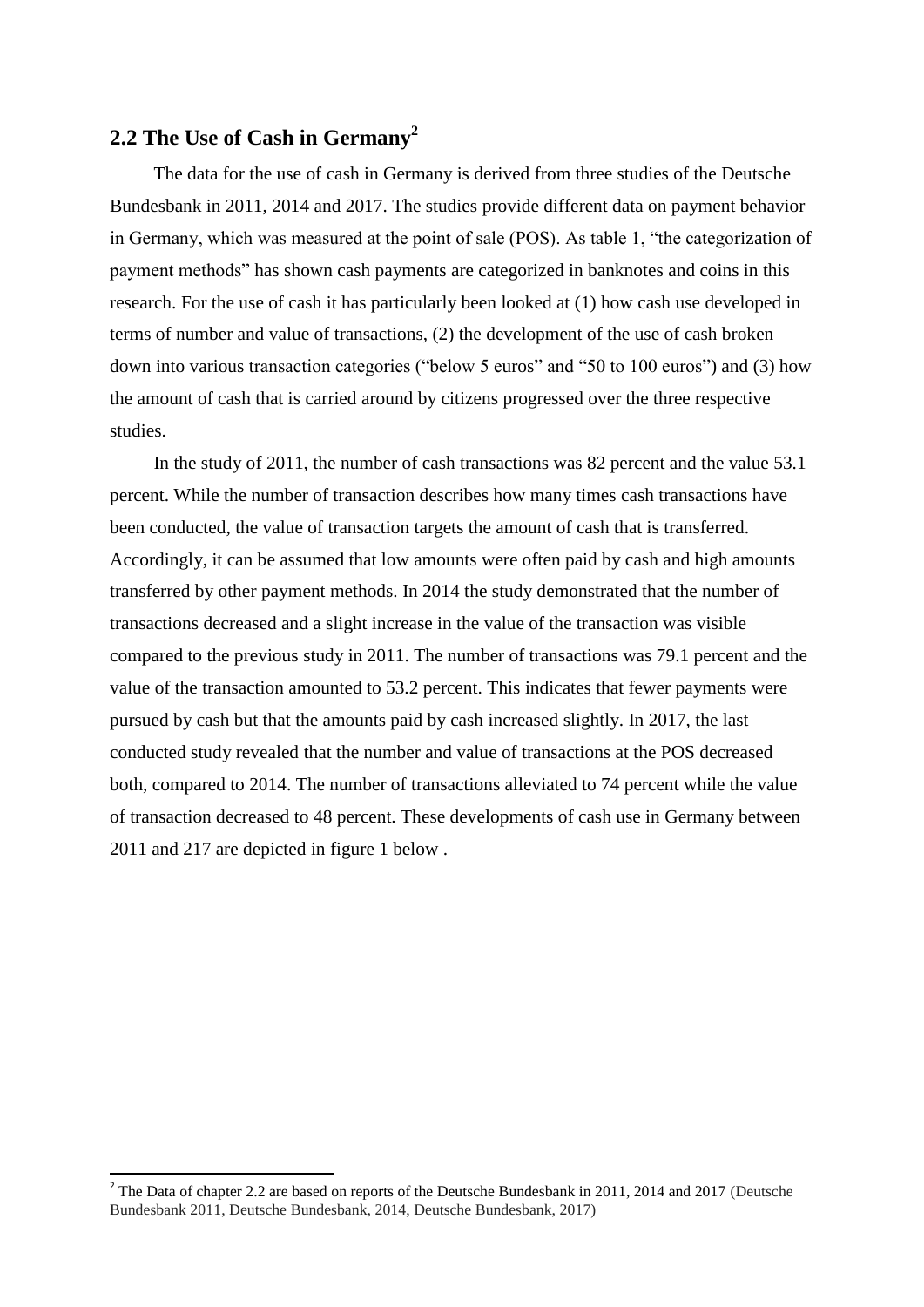#### *Figure 1 The use of cash in terms of number and value of transactions in Germany in percentage of total transactions from 2011-2017*



Further, the development of the use of cash broken down into various transaction categories ("below 5 euros" and "50 to 100 euro" and above) is demonstrated. In 2011, 98.3 percent of the payments in the transaction category "below 5 euros" were settled by cash. These findings emphasize that almost all small payments were transferred via the payment method cash. However, the preference for cash payments remained up to the transaction category "50 to 100 euros". From 50 euros onwards, only 46 percent of the consumers decided to pay the due amount by cash. Three years later, in 2014, the findings of the study show that the amount of transaction that is transferred by cash below 5 euros remained high. 96 percent of the German consumers settled these small amounts by cash. The preference in payment behavior up to the transaction category "50 to 100 euros" decreased to some degree. Only 41.9 percent of the German citizens maintained to pay these amounts by cash. In 2017 the amount of payments below 5 euros transferred by cash equaled the amount of 2014, namely 96 percent. Once again the preference for cash payments remained up to the transaction category of 50 to 100 euros. Nonetheless, a further decrease of cash payments in the respective transaction category was recorded since 39 percent of these amounts were paid by cash.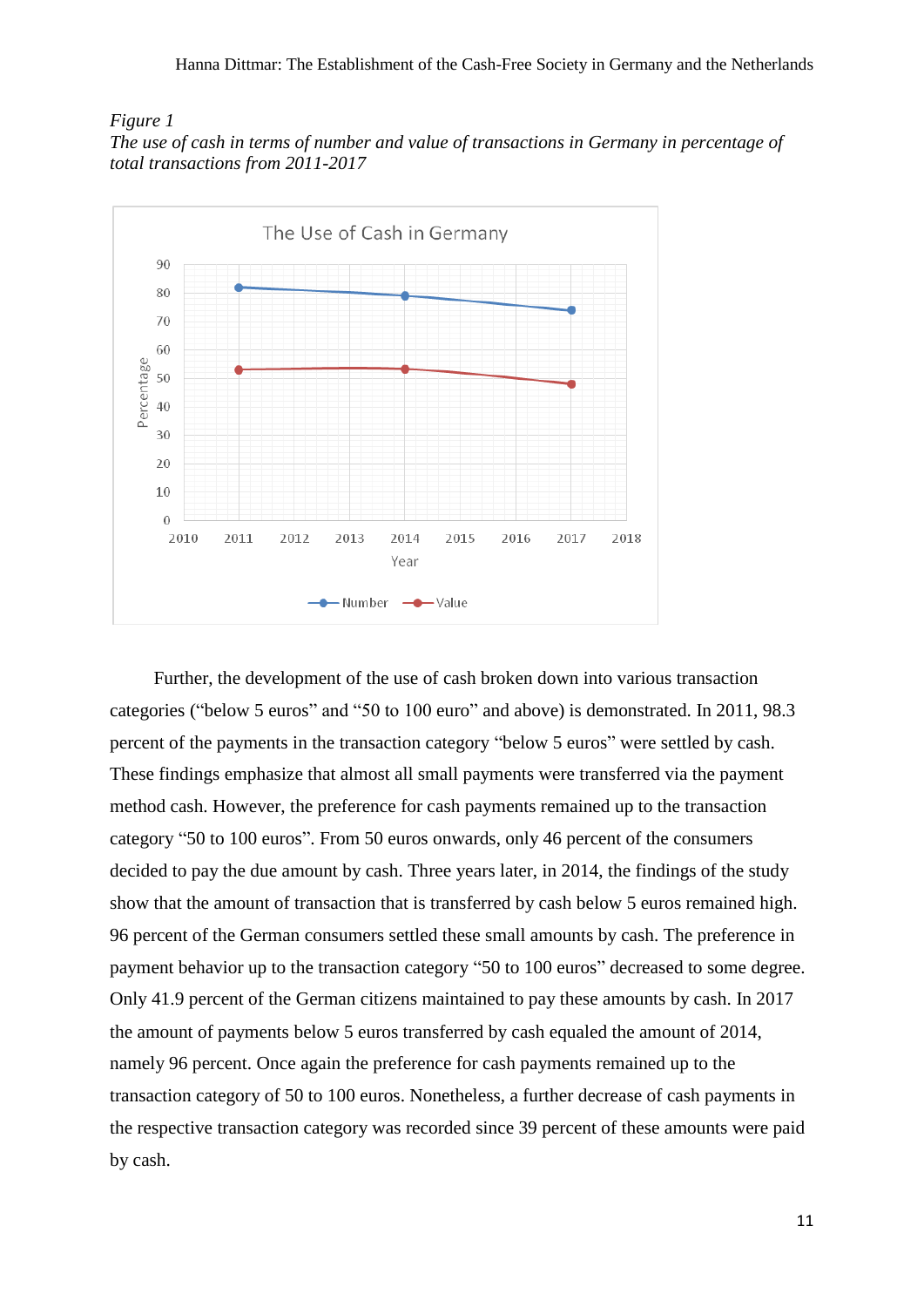Moreover, an illustration of the average carried amount of cash in 2011, 2014 and 2017 can be given. In 2011 on average, the German consumers carried 103 euros of cash in their wallets. Herein, the share of euros coins was 5.90 euros. The research of 2014 showed that the carried amount of cash did not change. Thus again, on average 103 euros of cash were carried. Moreover, the share of coins slightly decreased to 5.73 euros. Surprisingly the last study in 2017 showed an increase in the overall amount of cash that was found in the consumer's wallet as well as the share of coins. On average 107 euros have been carried of which 6.29 were euro coins.

### <span id="page-11-0"></span>**2.3 The Use of Card Payments in Germany<sup>3</sup>**

The studies of the Deutsche Bundesbank further provide data on the use of card payments in Germany. Referring to table 1, this bachelor thesis categorizes card payments into debit and credit cards. This research focuses on (1) how the use of card payments developed in terms of number and value of transactions, (2) the development of the share of card payments in the transaction categories ("below 5 euros" until "500 euro and above") and (3) if the ownership of cards decreased or increased over the years 2011, 2014 and 2017.

First, the changes in the number and value of transactions are demonstrated. In 2011 the number and value of transactions were recorded for the use of debit cards and credit cards. The number of debit card transactions was 13.4 percent and the value of transactions represented 28.3 percents. These numbers indicate that relatively few card payments were made compared to cash payments. In contrast to the use of debit cards, the use of credit cards was low. Credit cards were used 1.8 percent in terms of number and 7.4 percent in terms of value by the German residents. In 2014 the Deutsche Bundesbank recorded an increase in the value and number of transactions recorded for debit cards, while it decreased for credit cards. For debit cards, the number of the transactions was subsequently 15.3 percent and the value 29.4 percent. Credit cards, on the other hand, were used 1.3 percent according to the number of transactions and 3.9 percent in terms of the value. In 2017 the study emphasized that once again, the use of debit cards but this time also the use of credit cards increased. Accordingly, debit cards were used 18.4 percent, looking at the numbers of transactions, and 34 percent in terms of the value of transactions. For credit cards, the value increased to 4.4 percent and the number to 1.5 percent. The respective developments for the use of debit cards in Germany between 2011 and 2017 are illustrated in figure 2 below.

<span id="page-11-1"></span>1

<sup>&</sup>lt;sup>3</sup> The Data of chapter 2.3 is based on reports of the Deutsche Bundesbank in 2011, 2014 and 2017 (Deutsche Bundesbank 2011, Deutsche Bundesbank, 2014, Deutsche Bundesbank, 2017)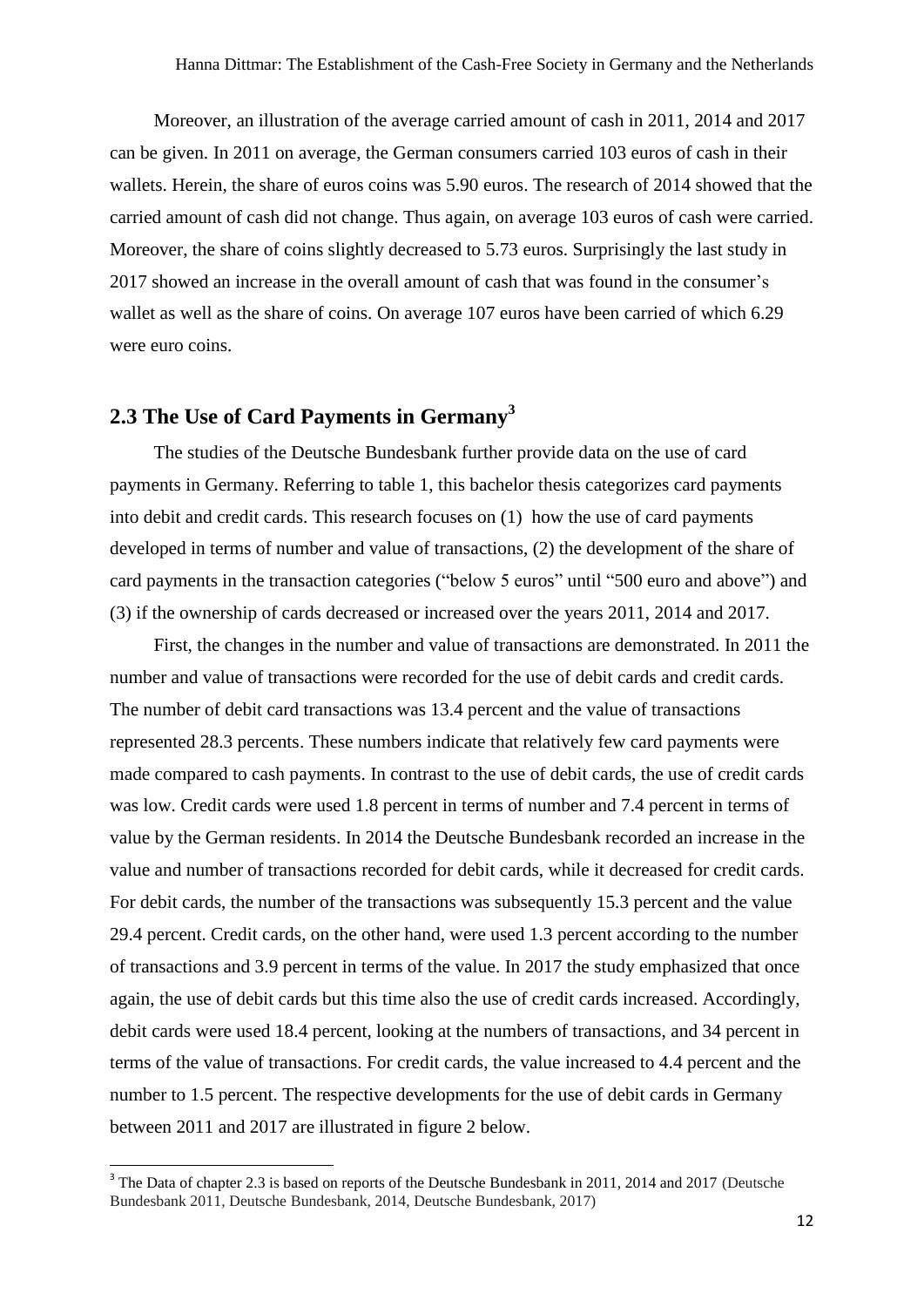#### *Figure 2*





Further, the development of the share of card payments in the transaction categories can be determined. In 2011, transactions in the amount category "below 5 euros" were rarely settled by card. Only 0.6 percent of the German consumers made use of debit cards and 0.2 percent of credit cards. Most debit card payments, namely 43 percent, were pursued in the transaction category "100 to 500 euros". Credit card transactions, on the other hand, were mainly settled in the transaction category "500 euros and more" by 24 percent. In 2014 the research of the Deutsche Bundesbank stresses that the payments made by card in the transaction category "below 5 euros" increased in regards to the previous study. Thus debit card payments below 5 euros represented 2.7 percent of the transactions, whereas the amount for credit card payments was not indicated. While the greatest number of debit card payments was still settled in the amount category "500 euros and more" by 43 percent, the transaction category "100 to 500 euros" showed the same amount of debit card payments. In this category were most of the credit card payments were settled as well, namely 12 percent. In 2017 the payments that were made in the transaction amount category "below 5 euros" decreased compared to the study in 2014. 2 percent of these transaction amounts were paid by debit cards while once again the number for credit cards was not given. The transaction category wherein most of the debit card payments are transferred was "100 to 500 euros"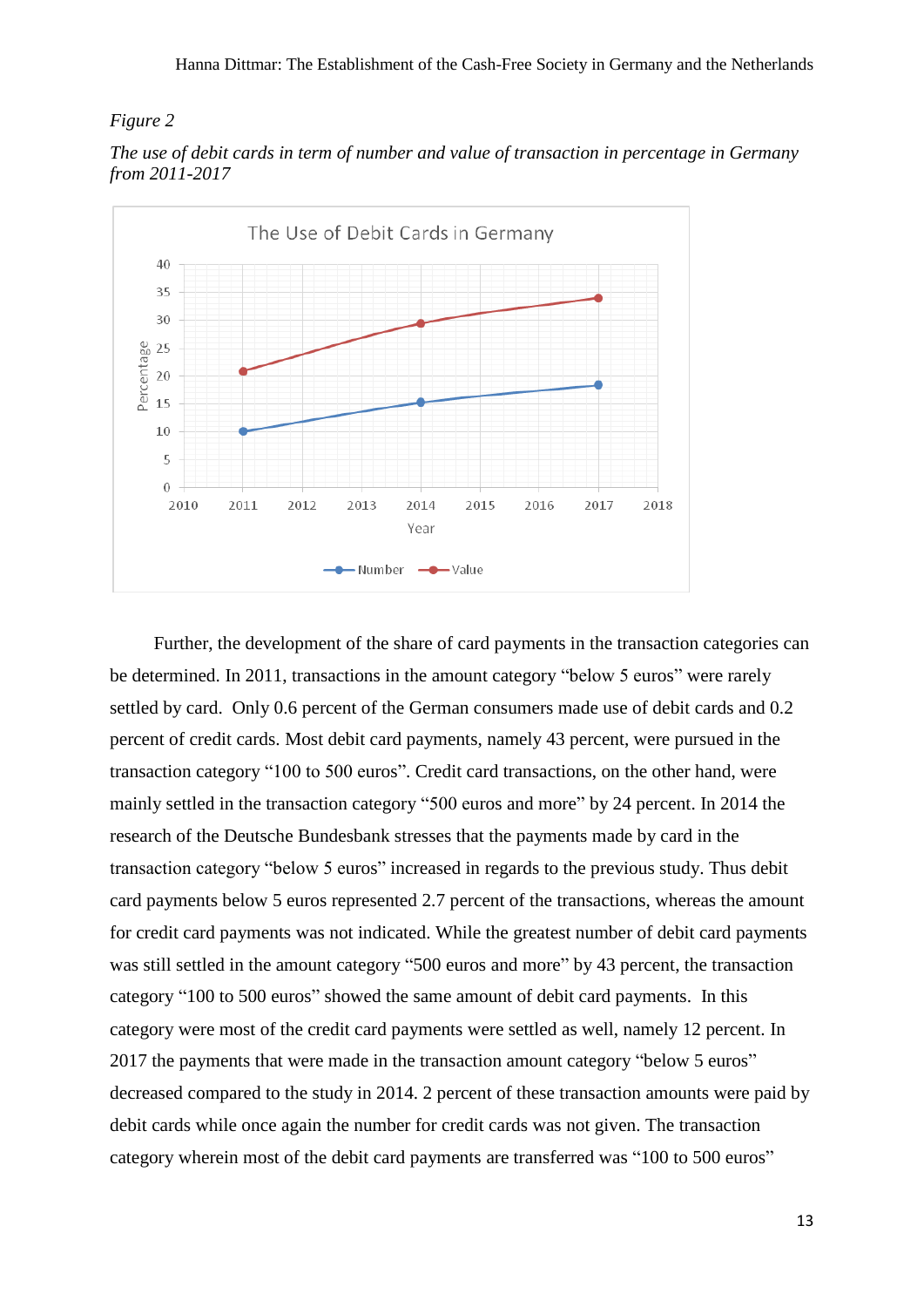which compared to the previous study to increased 46 percent. The majority of the credit card payments, 9 percent in fact were found in the category "500 euros and more".

Lastly, the development of debit and credit card ownership is outlined. In 2011, 94 percent of the Germans indicated that they own a debit card. Hence debit cards were widely known and therefore also the most owned type of payment card among the German citizens. If people did not use debit cards, the second choice of card payment method was the credit card. Yet, approximately only one-third of the German citizens owned a credit card in 2011, namely 33 percent. The study of 2014 showed that the number of people that owned a debit card increased, since 97 percent of the German residents owned a debit card. However, the ownership of credit cards decreased to 32 percent. Consequently, debit cards maintained the dominant mean of card payments. The data of the last study in 2017 depicted that both, the ownership of debit and credit cards, increased. Accordingly, 98 percent of the German citizens owned a debit card and 36 percent a credit card.

### <span id="page-13-0"></span>**2.4 The Use of Innovative Payment Methods in Germany<sup>4</sup>**

The Deutsche Bundesbank also looked at the use of innovative payment methods in the three selected studies. As table 1 showed, the bachelor thesis looks at innovative payment methods in terms of contactless payment methods and mobile payment methods. Herein it focuses (1) on the number and value of transactions by innovative payment methods, (2) the familiarity of innovative payment methods and (3) the use of innovative payment methods.

In 2011 the number and value of transactions made by contactless payment methods were low. No shares of transactions were recorded in terms of the number and only 0.1 percent regarding the value. Additionally, no shares of transactions were recorded for mobile payment methods. In 2014 the value of transactions made by contactless payments remained 0.1 percent while the use in terms of number increased to 0.1 percent. Once again, no share of transactions was pursued by mobile payment methods. The study of 2017 demonstrates that the share of contactless payments was 0.7 percent regarding the number and 1.1 percent regarding the value. For the first time the share of mobile payments was also recorded. These were settled by 0.1 percent measured in terms of the numbers of transactions.

Looking at the familiarity of innovative payment methods, the findings of 2011 show that 53 percent of the German citizens did not know what contactless payment is and 48

1

<sup>&</sup>lt;sup>4</sup> The Data of chapter 2.4 is based on reports of the Deutsche Bundesbank in 2011, 2014 and 2017 (Deutsche Bundesbank 2011, Deutsche Bundesbank, 2014, Deutsche Bundesbank, 2017)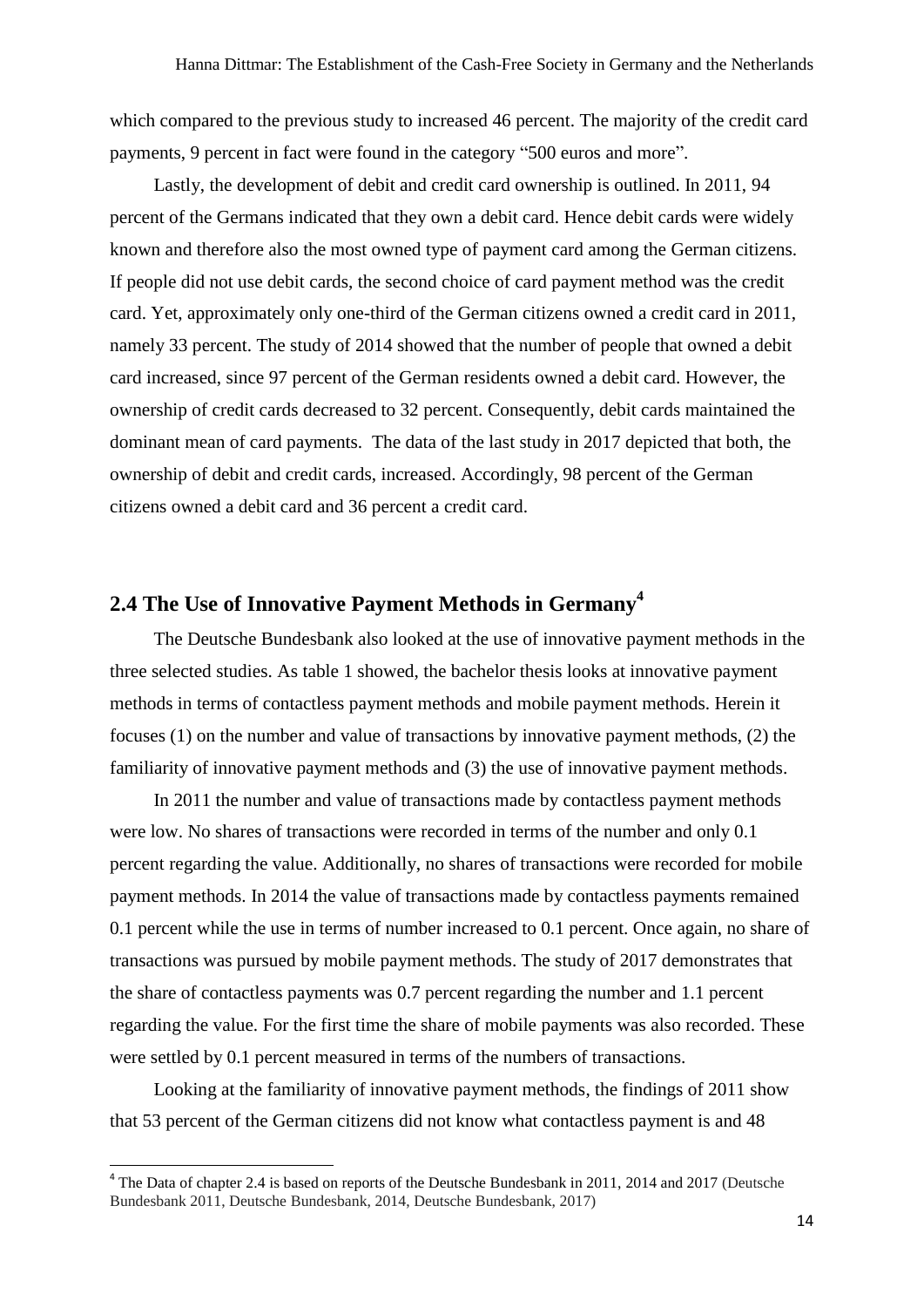percent did not know what mobile payments implies. Three years later, the awareness with contactless payment was higher than in 2011. The number of German citizens that were not familiar with contactless payments decreased to 46 percent while the number of people that were not familiar with mobile payments decreased to 41 percent. According to the last study in 2017, the familiarity with contactless payments increased once again. Contrasting to the studies before, the study of 2017 indicated if the German citizens were already familiar with contactless payments methods. Already 60 percent of the German citizens did know what the payment method comprised of. The same applied for mobile payments whereas already 50 percent were aware of it.

Moreover, the indicated use of innovative payment methods is outlined in two studies of the Deutsche Bundesbank. In 2011 a very small amount, in fact, 6 percent of the German citizens, stated that they have used contactless payments before and only 1 percent said that they transferred money through mobile payments. In 2014 already 9 percent indicated that they used contactless payments before, which was 2 percent for mobile payments.

### <span id="page-14-0"></span>**2.5 The Use of Cash in the Netherlands<sup>5</sup>**

1

To demonstrate the development of the use of cash in the Netherlands, a long-term study of de Nederlandsche Bank (DNB) is analyzed. For this bachelor thesis, the years 2010, 2014 and 2016 of the long-term studies are examined. Here again, the author looks at (1) how the cash use developed in terms of number and value of transactions, (2) the development of the use of cash broken down into various transaction categories ("below 5 euros "until "100 euros and above") and (3) how the amount of cash that is carried around by citizens progressed over the three respective studies.

First, it is shown how the use of cash developed in terms of number and value in the Netherlands in analyzed. In 2010 the DNB researched that number of cash transactions was 64.7 percent while the value of transactions amounted to 37.9 percent in the Netherlands. This points out that small amounts were rather paid by cash than by other means of payment. In the year 2014, the use of cash transactions decreased in terms of number and value of transactions. The study of the DNB reveals that the relative number amounted to 53.1 percent, while the value entailed 31.4 percent. Two years later, in 2016, the study shows that the number and value of cash transactions decreased again in both cases. The number of transactions decreased to 45 percent while the value of transactions decreased to 45 percent.

<sup>&</sup>lt;sup>5</sup> The Data of chapter2.5 are based on a report of de Nederlandsche Bank in 2018 (Jonker, Hernandez, de Vrees & Zwaan, 2018)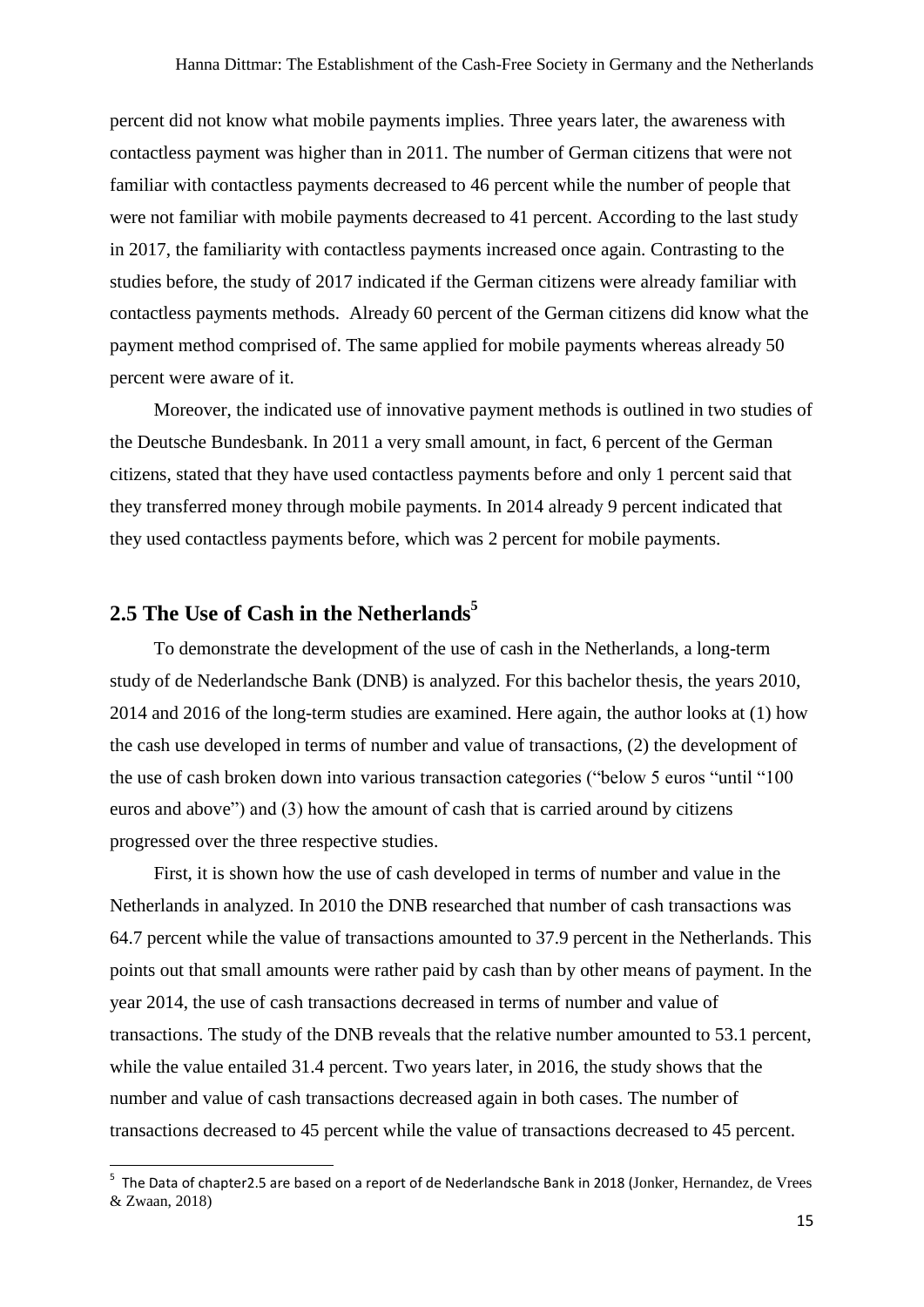These results emphasize that in 2016 the Dutch citizens paid more with other transaction methods than they used cash regarding the total number and value . The development of the use of cash in the Netherlands is illustrated in figure 3.

<span id="page-15-0"></span>



Further, the development of the use of cash broken down into transaction categories is demonstrated. However, the long term study of the DNB only provides data for the years 2010 and 2016. In 2010, small amounts were mainly settled by cash out of the payments below 5 euros, 81 percent were conducted in cash. This preference for cash payment changed from the transaction category "50 to 100 euros" the transaction category "20 to 50 euros", in which only 42 percent still paid the due amount by cash. The data of 2016 indicates that fewer small amounts were settled by cash, namely 64 percent in the amount category "below 5 euros". Moreover, the amount category wherein the Dutch citizen paid less by cash than by other payment methods, shifted to a lower one. By a transaction that amounted to 10 to 15 euros only 43 percent were transferred by cash.

Additionally, the development of the average amount of cash that is carried around by Dutch citizens is depicted. In doing so, the socio-demographic variable "age" is taken into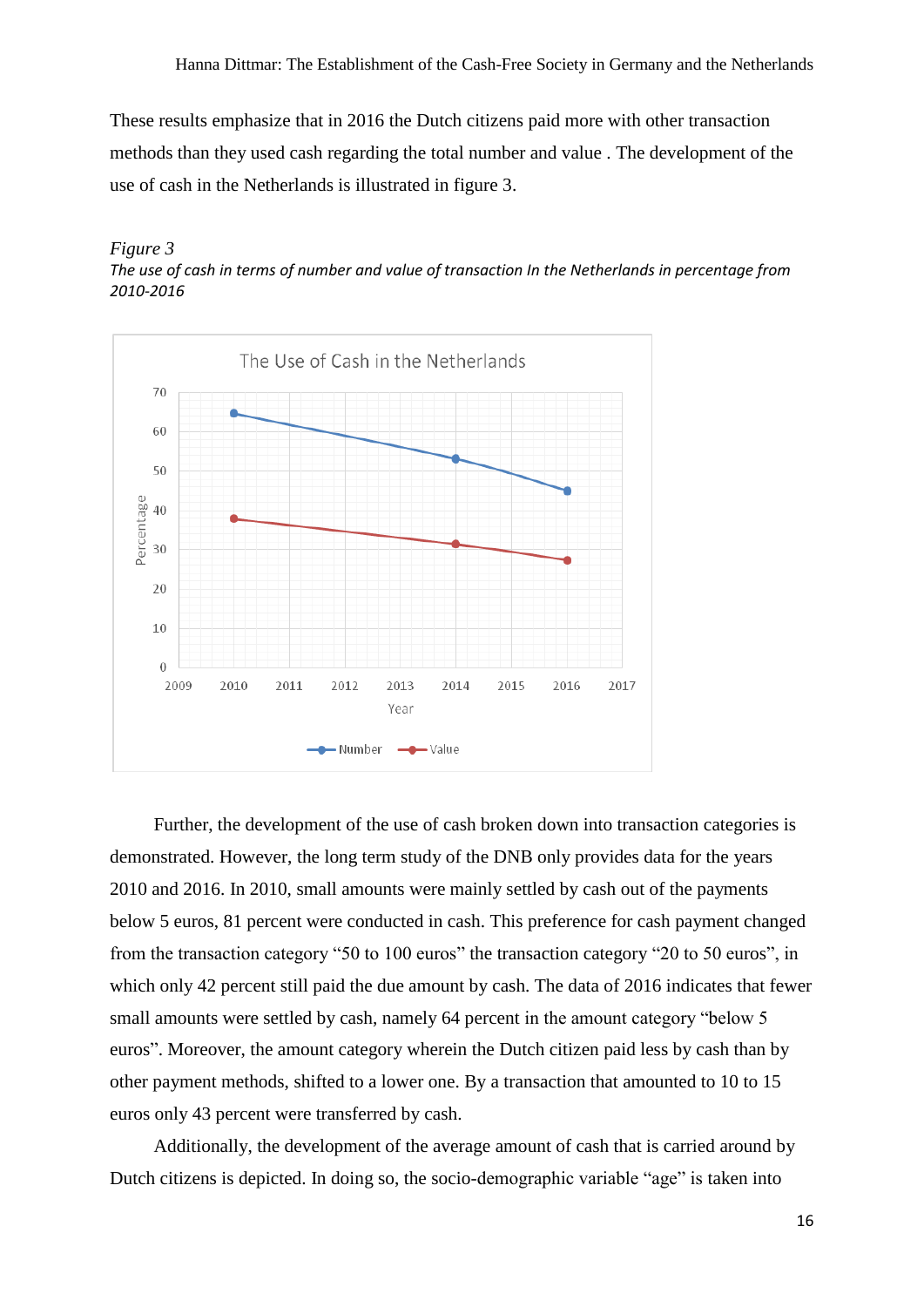account. In 2010 the amount of cash that has been carried on person was an average of 40 euros, although a significant gap between the youngest group (25-34) and the oldest (75 plus) group was noticed. In general, the youngest group carried around 33.9 euros of cash with them, while this was about 56.1 euros for the oldest group. In 2014 the research demonstrates that the amount of cash that was carried within the Dutch wallets remained the same, that is to say, 40 euros. Yet, the youngest age group carried less cash namely, 27.9 euros, while the amount for the oldest age group increased to 61.5 Euros. Two years later, in 2016, the data of the DNB shows that more cash is carried again compared to 2014. Accordingly, the overall amount increased to 40.59 euros. Both, the youngest and the oldest age group carried slightly more money with them as well, respectively 32.4 euros and 66.8 euros.

### <span id="page-16-0"></span>**2.6 The Use of Card Payments in the Netherlands<sup>6</sup>**

The DNB further examined how the use of card payments in the Netherlands progressed over the years. This bachelor thesis focuses on (1) how the use of card payments developed in terms of number and value of transactions in the Netherlands and (2) the development of the share of card payments in the transaction categories below 5 euros until 100 euros.

Firstly, this research describes how the value and number of transactions developed in the years 2010, 2014 and 2016. In 2010 the study of the DNB researched the number of transactions for debit and credit cards. While the number of debit card payment was 31.9 percent, the value amounted to 59.5 percent. Therefore it can be stated that the Dutch citizens made few payments by debit card but if they did the value of the payment was relatively high. The number and value of transactions for credit cards were in the respective year less than 1 percent in regards to the number of transactions and 2.2 in regards to the value. Thus the respective data shows that debit cards were the dominant payment method when it comes to card payments. In 2014, the Nederlandsche Bank found out that the use of card payments and in particular debit cards increased. In this year the value of transaction of the debit card was 66.2 percent. The number increased as well to 44.9 percent. Regarding the credit card, the number of transactions remained relatively low with 2.2 percent in value and below 1 percent in value of transactions. In 2016, once again, the use of debit cards increased in number and value while the use of credit cards remained the same as in the previous years. In this year the number of transactions was 54.5 percent and the value 70.2 percent in 2016. It is striking that even the number of transactions was over 50 percent, which implies that more people paid by

**.** 

 $^6$  The Data of chapter2.6 are based on a report of de Nederlandsche Bankin 2018 (Jonker et. al, 2018)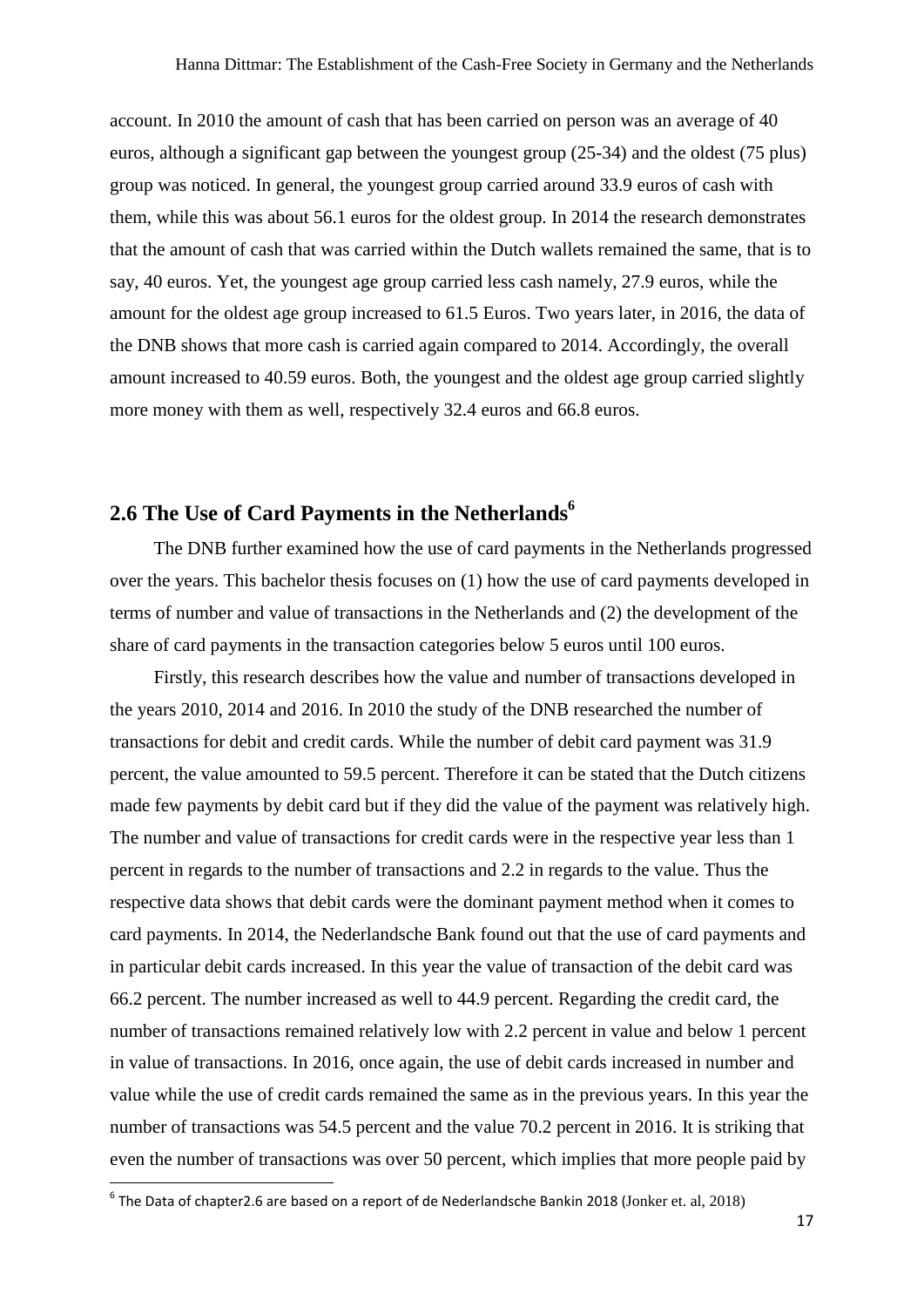card than with any other payment method. The respective developments for the use of debit cards in the Netherlands are illustrated in figure 4 below.

#### <span id="page-17-0"></span>*Figure 4 The use of debit cards in term of number and value of transaction in percentage in the Netherlands from 2010-2016*



Following, the developments of the share of card payments in the transaction categories "below 5 euros until 100 euros" are shown. Since no data is provided for the year 2014 by the DNB, the years 2010 and 2016 are of special interest here. The data of 2010 shows that card payments were usually not conducted when the value of transactions was high. Only 13 percent of the Dutch citizens indicated that they would pay by debit card if the amount was in the transaction category "below 5 euros". None of them indicated that they would use a credit card for this amount. This payment behavior shifted from cash to debit card within the transaction category "20 to 50 euros". Here, already 57 percent of the Dutch citizens used debit cards to settle the due payment. Credit cards were mainly used within the transaction category "50 to 100 euros" by 5 percent. The report of the DNB emphasized that in 2016 smaller amounts were increasingly paid by debit card than in 2010. To be specific, 36 percent of the Dutch transferred payment in the transaction category "below 5 euros" by debit cards. The majority of the Dutch consumers, namely 57 percent, already pursued debit card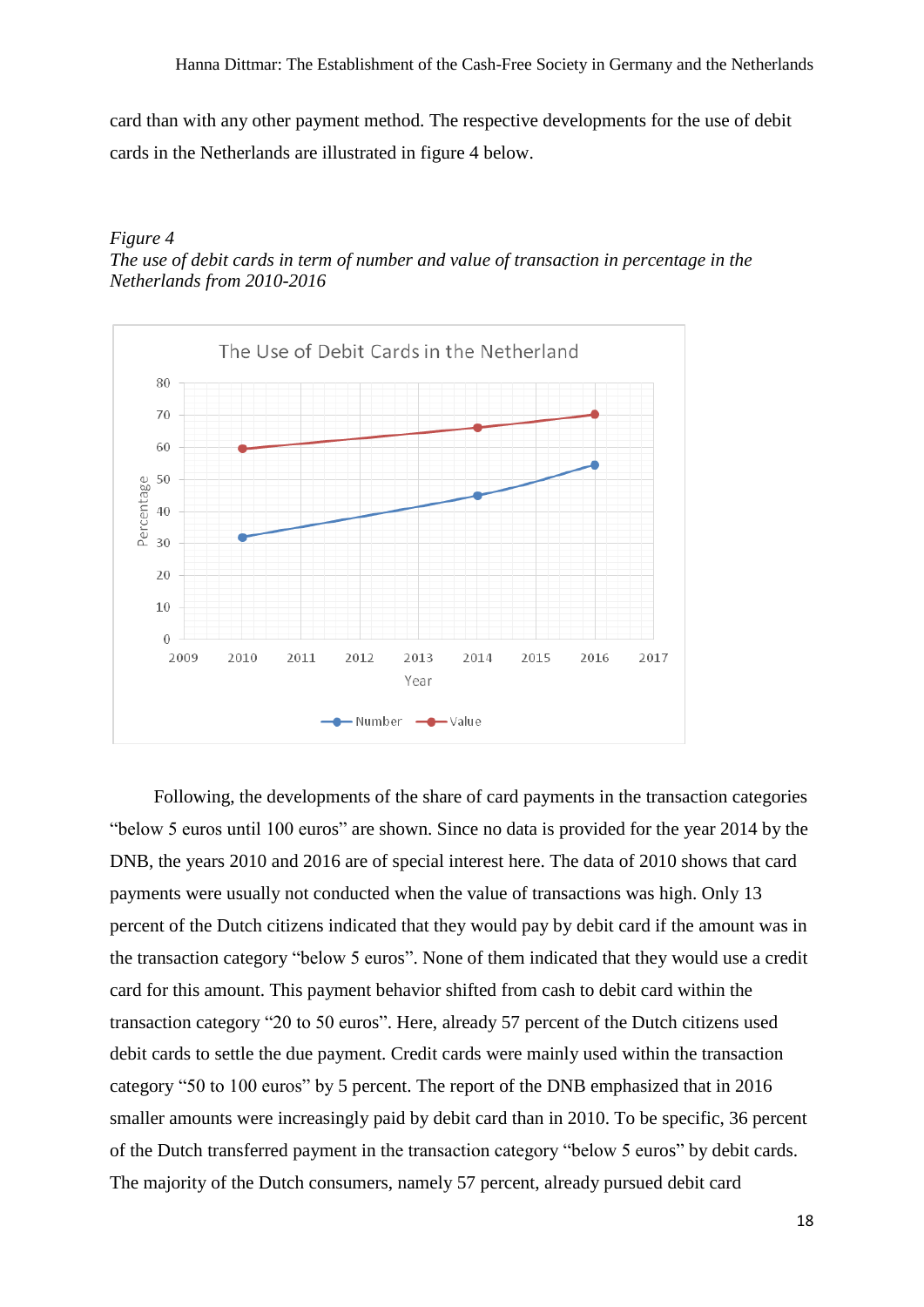payments within the amount category "10 to 15 euros", which is, therefore, two amount categories lower than in 2010. Credit cards, on the other hand, were generally less used compared to the data of 2010. While the transaction category with the most credit card payments remained the same, namely "50 to 100 euros", the overall amount of credit card payments in this category decreased to 3 percent.

#### <span id="page-18-0"></span>**2.7 The Use of Innovative Payment Methods in the Netherlands**

The DNB further focused on the development of innovative payment methods in the Netherlands. Herein, only the payment method of "contactless payments" was addressed. As contactless payments were only introduced in the Netherlands in 2014, solely data from 2015 and 2016 is available. Generally speaking contactless payment methods were adapted fast by the Dutch citizens .

While in the year of introduction 8 million transactions were made, this number already increased to 135 million in 2015. The number of contactless payments rose again up to 630 million in 2016. The relative use of contactless payments was one percent in 2015 as well as in 2016. However, the socio-demographic variable "age" played another crucial role in this. Accordingly, young people from ages 19 to 34 made most of the contactless transactions. These comprised in 2015 of 1.8 percent and in 2016 of 2.1 percent. Striking in regards to the results form 2016 was that one-third of this payment method was used to perform transactions within the amount category "below 5 euros" (Jonker, Hernandez, de Vrees & Zwaan, 2016).

# <span id="page-18-1"></span>**2.8 Comparison of Payment Behavior in Germany and the Netherlands <sup>7</sup>**

The following comparison entails three parts. First, the use of cash payments is compared followed by the use of card payment and finally the use of innovative payment methods. The comparison enables the author of this thesis to answer the first sub-question.

In both countries of interest, this research looked at three aspects that demonstrated the development of cash use. Starting with the first aspect, the findings emphasized that both countries showed a decrease in the use of cash. However, these developments have to be put into perspective. In Germany, the use of cash decreased by number and value of transactions from 2011 until 2017. The use of cash was still high, especially when looking at the number

**.** 

<sup>&</sup>lt;sup>7</sup> The data of chapter 2.8 are based on reports of the Deutsche Bundesbank in 2011, 2014 and 2017 (Deutsche Bundesbank 2011, Deutsche Bundesbank, 2014, Deutsche Bundesbank, 2017) and a report of de Nederlandsche Bank in 2016 (Jonker et. al, 2018)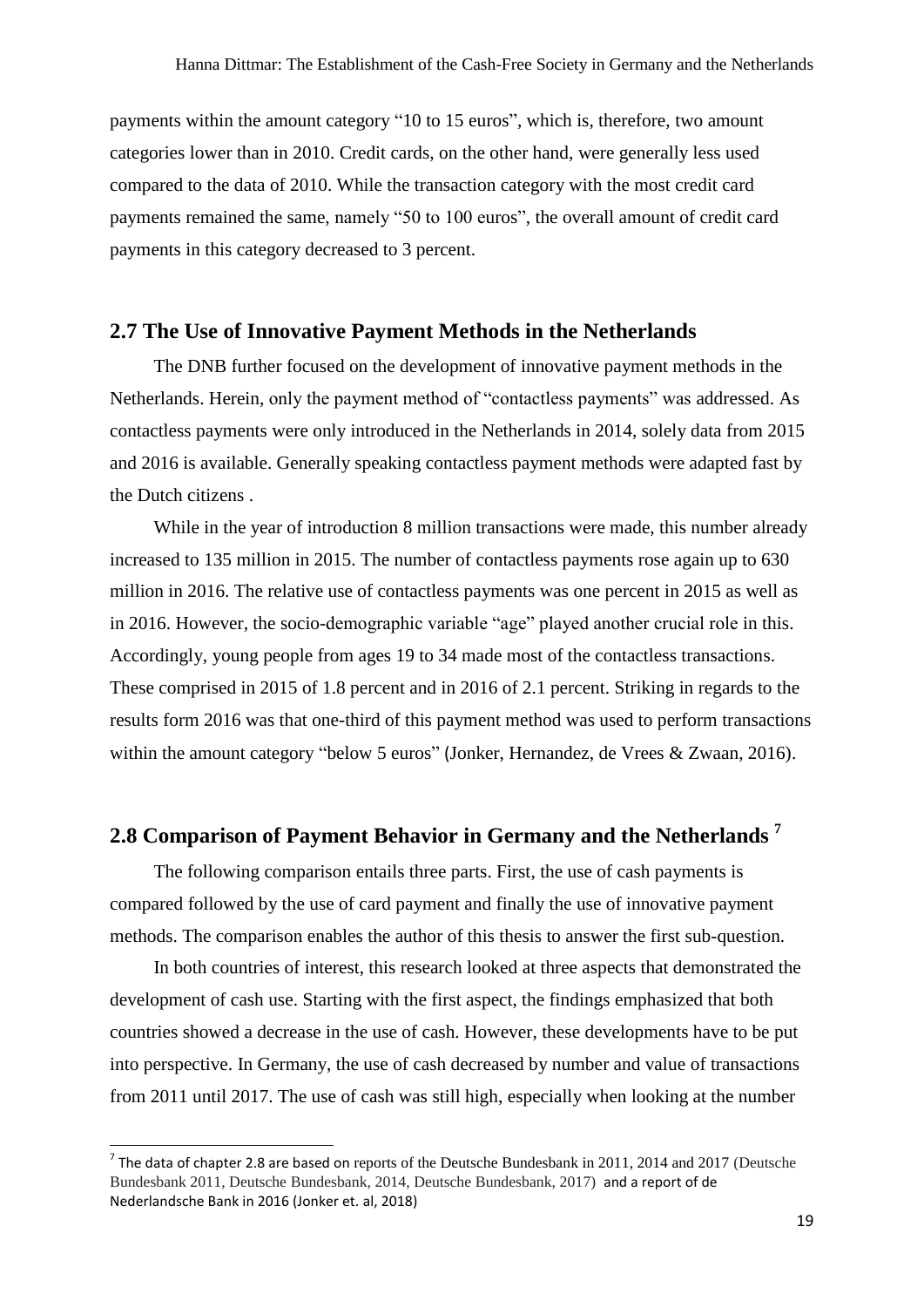of transactions. In 2017 the number was 74 percent which implicates that still a great number of payments were still made by cash. Comparing the data to the Netherlands differences can be observed. There, the number of transactions was compared to the year before lower with with 45 percent. Thus the Dutch citizens pursued more card and other payment methods than cash transactions measured in terms of the number of transactions. Looking at the value of transactions the cash usage in the respective countries a gap is shown as well. Accordingly, this is in total 20.6 percent compared by the years 2017 in Germany and 2016 in the Netherlands. While the cash use first falls under 50 percent in Germany in 2017, the Netherlands already reached that already in 2016.

Further, the development of the use of cash broken down into various transaction categories was shown in Germany and the Netherlands. Here, differences in development were recorded as well. In general, the transactions made by cash in the amount categories "below 5 euros" decreased in both countries. Nonetheless, in 2017 most of the payments were settled by cash with 96 percent in Germany. In the Netherlands it decreased to 64 percent in 2016. Besides, cash was more used for a small amount in Germany than in the Netherlands. While the majority of the German citizens switched from cash to other payment methods in the transaction category "50 to 100 euros" in 2017, the Dutch citizens already showed this payment behavior in 2016 the amount category "15 to 20 euros".

Moreover, the amount of cash that is carried by the Dutch and German citizens differs. In Germany, the average of cash that was carried within the wallets was around 109 euros in 2011, whereas this was only 40 euros in the Netherlands in 2010. These numbers only changed slightly over the next couple of years. As in Germany the amount decreased slightly to 107 euros in 2017, in the Netherlands this even increased little to 40, 59 euros. Thus, it can be argued that the Germans perceive it more important to have cash ready by hand than the Dutch.

Furthermore, the use of card payments in Germany and the Netherlands can be compared. For this comparison, two aspects can be taken into account. Referring to the first aspect, the development in terms of value and number of transactions, the comparison shows that, even though both countries recorded an increase in the use of debit cards within the analyzed time frame, the Dutch citizens made more use of it than the German citizens. As in Germany the number of debit card transactions increased steadily by 8 percentage points, in the Netherlands an increase of 22.6 percentage points was shown within the time frame of six years. In 2017 the number of transactions was 18.4 percent in Germany, while in the Netherlands the share of the number of transactions by debit cards was already 54 percent in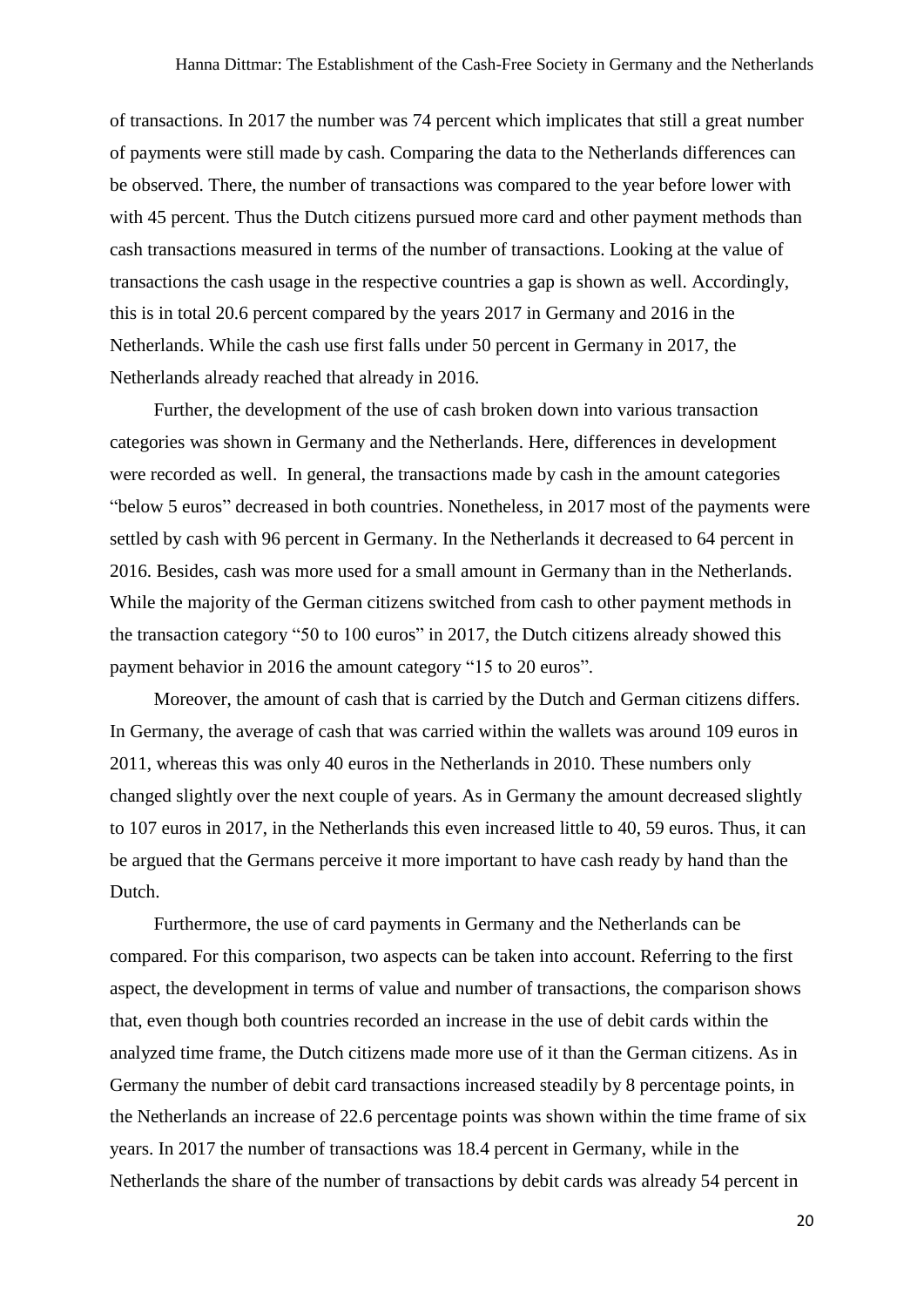2016. The high disparities in development also become clear concerning the value of transactions. While in 2017 the value of transactions was 34 percent in Germany, 70.2 percent was recorded in the Netherlands in 2016. Noticeable in both countries is that the use of credit cards was relatively low and only slightly increased over the measured time. Therefore the German citizens and the Dutch citizens rely heavily on debit cards when it comes to card payments.

The second aspect, which addressed the development of the share of card payments in the transaction categories shows that the in both countries the use of debits cards in the transaction category "below 5 euros" increased. However this increase was only slightly in Germany compared to the Netherlands. In Germany the transaction settled by debit card increased from 2011 to 2017 from 0.6 percent to 2 percent while in the Netherlands it increased from 2010 to 2016 from 13 percent to 36 percent. Hence the number of small payments transferred by debit cards is higher in Netherlands than in Germany.

In regards to innovative payment methods, no structural comparison can be drawn since the measurement for this payment method are different in the two studies of interest. Yet it can be said that familiarity with contactless and mobile payments increased over the years in Germany.

In the Netherlands, the use of contactless payments increased from 8 million transactions in 2014 to 630 million transactions in 2016. This is regarding the relative use of all payment methods 1 percent which almost equals the number of contactless payments in Germany in 2017 which entailed 1.1 percent. Thus, the use of innovative payment methods shows a small increase in both countries of interest.

Deriving from the comparison above it can be concluded that Germany and the Netherlands differ in their rate of change in payment behavior. In Germany, the use of cash decreased over the measured time frame of six years. However, we see a greater decrease in the Netherlands. The use of cards did increase in Germany but also only slightly in comparison with the Netherlands. Innovative payment methods are used, but not to a great extent in both countries of interest. The outlined data reveals that cash is still predominant as a payment method in Germany but not in the Netherlands. Therefore, the change of payment behavior happens more rapidly in the Netherlands compared to Germany. Summarized it can be said that the Netherlands developed a cash-free society to a greater extent than Germany.

It leads to the question of how these differences can be explained. In the next chapter of this bachelor thesis, barriers for termination are discussed, which may serve an explanation to the differences in development towards a cash-free society. Since for the establishment of a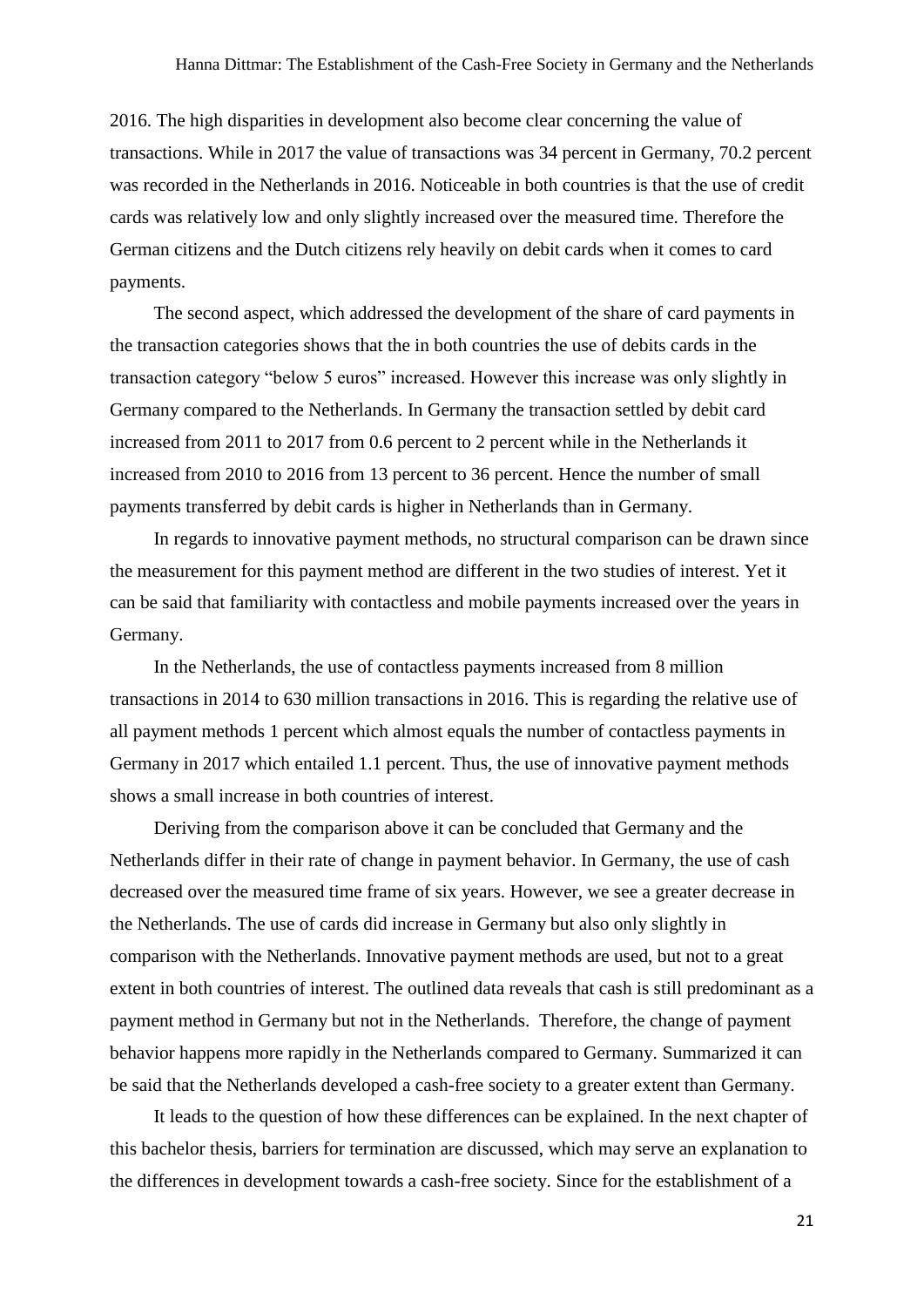cash-free society the use of cash has to stop, it is expected that more termination barriers for the use of cash exists in Germany than in the Netherlands.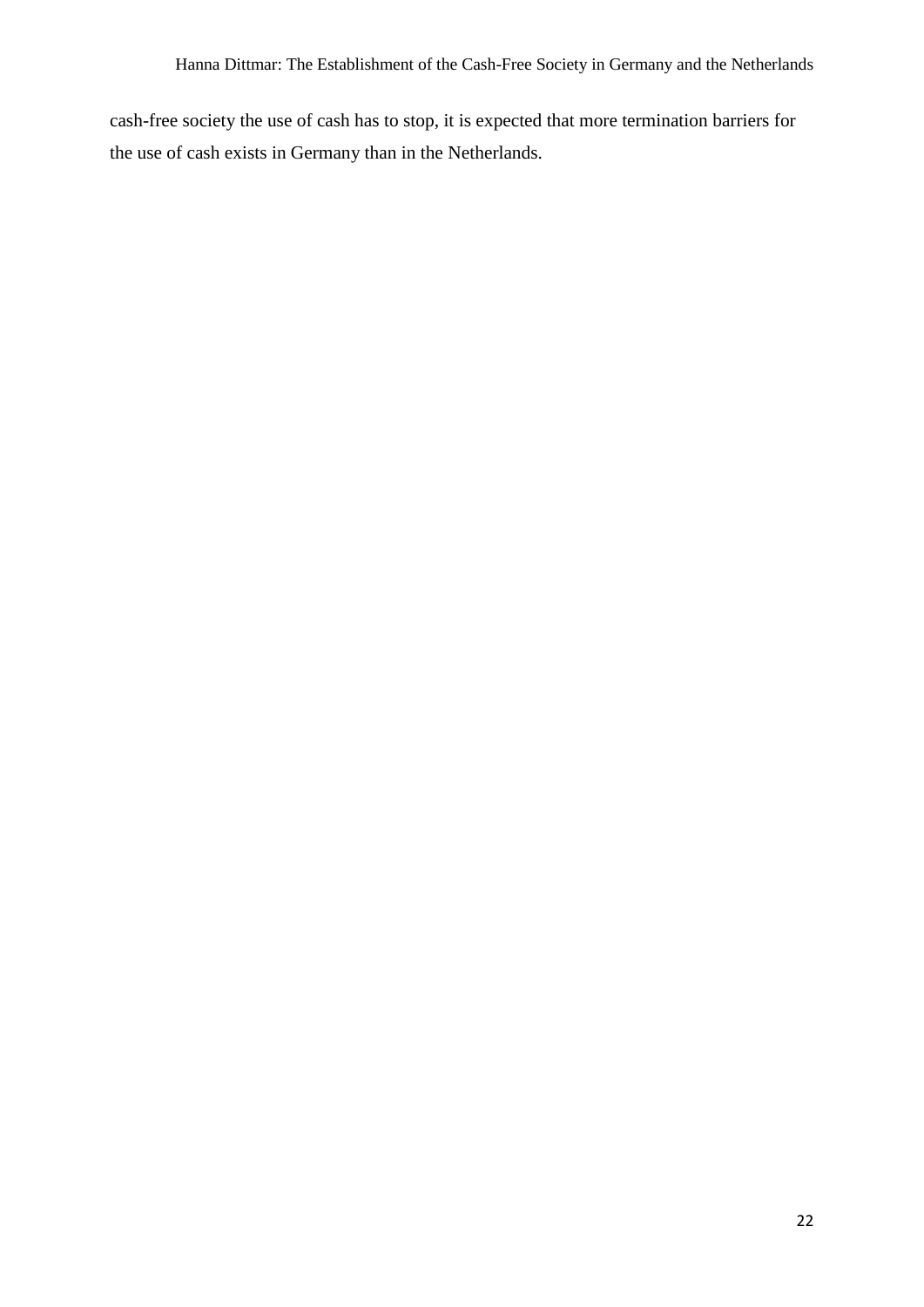### <span id="page-22-0"></span>**3. Theory**

The previous chapter has shown that there are differences in the rate of change in payment behavior and that this behavior has changed over time more in the Netherlands than in Germany. This raises the questions which factors enable or block change of an institution. The policy termination literature offers an insight into why certain institutions do not easily change or eventually cancels a certain practice. Additionally, it provides an answer to the second sub-question that interrogated the factor, which explains the disparities in the rate of change in payment behavior in Germany and the Netherlands.

In general, the policy termination literature is divided by two prevailing groups of policy termination researchers: the early and later termination scholars. The early termination literature suggests that institutions, policies, and programs are hard to terminate due to different termination obstacles (DeLeon, 1978; Daniels, 1995; Zhang; 2009). Kaufman's work (1976) provides an initial foundation for policy termination research and generally argues that institutions are not terminated even though they do not fulfill their original purpose anymore.

Kaufman (1976), drew attention to the topic of policy termination and the fact that it is rarely researched (Kaufman, 1976). Based on Kaufman's work the early termination scholars investigated barriers that can emerge in a termination process. Bardach (1976) for instance examines why the termination of a policy is rarely attempted and what actually stimulates termination. He defines five reasons that hinder policy termination, namely a policy is (1) made to endure, (2) politicians want to avoid conflicts over termination and (3) they do not want to be blamed for remaining a useless policy for too long. Moreover (4) the fear of damage is too high and (5) incentives for termination are missing. Thus, a policy termination is not naturally following at the end of the policy cycle but needs certain conditions to actually be considered (Bardach, 1976). DeLeon (1978) builds upon on Bardach's research and posed six obstacles of policy termination which are in fact (1) intellectual reluctance, (2) institutional permanence (3) dynamic conservatism (4) anti-termination coalitions (5) legal obstacles and (6) high start-up costs (DeLeon, 1978). Over time these obstacles have been tested and redefined (Daniels, 1995; Frantz, 1992; Zhang, 2009). Focusing on another aspect, Biller (1976) suggests that one should look not only at the political but also economic conditions in regards to policy termination. These can stimulate certain mechanisms which promote termination (Biller, 1976). Another reason why termination is not pursued is outlined by Brewer (1978). Accordingly "( ….) termination demands prior guarantees that changes-to programs, institutions, and affected publics-will leave the aggregate or net situation better of" (Brewer, 1978 pp. 339). And even if termination promises an improvement of the former

23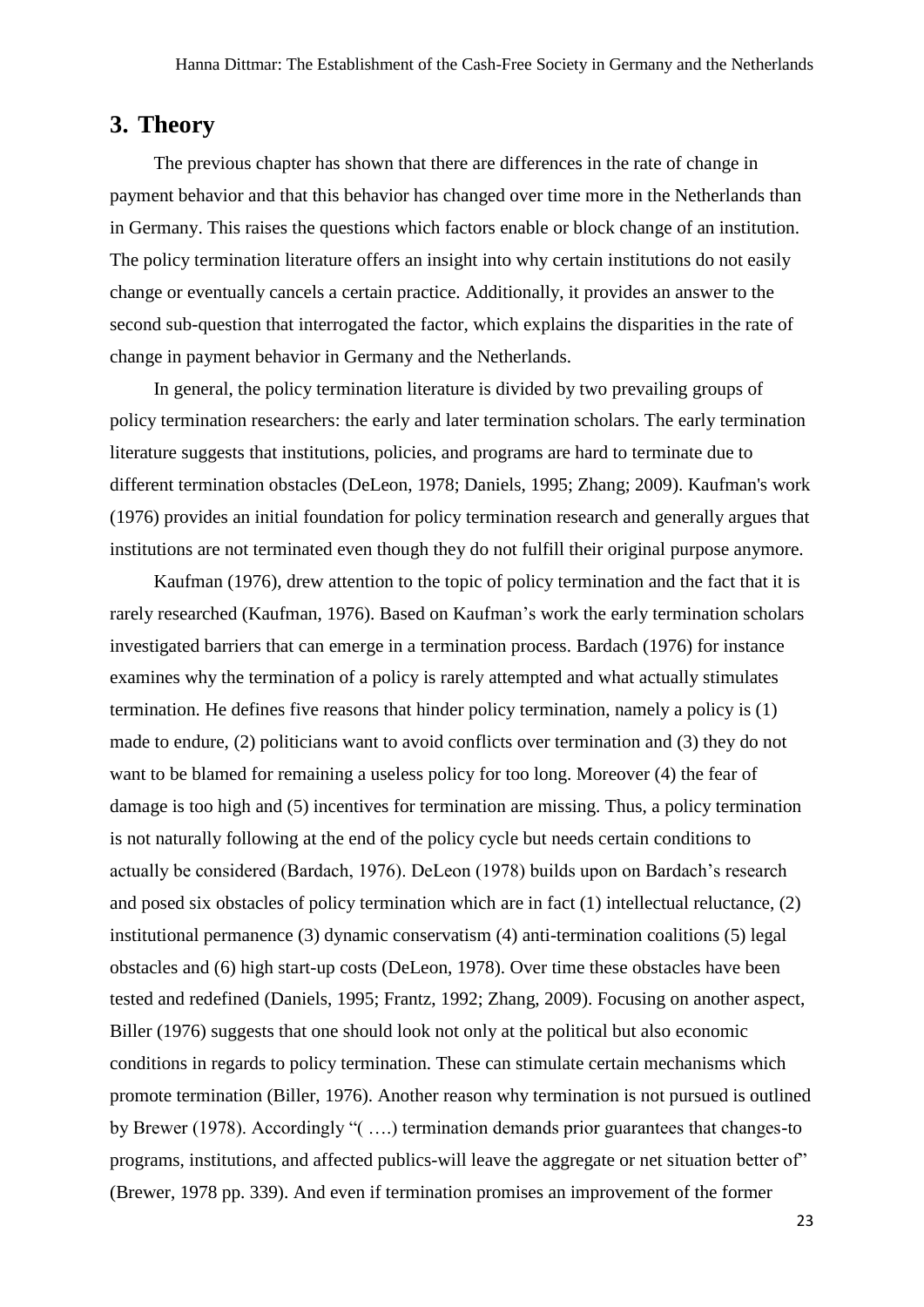situation, it often just implies a substitution rather than a termination. Generally, policy termination is also avoided due to its poor rates of success and low rewards. Therefore the difficulties of termination require a strategic approach (Behn, 1978). In his research, he provides "A dozen hints for the would-be terminator" which mainly focuses on advice that concerns the political sphere (Behn, 1978, pp. 1).

Later policy termination scholars use the present knowledge and conducted research on how the theoretical framework for policy termination analysis can be improved. Herein, political ideology seems particularly important (Frantz, 1992; Bauer, 2009; Kirkpatrick, Lester, & Peterson, 1999). Moreover, the question of the early termination scholars, why policies and institutions are not terminated, remained. According to Geva-May (2004), the rare termination is also a matter of stability of the institution, as these are likely to maintain on this premise that the focus from termination shall shift to succession. This also explains that with low stability over time the likelihood of a termination decreases (Geva-May, 2004). Greenwood (1997) elaborates on the termination of institutions and emphasizes that rather than terminating an institution or policy, a succession happens (Greenwood, 1997). Moreover, the later policy termination researcher Frantz (1997) adds reasons why policies and institutions are unlikely to be terminated. In his study, he focused on several institutions in the health sector and in particular on the role of costs. The findings revealed that termination indeed has considerable costs, which is hence one factor why it is not applied. He further suggests that future termination researchers should draw their attention on existing policy termination models and develops an elaborate and more distinct model (Frantz, 1997).

As Frantz (1997) suggested, over time scholars developed policy termination models to explain why a policy is terminated and to make it more theoretically approachable. These models build upon deLeon's widely known model: six obstacles of termination, which have been explained before. Yet, some barriers of deLeon were beneath criticism. In particular, the obstacle psychological reluctance has been discussed and labeled as "outdated". Frantz (1992) concluded that it could be replaced by the ideology of the existing political environment and also deLeon (2002) emphasizes later that it should be replaced by the factor "Ideology" of the political environment (Frantz, 1992; deLeon & deLeon, 2002). Even though deLeons model (1978) is generally accepted in policy termination research and its patterns have been verified (Frantz, 1992; Daniels, 1995; Birchall, 2014), a few scholars studied the model and developed their own policy termination model. Exemplary scholars are Bauer (2009) and Kirpatrick et al. (1999).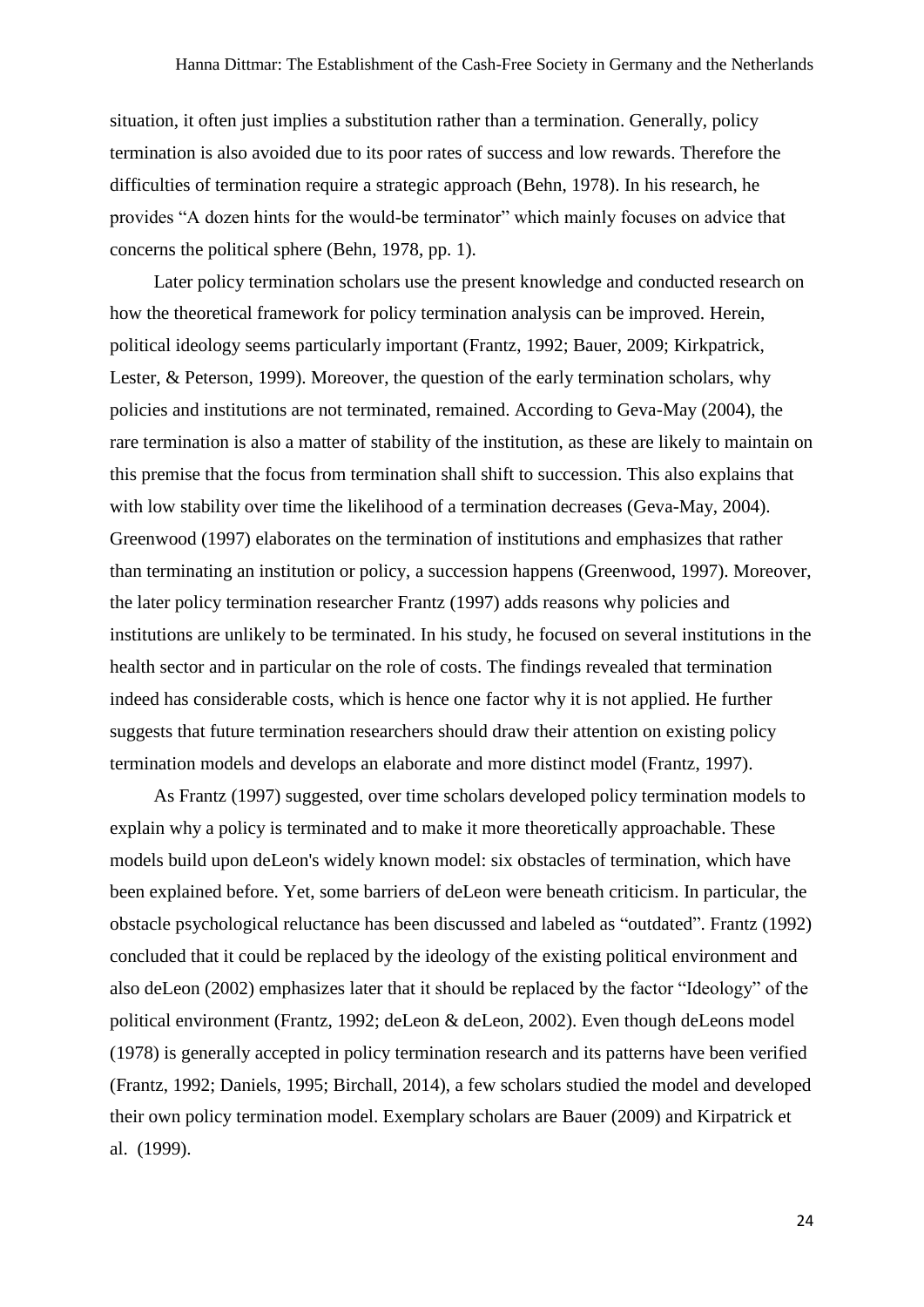Bauer (2009) takes the termination approach "a modest step forward" and develops the so-called "isolation thesis". Herein he tackled the issue of ideology and the political environment and proposes a concept that measures the embeddedness of a policy within ideology and clientele support. Two aspects are relevant to consider for his model, namely the profile and clientele aspect. These are depicted within a matrix. The profile aspect implies that, when the content of a policy is close to the ideology of the ruling coalition, there is a diminished risk of termination. The matrix proposes that a policy is either close to the "core" of a political ideology or in the "periphery". The clientele aspect includes the supporting interest groups of the ruling coalition and to what extent they are affected by the existing policy. Thus the chance of termination is rather low when the policy has high clientele support. Within the matrix, it is referred to as "minor" or "major" clientele support (Bauer, 2009).

Building on this premise Kirkpatrick et al. (1999) developed a process model for the termination of public goods. He designed a heuristic model which covers three factors that might be activated when terminating a policy. These are in the scope of (1) inherent characteristics, (2) political environment and (3) constraints. Firstly the scholar determines the inherent characteristics of an institution that may support the maintenance of an institution. Among others, the longevity which is comparable to deLeons institutional permanence plays a role. However, invisibility and complexity are also important to look at. Furthermore, the political environment is taken into account which is particularly influenced by the prevailing ideology. Kirkpatrick et al. (1999) emphasize that it has a major impact on whether political ideology favors the termination of an institution or not. Herein also the "size, strength and determination" of the ruling coalition is important to consider (Kirkpatrick et al., 1999, pp.215). Besides, the political environment is also influenced by powerful allies, compromise possibilities, and speed. Lastly, constraints are examined that will hinder an institution from terminating. The researcher emphasizes that anti-termination coalition, dynamic conservatism, fear and uncertainties, startup costs and legal obstacles may be in the scope of these constraints. These are concurrent with deLeon obstacles of termination (Kirkpatrick et al., 1999).

Despite the emergence of new models and approaches, the policy termination research is beneath contempt. It mainly targets the weaknesses and limitations of the research field. Bauer (2009) examines these as "five major deficits". Policy termination research has to be improved in terms of cross country comparison, development of concepts, overcoming only single case study designs, communication with other researchers and an elaboration of the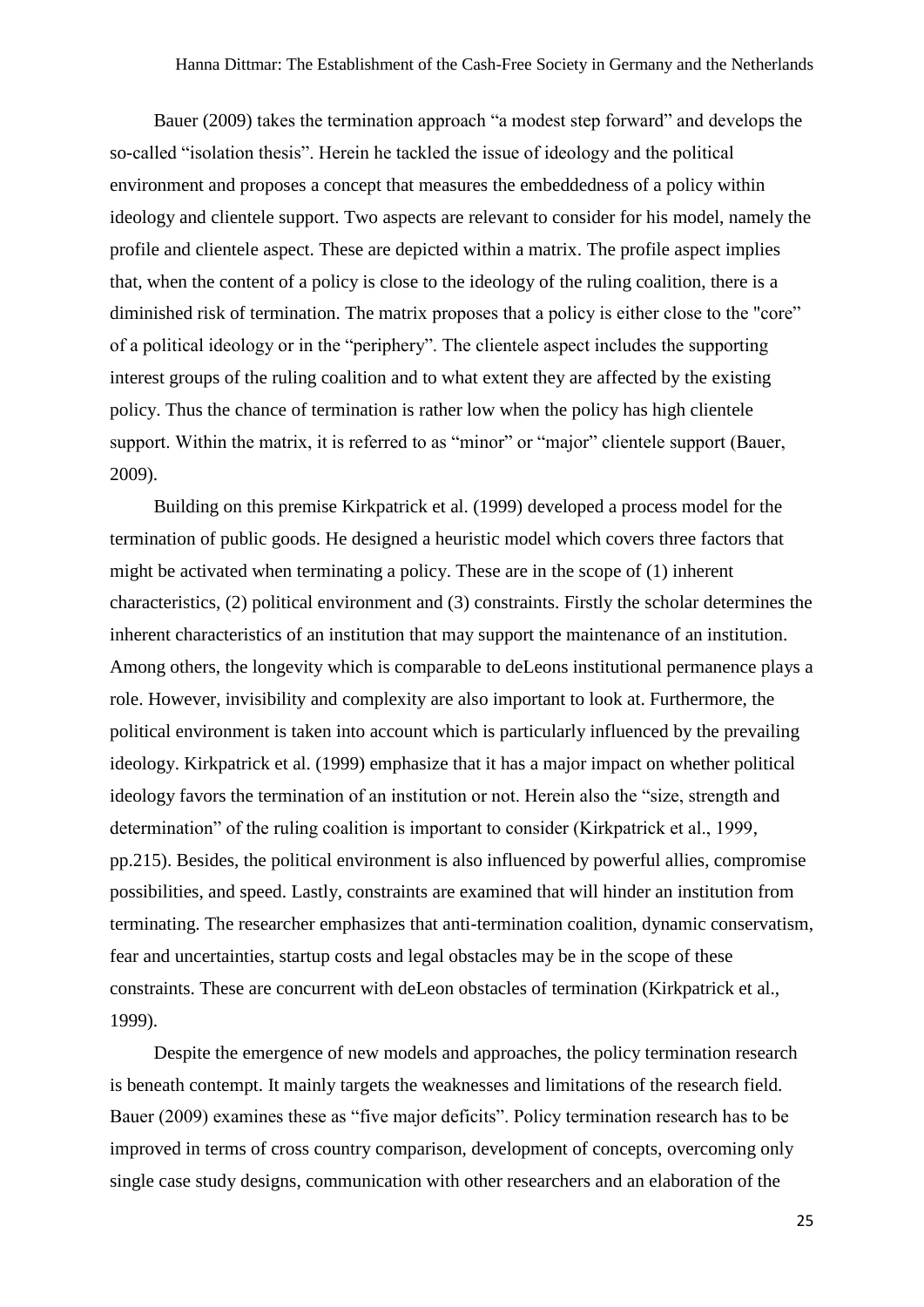methodology (Bauer, 2009). This bachelor thesis aims to overcome two of these five limitations. First, a cross country comparison is conducted. Since the field is biased by American researchers, cross country comparisons are rare. This bachelor thesis attempts to overcome the named limitation by pursuing a systematical comparison between two European countries, namely the Netherlands and Germany. Further, a multiple case study design is carried out and on account of this, the limitations of solely single case studies overcome.

The literature shows that barriers can occur and might even hinder an institution from being terminated. Subsequently, the termination of cash and hence the establishment of a cash-free society may be influenced by certain barriers in Germany which do not occur in the Netherlands and therefore explains the difference in development.

One considerable barrier is institutional permanence or the longevity of an institution, which entails that an institution is more difficult to terminate the longer it exists. As for Kirkpatrick et al. (1999), it is an inherent characteristic that hinders the termination of institutions. DeLeon (1978) argues that institutions are designed to last over time and have the advantage to be imperishable towards change and thus termination. If a termination may be considered the institution is able to flow with the change and adapts. Yet, it should be taken into account that money already exists for a long time in Germany and the Netherland and that it, therefore, will probably not explain the disparities in the development of cash use.

Another notable barrier is high start-up costs. DeLeon defines start-up costs as the costs of "initiating a termination action" (DeLeon, 1978, pp. 385). Since the two countries of interest are not as contrasting, the author assumes that the initiation costs of abolishing cash will not be disparate. This underlines the presumption that it is not relevant in terms of explaining why the payment behavior is different in the Netherlands and Germany.

However, one barrier that strikes the researchers attention and which might explain the disparities in development could be the "prevailing ideology". It is a factor which is considered to be influential on institutional termination by several scholars (Bauer, 2009; Kirckpatrick, 1999; deLeon, 1978). Prevailing ideology signifies in the termination literature that the ruling coalition either favors or does not favor the termination. If it is not favored by the ruling coalition a barrier could be posed (Bauer, 2009). Kickpatrick et al. (1999) support the argument that the likelihood of a termination increases when the political environment is in favor. Subsequently, the working hypothesis of this bachelor thesis can be drawn, which reads as follows:

*H1:*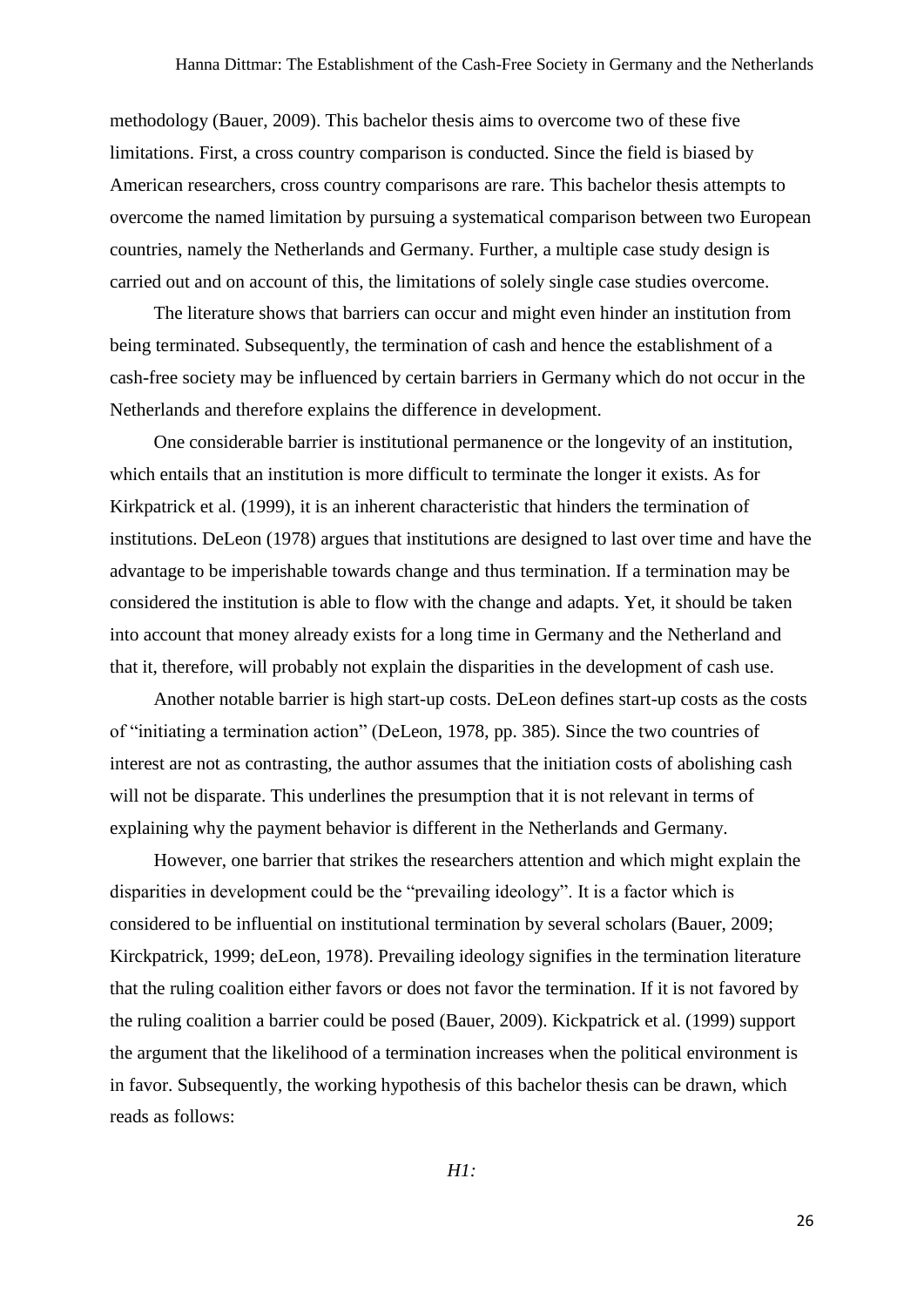## *H1: The differences in the prevailing ideology explain the disparities in the rate of change in payment behavior in Germany and the Netherlands*

According to this working hypothesis, the researcher expects that the German ruling coalition would not favor the abolishment of cash and the establishment of a cash-free society in Germany. In the Netherlands it would imply that the ruling coalition favors the termination of cash and therefore the establishment of a cash-free society. This termination barrier would explain why Germany is lagging behind. With this expectation, the author intends to answer the second sub-question that entailed: Which factors explain the disparities in the rate of change in payment behavior in Germany and the Netherlands?

Prior to the investigation of this expectation, the operationalization of prevailing ideology is presented in the next chapter, which entails the methodology of this bachelor thesis.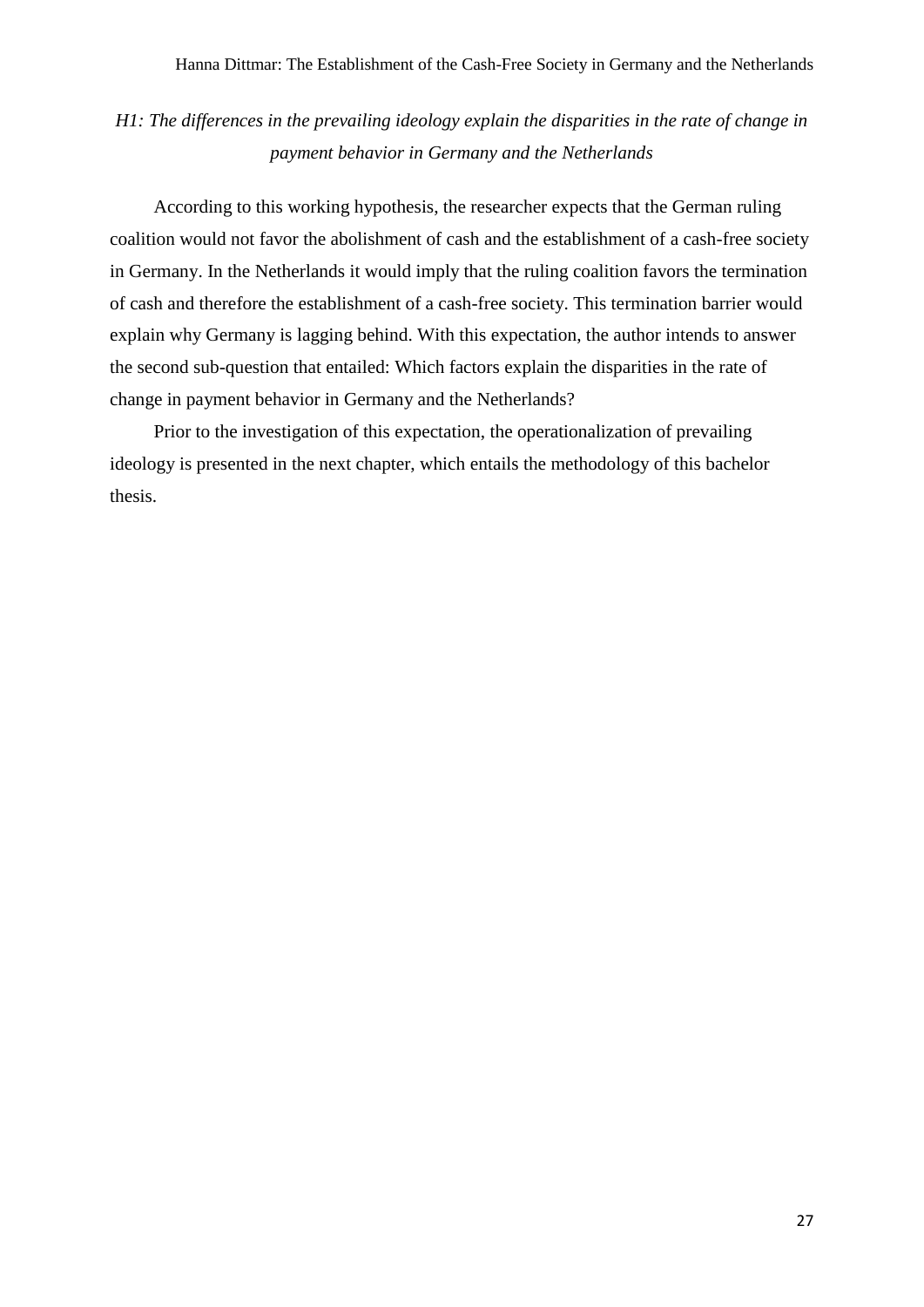### <span id="page-27-0"></span>**4. Methodology**

In the following section of this bachelor thesis, the research methods are explained. The selected research approach is a qualitative content analysis of existing documents. A "document analysis is a systematic procedure for reviewing or evaluating documents" (Bowen, 2009, pp.1). The chapter is divided into four parts. First, the operationalization of the variable "prevailing ideology" is conducted. This is followed by the data collection and analysis. Subsequently, the chosen research design and case selection/sampling are explained.

#### <span id="page-27-1"></span>**4.1 Research Design**

The research design that is chosen for this bachelor thesis is a multiple case study design. A case study design "provides tools for researchers to study complex phenomena within their contexts." (Baxter & Jack, 2008, pp. 544). In this research, the case study concerns the phenomena of establishing a cash-free society within Germany and the Netherlands, which is subsequently the context of it. Moreover, the research design can be considered as a multiple case study design. A multiple case study design is coherent with the approach of a single case study design since it deviates "within the same methodological framework" (Anderson, Leahy, DelValle, Sherman, & Tansey, 2014, pp. 89). Anderson et al. (2014) also emphasize that it enables the researcher to find out more about different or similar aspects of the investigated phenomenon in various settings. Accordingly, a multiple case study design is appropriate for this research since the aspect of the phenomenon "prevailing ideology" is analyzed in two different settings, the Netherlands and Germany (Anderson et al., 2014).

Case studies are either of exploratory, explanatory or descriptive nature (Anderson et. al, 2014). As the research question targets to describe the phenomena "establishment of a cashfree society", this case study can be considered as a descriptive one. Moreover not only one case needs to be analyzed to answer the research question, but two cases are relevant.

Due to the choice of the multiple case study design the researcher has the opportunity to look beyond one single case and can, therefore, understand how a phenomenon across settings occurs differently. It will thus add to the literature by stating to what extent incoherence of the cases is influential. A multiple case study generally presents reliable and strong evidence and also the researcher can draw a concrete conclusion about valuable results. Yet there also occur potential threats and disadvantages when using this approach. The research design cannot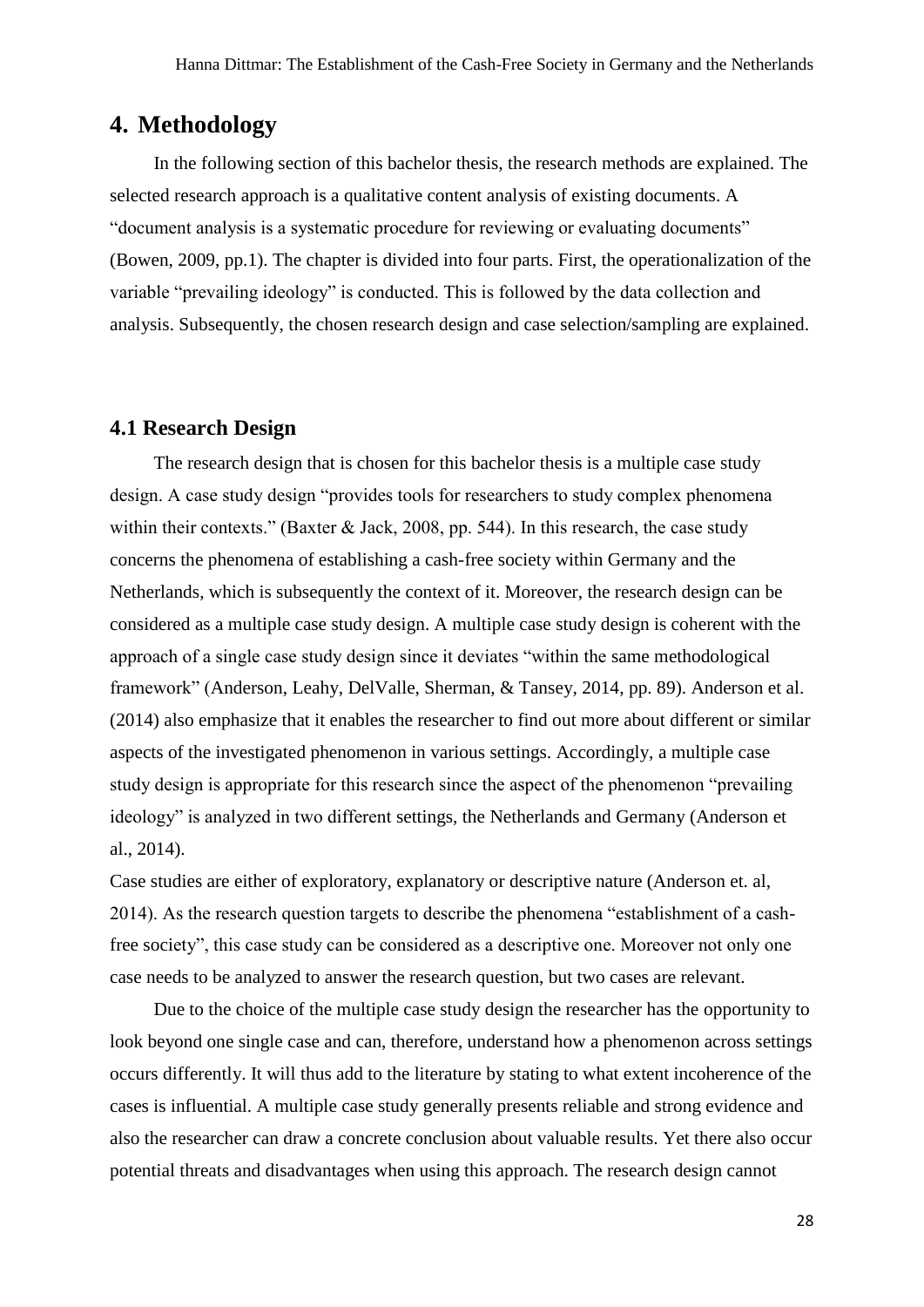provide an in-depth understanding as a single case study would do and it can also not give a description of the phenomena to the extent of a single case study. Beyond, the chosen approach is, as one may assume, more time consuming (Gustafsson, 2017).

To overcome threats of invalid, inferences Green and David (1984) outline four features by which a multiple case study should be characterized. They examine that (1) a conceptual framework is given on which the case analysis can be orientated on, (2) the sample must be representative which can be assured by a sampling plan, (3) the conducted procedures of the single cases must be comparable and (4) a "cross-site analysis strategy" should be provided (Green&David, 1984). Consequently, the author of this thesis took these features into account to assure that the threats of the research design are encountered.

### <span id="page-28-0"></span>**4.2 Case Selection and Sampling**

The cases "Dutch society" and "German society" have been selected after the criteria of diverse cases. Diverse cases "objective the achievement of maximum variance along relevant dimension" (Seawright & Gerring, 2008, pp. 300). For the cases of the Dutch and German society in regards to the establishment of a cash-free society, it is expected that on case scores high on the dimension of interest "prevailing ideology" while the other one scores lower. This means that the German society is predicted to have a "prevailing ideology" that is not in favor of the cash-free society while the Dutch society is expected to have a "prevailing ideology" that is in favor of a cash-free society.

Moreover, the cases have been selected due to the convenience of language. As the researcher is able to examine Dutch and Germane documents, a language barrier can be avoided.

For this bachelor thesis, the strategy of purposive sampling is used. Purposive sampling objectifies a sample that is logical in its nature to represent the population ("Encyclopedia of survey research methods," 2008). This is also the case for this research, as the Dutch and German parliament implicate to be representative of the population in the respective country.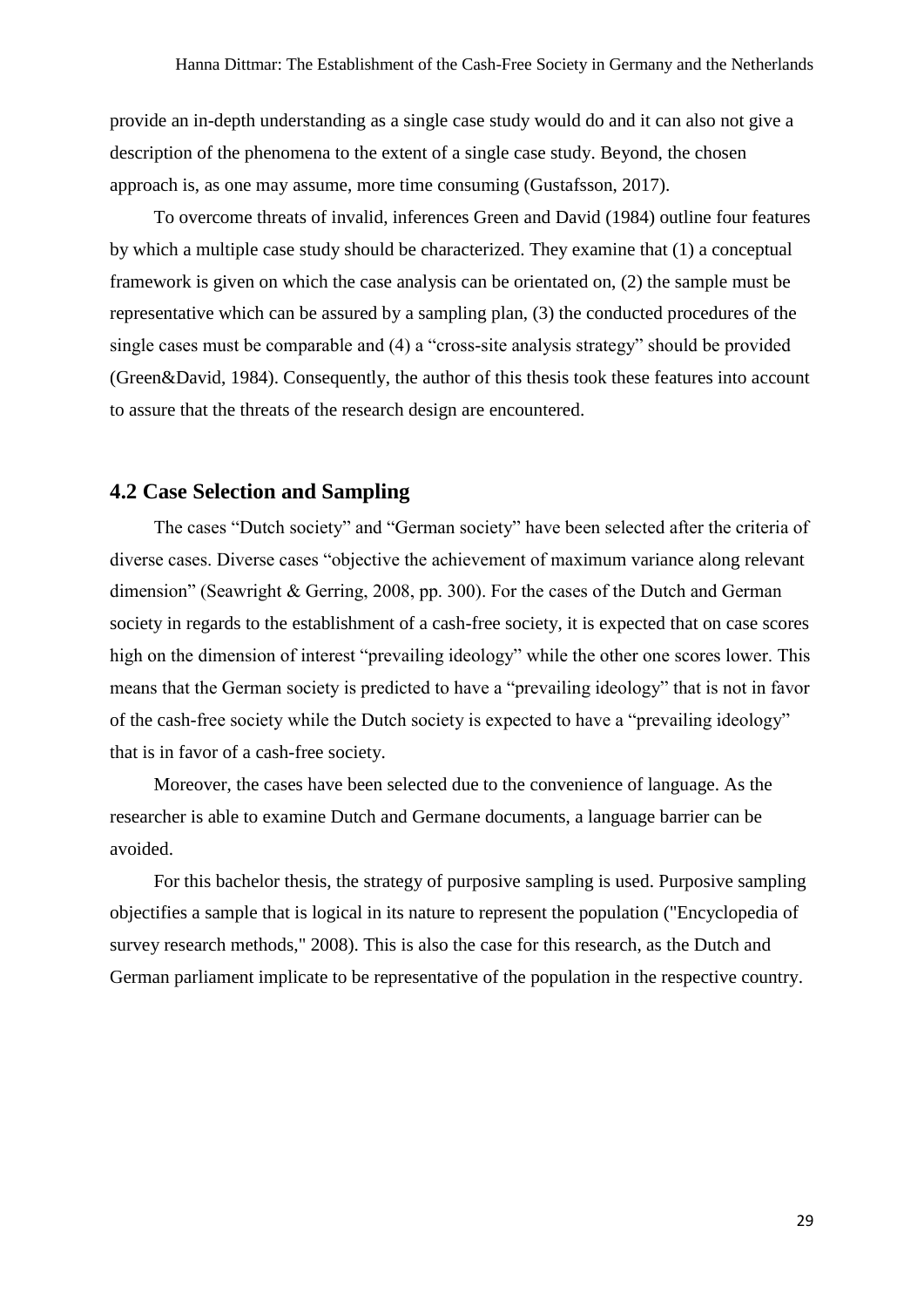### <span id="page-29-0"></span>**4.3 Operationalization**

As the policy termination literature emphasized, the "prevailing ideology" is measured by the position on the issue of the cash-free society of the ruling coalition. Hence the political parties in power in the respective countries are of special interest and not the parties in the opposition. The parties in power are represented in the two branches of government, namely the executive and legislative branches. This research will subsequently focus on both, the opinion of the ruling coalition in Parliament (legislative branch) and the current government (executive branch). Considering the legislative branch, opinions of the respective ruling coalition parties in Germany and the Netherlands regarding the termination of cash and the cash-free society are gathered. This investigation focuses on general party opinions and opinions of selected delegates on the issue of establishing a cash-free society.

In Germany, the ruling coalition consists of the social democratic party SPD and the conservative fraction of the parties CDU/CSU since 2017. In total the two coalition parties obtain 399 seats out of 709 (ARD-aktuell, 2017). In the Netherlands the current ruling coalition comprises of four parties. The biggest party VVD, which also poses the Prime-Minister, claims 33 seats, followed by the D66 and CDA with each 19 seats. The CU is the smallest coalition party with 5 seats (the Economist, 2017).

The executive branch on the other hand is analyzed in terms of the opinions of the government and certain Ministers in the countries of interest. The executive branch in Germany is the "Bundesregierung". The Bundesregierung comprises of the current chancellor, Angela Merkel, and fifteen Ministers. This composition is also referred to as the "Bundeskabinett". At the time of writing this thesis, the Bundeskabinett has six Ministers of the Sozialdemokratische Partei Deutschlands (SPD), six Ministers of the Christliche Demokratische Union (CDU) and three Ministers of the Christliche Soziale Union (CSU). The chancellor herself serves the party CDU (Presse- und Informationsamt der Bundesregierung, 2019). In the Netherlands, the Prime-Minister and its cabinet shape the executive power (Ramkema, Hesselink, & Parren, 2008). At the point of writing this bachelor thesis, Mark Rutte is leading the Dutch cabinet as the Prime-Minister. The cabinet itself is governed by sixteen Ministers whereas six Ministers are from the party VVD, four from the CDA as well as four from the D66 and two from the ChristenUnie (de Telegraaf, 2017).

The encountered opinions of the executive and legislative branch in Germany and the Netherlands are categorized into "In favor" or "Not in favor" of a cash-free society. By the means of this, the researcher is enabled to determine whether the prevailing ideology is in favor or not of a cash-free society in the Netherlands and Germany.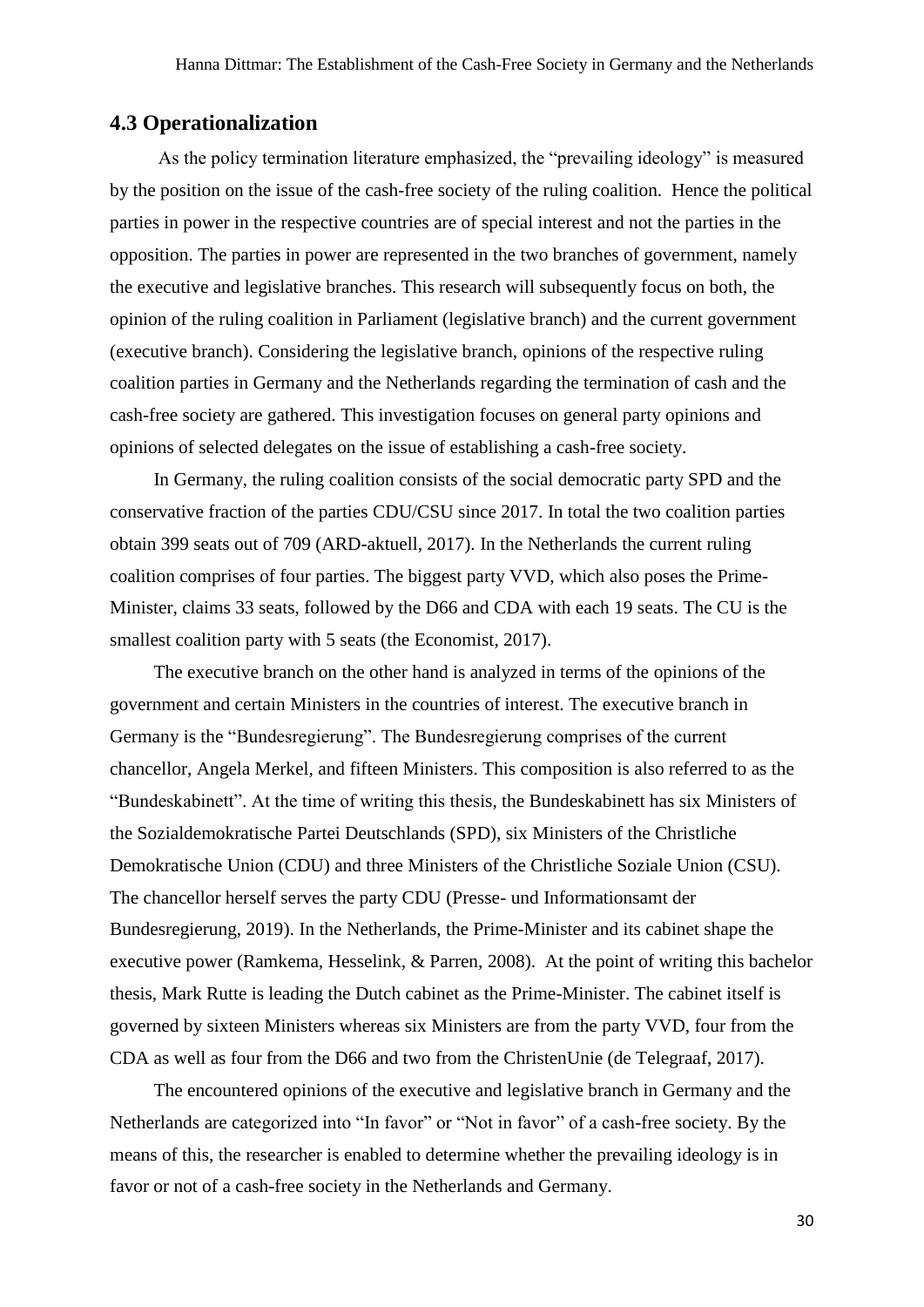### <span id="page-30-0"></span>**4.4 Data Collection and Analysis**

Since this bachelor thesis is of qualitative nature, a document collection of primary and secondary data was conducted. This has been pursued throughout desk research, more specifically online desk research since all of the documents were collected online. For the variable prevailing ideology different documents that vary in the content have been collected. The collected documents comprise of policy document, newspaper articles and election programs.The content of these documents is analyzed, which generally speaking is considered as a content analysis. A qualitative content analysis signifies that specific and relevant aspects for the research are gathered under certain keywords and word clusters and consequently screened to identify their existence within the analyzed documents. This enables the researcher to conduct a systematic analysis (Flick, 2004). Moreover, this chapter emphasizes how the documents for chapter two, "the rate of change in payment behavior", have been collected and analyzed.

#### <span id="page-30-1"></span>**4.4.1 Prevailing Ideology**

The collection of data for prevailing ideology has been pursued within a time frame. Since in both countries of interest the national election took place in 2017, the data collection concentrated on documents from 2016 onwards. The year 2016 was still included due to the fact that in the years before the election, the political discussions about relevant election issues begin. The selection of the documents was focused on newspaper articles and both, Dutch and German policy documents as well as party programs. Party programs gave a concrete insight on the party's position towards the abolishment of cash, whereas policy documents provided an overview of the political discussion within the political sphere on the cash-free society and termination of cash. Lastly, newspaper articles entailed information on the specific standpoint of certain politicians and parties. The selected documents are illustrated in table 2.

For each country, different keywords and word clusters were chosen to systematically derive content from these specific documents. However, the Dutch and German documents have been analyzed in terms of different keywords and word clusters due to the difference in the languages. The German documents have been selected after the criteria that they (1) have to be in the timeframe of 2016 until 2019 and (2) need to include the following keywords or word clusters: "Bargeld Abschaffen", "Bargeldlose Gesellschaft", " Partein Position Bargeld", "Cash-free society Germany" or "German government and cash".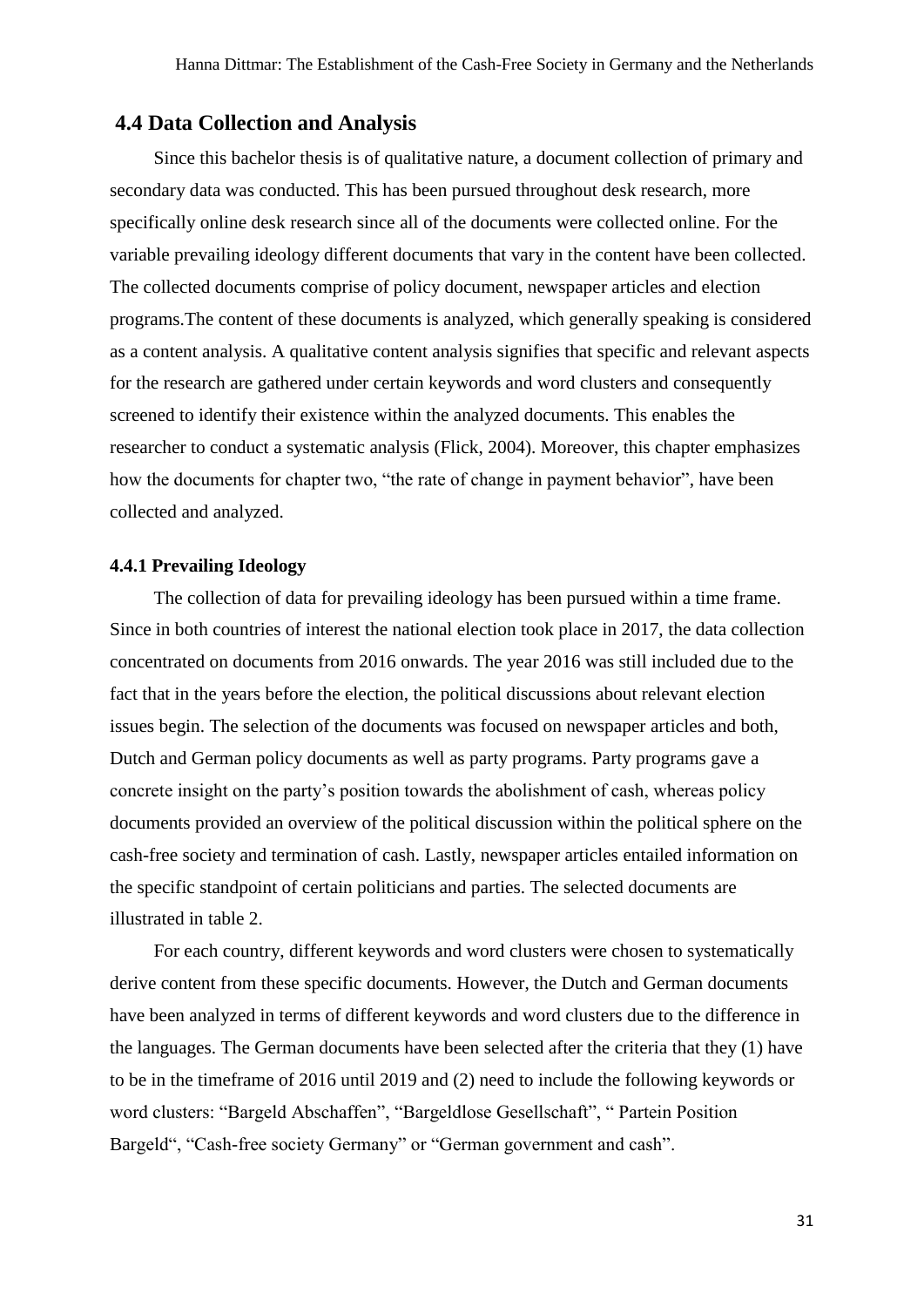To investigate the content of party programs, policy documents and newspaper articles in the Netherlands, the same time frame has been used. Yet the keywords and word cluster based on which the content has been derived differ. The Dutch version of keywords and word clusters are in fact: "geldloze samenleving", "contant geld afschaffen", "partijen gezichtspunt contant", "Cash-free society Netherland", "Dutch government and cash".

Both, the German and the Dutch documents have been screened for the existence of these keywords and word clusters. Subsequently, the author of this thesis was able to systematically identify whether the documents contain the researched data and in which context it is presented.

| <b>Kind of</b><br><b>Document</b><br>(Source)        | <b>Document</b>                                                                                                                                                                                                                                                         | <b>Executive</b><br>/Legislative | <b>Country</b> |
|------------------------------------------------------|-------------------------------------------------------------------------------------------------------------------------------------------------------------------------------------------------------------------------------------------------------------------------|----------------------------------|----------------|
| Newspaper Article<br>(Steltzner, 2016)               | "Kampf für das Bargeld"                                                                                                                                                                                                                                                 | Legislative                      | Germany        |
| <b>Press Release</b><br>(Fechner, 2016)              | "Recht auf Bargeld"                                                                                                                                                                                                                                                     | Legislative                      | Germany        |
| <b>Press Release</b><br>(Zimmerman,<br>2016)         | "Bekämpfung von Geldwäsche<br>und Terrorismusfinanzierung"                                                                                                                                                                                                              | Legislative                      | Germany        |
| <b>Policy Document</b><br>(Bundesregierung,<br>2017) | "Antwort der Bundesregierung auf<br>die Kleine Anfrage der<br>Abgeordneten Nicole Maisch, Dr.<br>Gerhard Schick, Dr. Konstantin<br>von Notz, weiterer Abgeordneter<br>und der Fraktion BÜNDNIS<br>90/DIE GRÜNEN:<br>Bargeldversorgung - Status quo<br>und Entwicklung". | Executive                        | Germany        |

<span id="page-31-0"></span>*Table 2 Selection of documents for the variable "prevailing ideology"*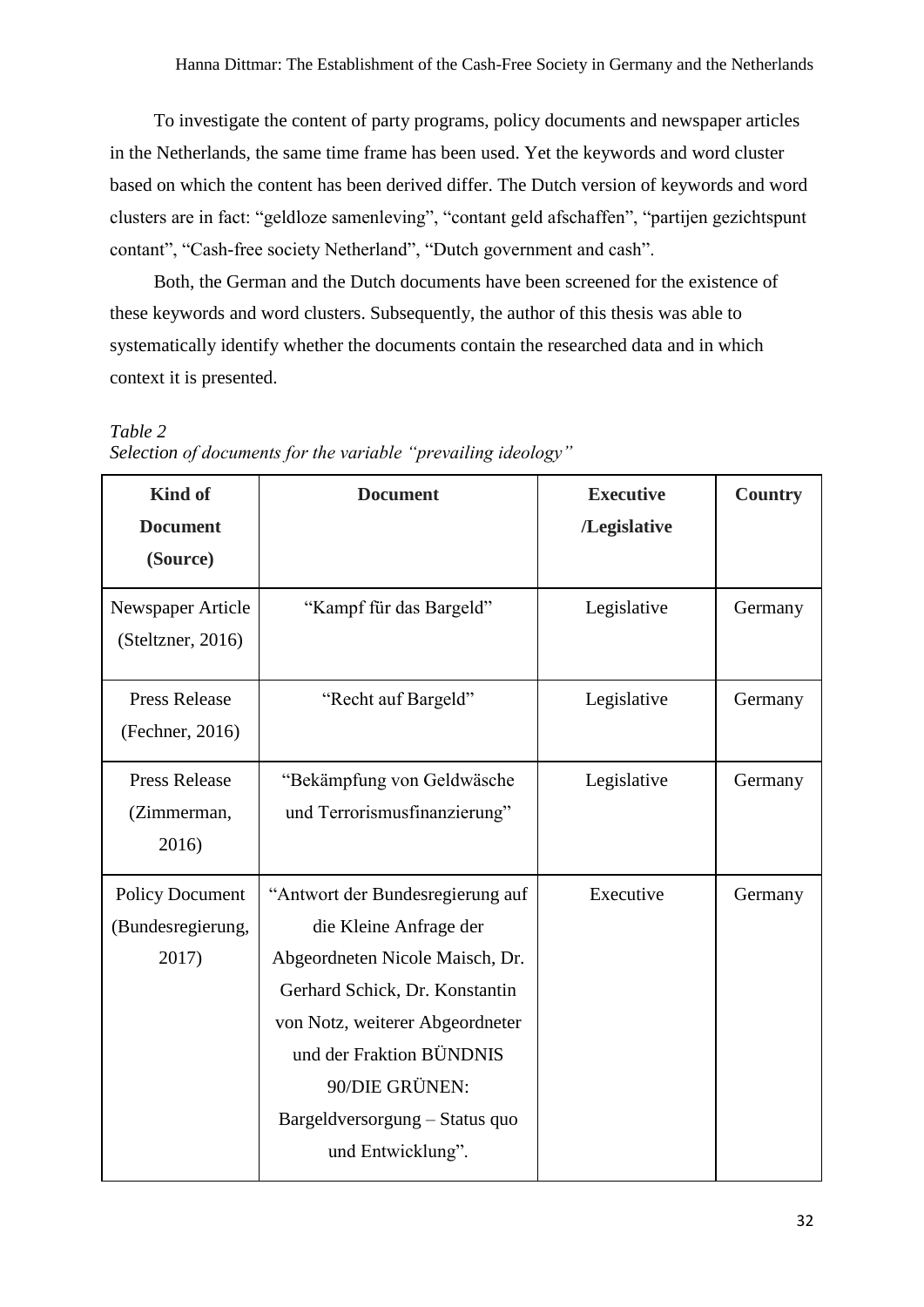| <b>Policy Document</b><br>(Hoekstra, 2017)                  | "Beantwoording Kamervragen van<br>de leden Ronnes en Slootweg<br>(beiden<br>CDA) en van het lid Leijten (SP)<br>over het verdwijnen van<br>pinautomaten en de verminderende<br>toegankelijkheid tot contant geld" | Executive   | Netherlands |
|-------------------------------------------------------------|-------------------------------------------------------------------------------------------------------------------------------------------------------------------------------------------------------------------|-------------|-------------|
| <b>Election Program</b><br>(SPD, 2017)                      | "Zeit für mehr Gerechtigkeit -<br>SPD"                                                                                                                                                                            | Legislative | Germany     |
| Newspaper Article<br>(Dpa/hib, 2017)                        | "Obergrenze für Bargeld schafft<br>den gläsernen Bürger"                                                                                                                                                          | Legislative | Germany     |
| <b>Election Program</b><br>(CDU, 2017)                      | "Für ein Deutschland in dem wir<br>gut und gerne leben"                                                                                                                                                           | Legislative | Germany     |
| Newspaper Article<br>(Ami./mas.,<br>F.A.Z., 2017)           | "Mit Recht auf Bargeld gegen<br>Martin Schulz"                                                                                                                                                                    | Legislativ  | Germany     |
| <b>Policy Document</b><br>(Bundesregierung,<br>2018)        | "Antwort der Bundesregierung auf<br>die Kleine Anfrage des<br>Abgeordneten Dr. Anton Friesen<br>und der Fraktion der AfD: Die UN<br>und die Abschaffung des<br>Bargeldes."                                        | Executive   | Germany     |
| <b>Policy Document</b><br>(Ollogren, $&$<br>Hoekstra, 2018) | "Beantwoording Kamervragen<br>gemeenten en acceptatie contant<br>geld"                                                                                                                                            | Executive   | Netherlands |
| Newspaper Article<br>(Knopers, 2018)                        | "VVD wil maximum van €500<br>voor contante betaling"                                                                                                                                                              | Legislative | Netherlands |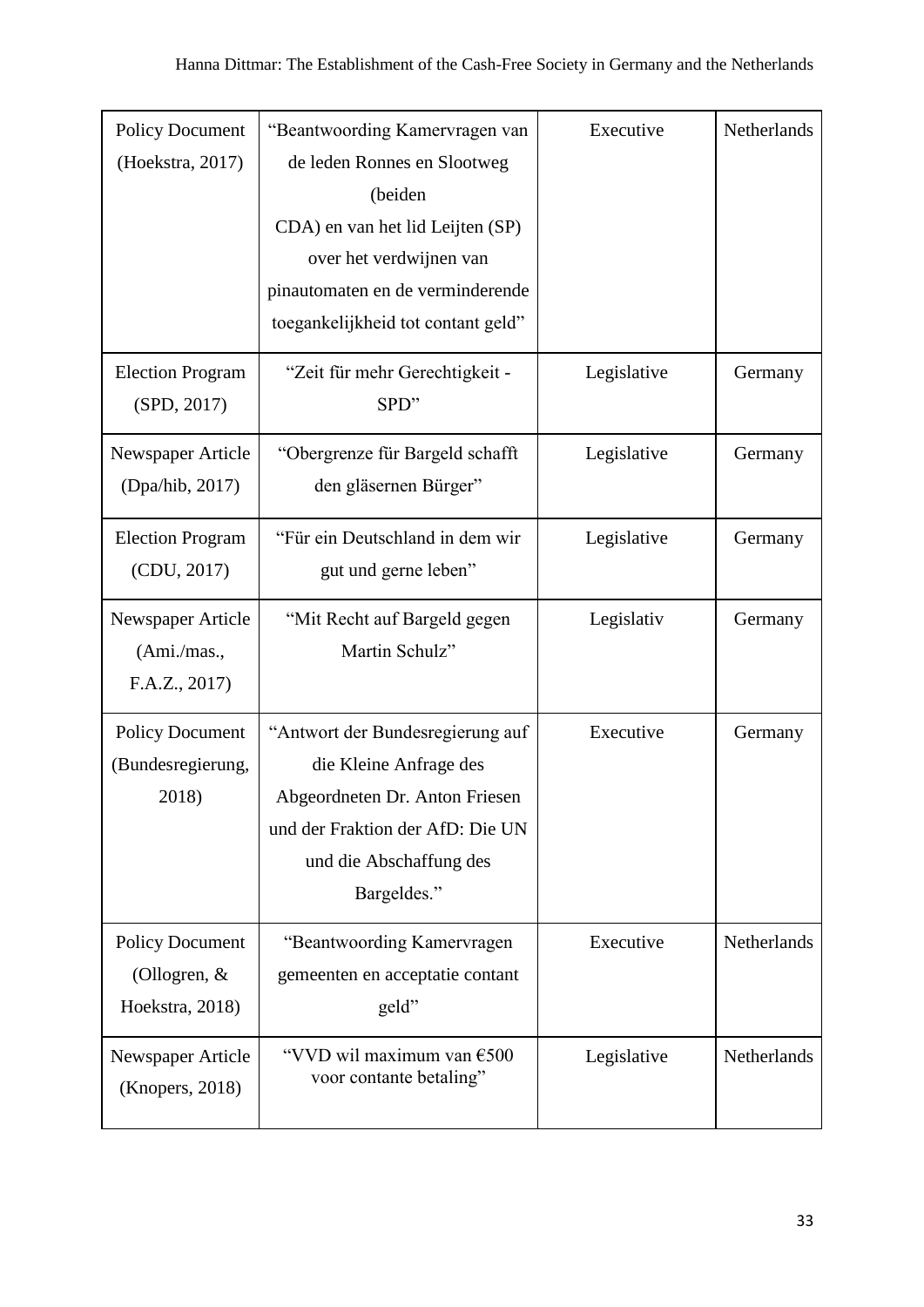| Newspaper Article      | "VVD will verplicht pinnen bij  | Legislative           | <b>Netherlands</b> |
|------------------------|---------------------------------|-----------------------|--------------------|
| (Vaessen, 2018)        | aankopen boven 500 euros"       |                       |                    |
| <b>Policy Document</b> | "Gebruik van contant geld in de | Legislative/Executive | Netherlands        |
| (Tweede Kamer,         | samenleving"                    |                       |                    |
| 2019)                  |                                 |                       |                    |

#### <span id="page-33-0"></span>**4.4.2. Payment behavior in Germany and the Netherlands**

In chapter two of this research, "The Rate of Change in Payment Behavior in the Two Countries", documents from De Nederlandsche Bank (Dutch central bank) and the Deutsche Bundesbank (German central bank) have been analyzed to demonstrate why a cash-free society in the near future is more likely in the Netherlands than in Germany. Both central banks conducted long-terms studies that were based on payment diaries. While the Deutsche Bundesbank published the studies separately every three years, in 2008, 2011, 2014 and 2017, de Nederlandsche Bank issued one long term study in 2016 that entailed data from the years 2009 until 2016.

<span id="page-33-1"></span>For this bachelor thesis, the Dutch long-term study of de Nederlandsche Bank was analyzed particularly in the years 2010, 2014 and 2016. The German documents were analyzed concerning the years 2011, 2014 and 2016. A further description of the documents is illustrated in table 3, which can be found at the bottom of this page. Even though the years are not conforming, except for the year 2014, they are coherent regarding their research design and hence provide a good base for comparison. Thus his bachelor thesis could show why a cash-free society in the near future is more likely in the Netherlands than in Germany As already outlined, the analysis of the documents comprised of a content analysis. Here keywords and word clusters play again an important role to categorize and systematically analyze the content of the documents. The documents of the Dutch and German central bank are both published in the English language and can thus be screened for the same following keywords and word clusters: "Cash", "use of cash" "cash development", "card use" , "card payments" , "innovative payment method", "contactless payments" and "mobile payments".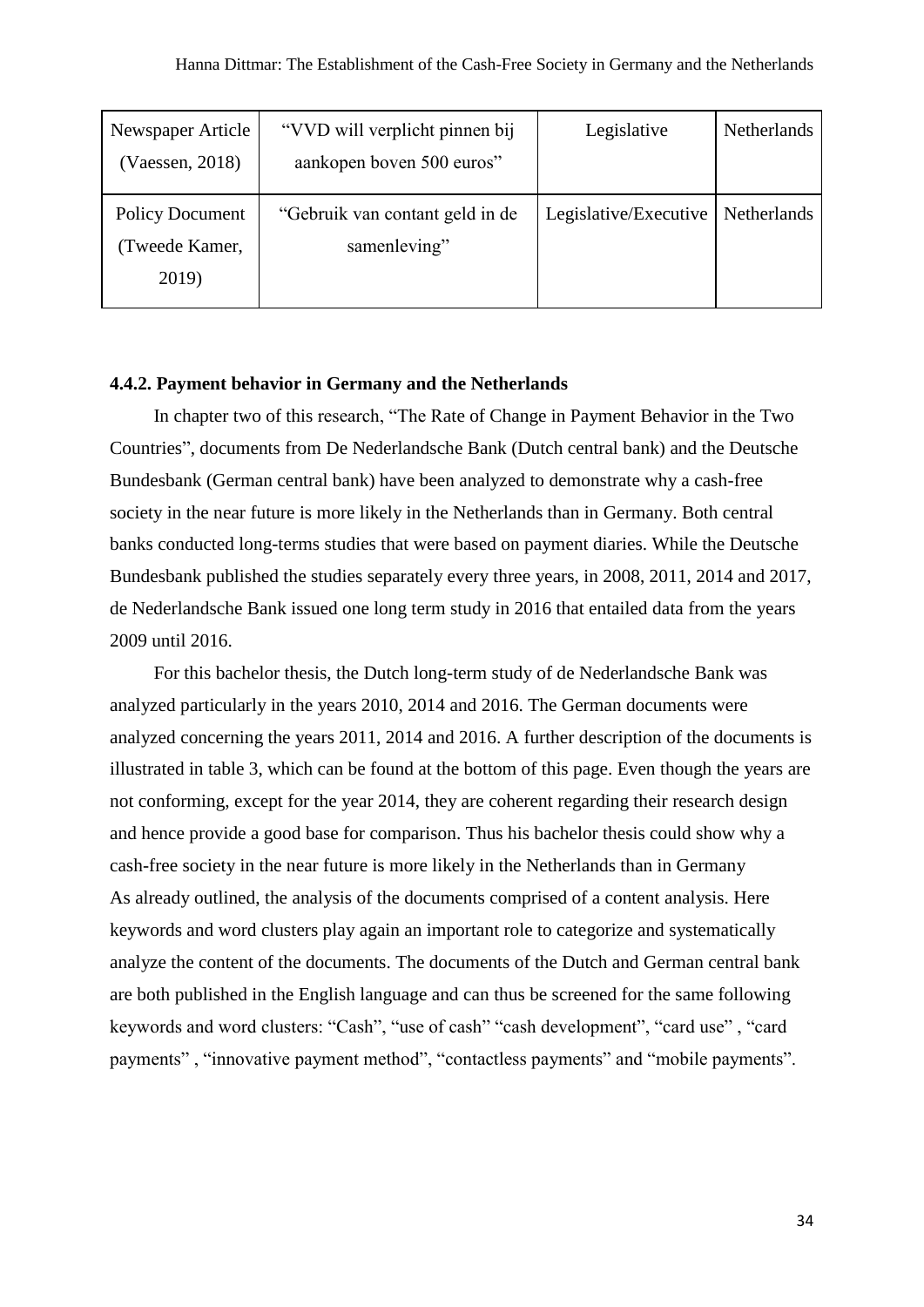|  |  | Selected documents for the rate of change in payment behavior |
|--|--|---------------------------------------------------------------|

| <b>Kind of Document</b><br>(Source)        | <b>Document</b>                           | Country         |
|--------------------------------------------|-------------------------------------------|-----------------|
| Research<br>(Deutsche Bundesbank,<br>2011) | "Payment behaviour in Germany in<br>2011" | Germany         |
| Research<br>(Deutsche Bundesbank,<br>2014) | "Payment behaviour in Germany in<br>2014" | Germany         |
| Research<br>(Deutsche Bundesbank,<br>2017) | "Payment behaviour in Germany in<br>2017" | Germany         |
| Research<br>(Jonker et. al., 2018)         | "From Cash to Card"                       | The Netherlands |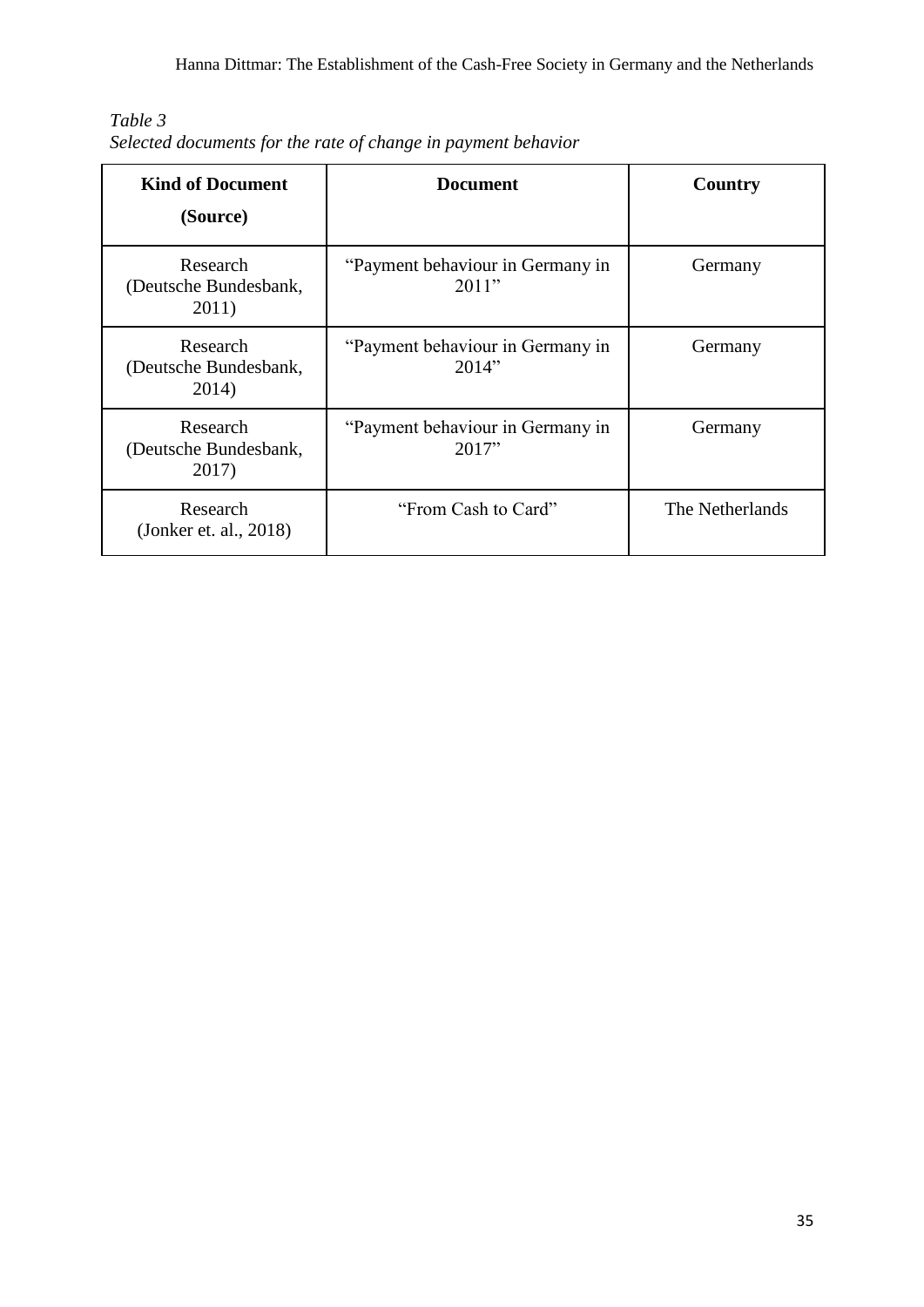### <span id="page-35-0"></span>**5. Analysis**

In this part of the bachelor thesis the findings of the prevailing ideology in the respective countries are presented. These findings are derived from policy papers, political discussions in parliament and newspaper articles, which referred to the point of views of the executive and legislative branch in Germany and the Netherlands. These executive and legislative powers are considered as two of the three branches of government, whereas the third one is the judicial branch. While the legislative branch is among other tasks responsible for the initiation of laws, the task of the executive branch is it to implement these laws (Duhaime, n.y.). A further explanation of these branches in the respective countries is followed.

### <span id="page-35-1"></span>**5.1 Executive Branch**

#### *Germany*

The position of the current German government towards the use of cash in Germany can be derived from the answers to two different parliamentary questions that were asked by the party Alternative Für Deutschland (AFD) and Die Grünen (the green party). By means of analyzing these documents, two main standpoints of the German government become clear.

Firstly, the freedom and the right of self-determination that cash provides are crucial for the German government. In the policy document which entailed the answer to the parliamentary question of the green party on June 18, 2017, the German government wrote that freedom and the right to self-determination of the German citizens are beyond important to the government. However, these rights cannot be guaranteed if cash would not be a payment method anymore. Within the answer, the government emphasized that, if any decisions would be taken on a European level that would lead towards the termination of cash, the government would only consider an implementation if it would be meaningful and justifiable (Bundesregierung, 2017).

Secondly, the documents show that the intrusion of privacy is associated with cash-free payments, since these cannot provide the degree of privacy as cash payments do. This is emphasized in the answer to the parliamentary discussion of the green party, as the government stated that it is conscious of the intrusion of privacy that would come along with the termination of cash payments (Bundesregierung, 2017). Additionally, the government wrote in the answer to the parliamentary question of the AFD on January 18, 2018, that it aims to protect the use of data in the scope of online payments (Bundesregierung, 2018).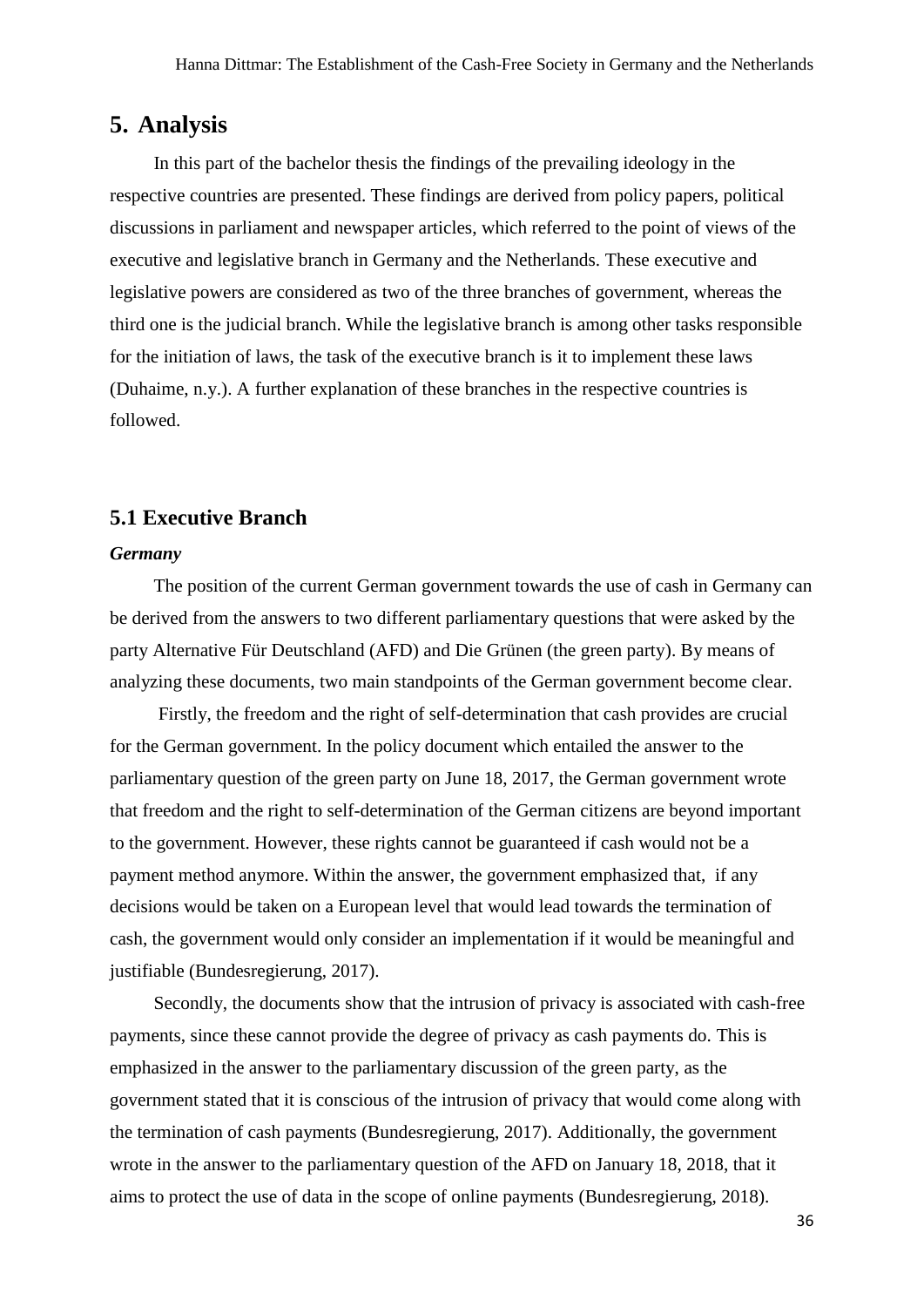Furthermore, the answer to the parliamentary question of the AFD emphasized that cash has a future in Germany. Regarding the question whether the government sees the use of cash as a long term vision, the answer "yes" was given (Bundesregierung, 2018).

Based on the examination of these two selected policy documents, the point of view of the German government towards the cash-free society can be determined. As the government sees disadvantages in cash-free payment (intrusion of privacy) and the abolishment of cash (right of freedom and self-determination), it can be argued that it disapproves the idea of abolishing cash. Referring to these findings, the opinion of the German executive is categorized into "Not in favor" of a cash-free society. The summary of the respective arguments and the categorization are depicted in table 4.

#### *The Netherlands*

For the analysis of the position of the executive power in regards to the abolishment of cash, answers of the finance Minister Wopke Hoekstra to "Kamervragen" (parliamentary questions) on December 13, 2017 and May 30, 2018 are presented. Moreover, a discussion of the Tweede Kamer (second chamber) and the respective position of the current Minister of Finance Wopke Hoekstra are examined. This discussion took place on January 15, 2019.

Deriving from these three documents, one main point of view of the executive branch towards the abolishing of cash and the cash-free society becomes clear. This is in particular that cash has an important societal function, namely the inclusion and participation within the Dutch society.

This is emphasized by the Dutch policy document of December 13, 2017 wherein the finance Minister gives an answer to the parliamentary question of the delegate Renske Leijten from the socialist party. The politician asked if the financial infrastructure of the payment system is a necessary public infrastructure for everyone who wants to participate in society. In turn the minister Hoekstra pointed out that it is necessary for the financial infrastructure that cash remains available. Hereby he used the argument that it is crucial for the Dutch society since everyday millions of transactions are still settled by cash (Hoekstra, 2017).

Another Dutch policy document from May 13, 2018 stresses this point of view. The document comprises of a letter written by the finance Minister Hoekstra and the Minister of the Interior and Kingdom Relations, Kajsa Ollongren, in reaction to the questions from the political party 50PLUS. The party requested a standpoint of the government towards cash in society. In turn the Ministers wrote that cash plays an important role within society due to the fact that it has a societal function that cannot be replaced by cashless payment methods.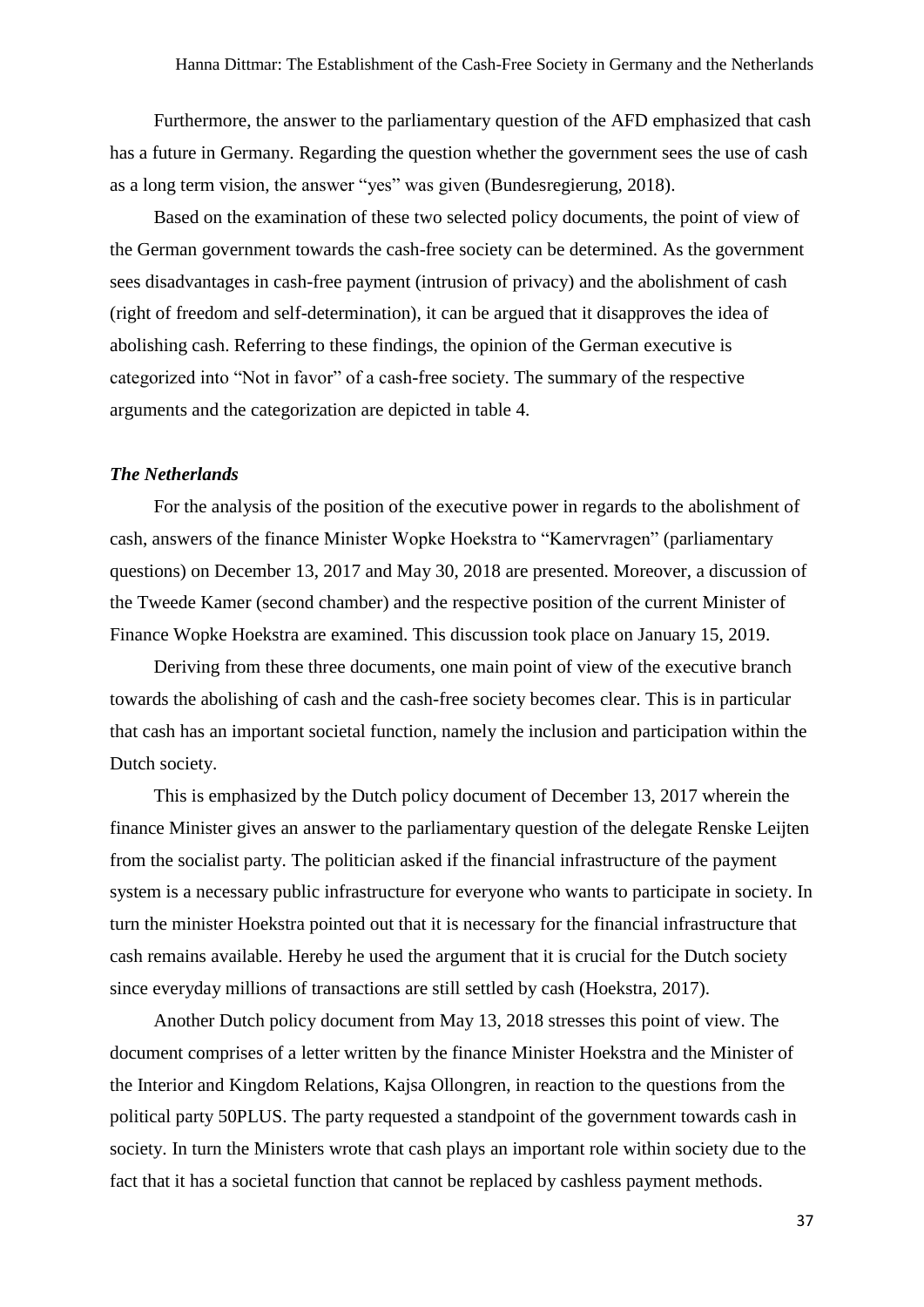Therefore the access to cash has to be in balance with the societal advantages and disadvantages, as Hoekstra called them. In particular, he pointed out that vulnerable groups, such as disabled or elderly groups, have to be protected from being excluded of the Dutch society. Moreover, if it seems that certain groups will be excluded from some transaction methods, the Ministers stated that they will initiate certain steps to prevent that case. (Ollogren & Hoekstra, 2018).

The argument of societal inclusion is mentioned again in the Dutch policy document from January 15, 2019. In a parliamentary discussion of the Tweede Kamer, the finance Minister Hoekstra argued that cash has an important societal function within the Dutch society and therefore, the access to it needs to be remained. Once again, the Minister named vulnerable groups as an example which would be prone to exclusion if cash will be abolished. Therefore, in cooperation with de Nederlandsche Bank, the government stated to maintain the acceptance of cash in the next years (Tweede Kamer, 2019).

Besides the one main position that can be examined for the Dutch executive branch, the same policy document of January 15, 2019 shows that the finance Minister Hoekstra also appreciated the advantages of cash-free payments. According to his words in the parliamentary discussion, cash-free payment methods cause fewer costs and are safer and faster in regards to the transactions (Tweede Kamer, 2019).

By means of the previous documents, the opinion of the Dutch executive branch towards the cash-free society becomes clear. Even though the finance Minister outlines the advantages of cash-free payments, the documents show that the importance of cash outweighs these benefits. All three policy documents stress that cash has an essential societal function and therefore has to be maintained in the near future. Based on the selected documents for this analysis, it can be reasoned that the opinion of the Dutch government towards the cash-free society is categorized into "Not in favor". A summary of the arguments and the categorization is depicted in table 4 below.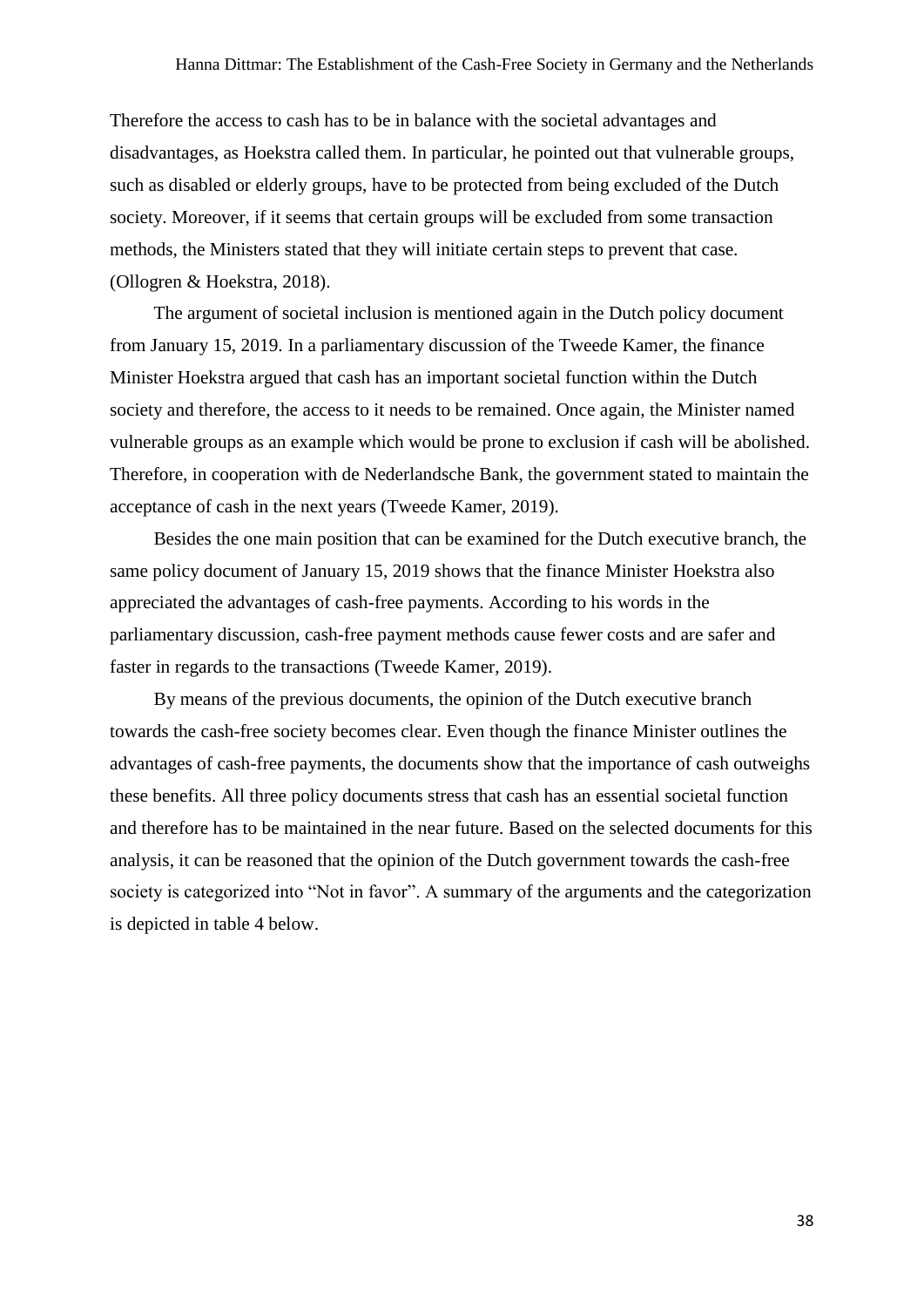<span id="page-38-1"></span>

| Table 4 |                                                     |
|---------|-----------------------------------------------------|
|         | <i>Executive branch: Categorization of Opinions</i> |

| Government        | <b>Position</b>                                                        | In favor/Not in<br>favor |
|-------------------|------------------------------------------------------------------------|--------------------------|
| Dutch Government  | Cash has societal function<br>Significant role for vulnerable groups   | Not in favor             |
| German Government | Cash has a long term future<br>Provides freedom and self-determination | Not in favor             |

### <span id="page-38-0"></span>**5.2 Legislative Branch**

#### *Germany*

In regards to the position of the SPD, press releases of the party and the official election program are analyzed. The documents show that the coalition party presents several standpoints towards the abolishment of cash and a cash-free society.

On the one hand, the party aims for a decrease in cash payments which is stated in the press release of January 26, 2016. The document shows that the SPD advocated for the abolishment of the 500 euro bill and a limit of 5000 euros of cash transactions. The party explains these plans stating that the abolishment of the 500 euro bill and a limit for cash payments would help to counter terrorism and fraud, by decreasing the amount of cash on the market in Germany. This argument is stimulated by the fact that Germany is a central point for money laundering (Zimmermann, 2016).

On the other hand, the party stated several reasons why they do not support the abolishment of cash. First, it is emphasized that a termination of cash would exclude certain groups of society. A press release of February 2, 2016 pointed out that a cash-free society would, in particular, entail risks for older people and might even exclude elderly groups as these are more prone to get abused by online payment methods (Fechner, 2016).

Moreover, the party sees privacy as an issue that could not be guaranteed for the German citizens if only cash-free payment methods are available. In the same press release mentioned above it is emphasized that a cash-free society could not protect the sphere of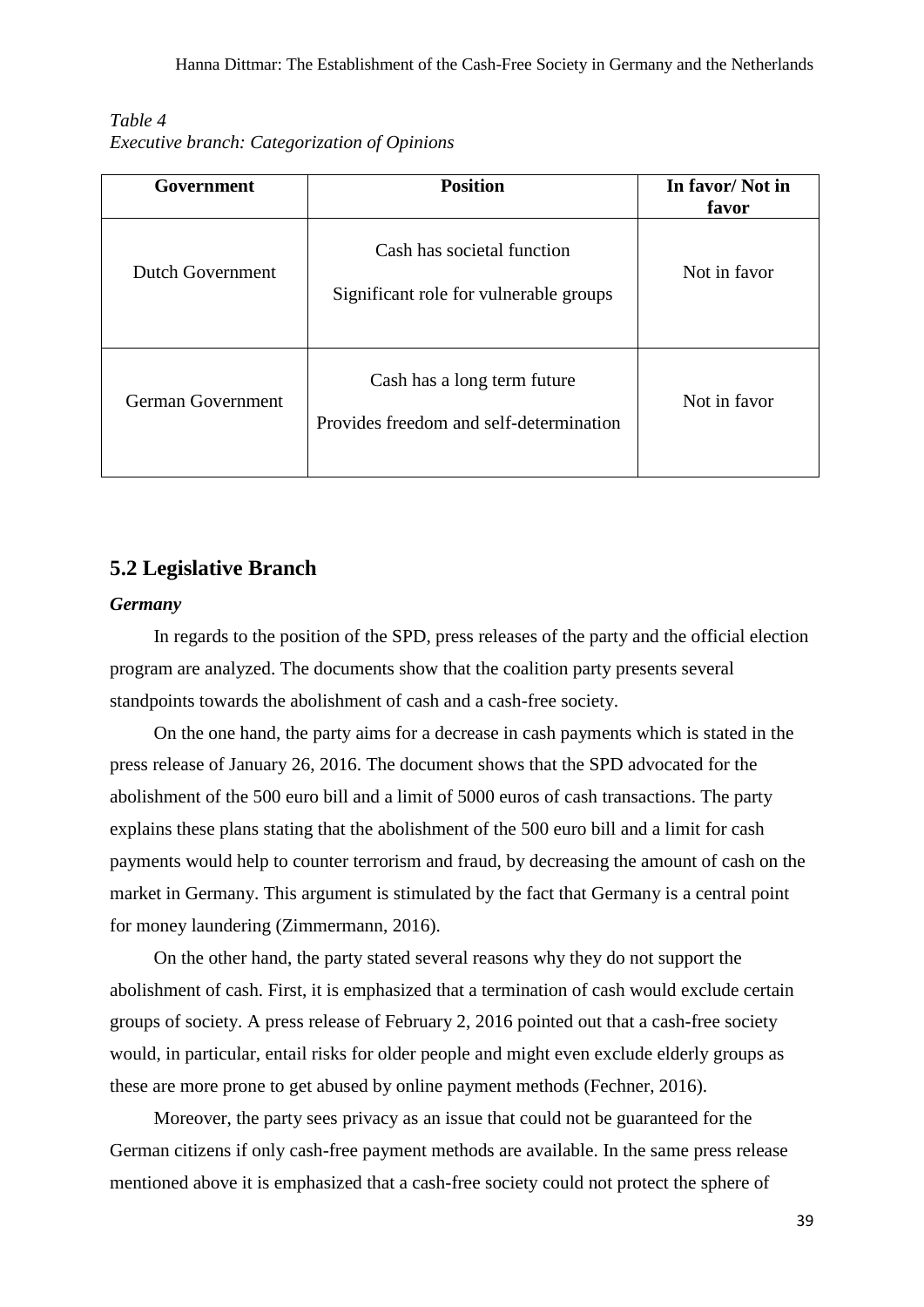privacy as every transaction can be documented (Fechner, 2016). In the official election program for the general elections in 2017, the party aimed therefore for more privacy in regards to cash-less payments and anonymous cash-less transactions in the scope of legal possibilities (SPD, 2017).

Finally, the abolishment of cash would violate certain laws according to the SPD. Deriving from the press release of February 2, 2016, the party pointed out that terminating cash infringes the freedom of contract as well as the right of property (Fechner, 2016). Within the general election program, the party wrote that it is the right of every citizen to possess and use cash (SPD, 2017).

All of the arguments mentioned above may have stimulated the party to write in the official election program that they will reject any aspiration of abolishing cash.

Apart from the standpoint of the SPD, the points of view of the fraction CDU/CSU towards the issue of cash-free society can be found in several documents. The examination of the parties' opinion is based on newspaper articles and the general election program of the CDU/CSU.

Considering the selected documents, the arguments that were stated by the CDU/CSU comply with the ones of the coalition parties SPD. However, some disagreements within the party towards the issue are.

Similar to the SPD, the CDU delegate and former finance Minister, Wolfgang Schäuble, stated to be in favor of the reduction of cash and cash payments. On December 19, 2016 the German newspaper, "FAZ" published an article that emphasizes Schäuble's attitude towards the issue. Accordingly, the politician advocated for a limit of 5000 cash transactions, to decrease money laundering in Germany and also potential terroristic activities that come along. However, this opinion was opposed by the general member's assembly of the CDU in Essen on December 7, 2016. There, the party stated that it is clearly against a limit of cash payments as well as the abolishment of the 500 euro bill (Steltzner, 2016).

Further documents emphasized that the fraction CDU/CSU generally positions against the abolishment of cash and a cash-free society, by reason of two arguments. These are the issue of privacy and the right of freedom, which both would be targeted by the abolishment of cash.

According to an article published on February 24, 2017 by the newspaper "WELT", the CDU Minister-President of Bavaria, Markus Söder, argued that a cash-free society would not protect the freedom of the citizens and their privacy rights (dpa/hib, 2017). The draft of the official election program followed these arguments and stated that the possibility to pay with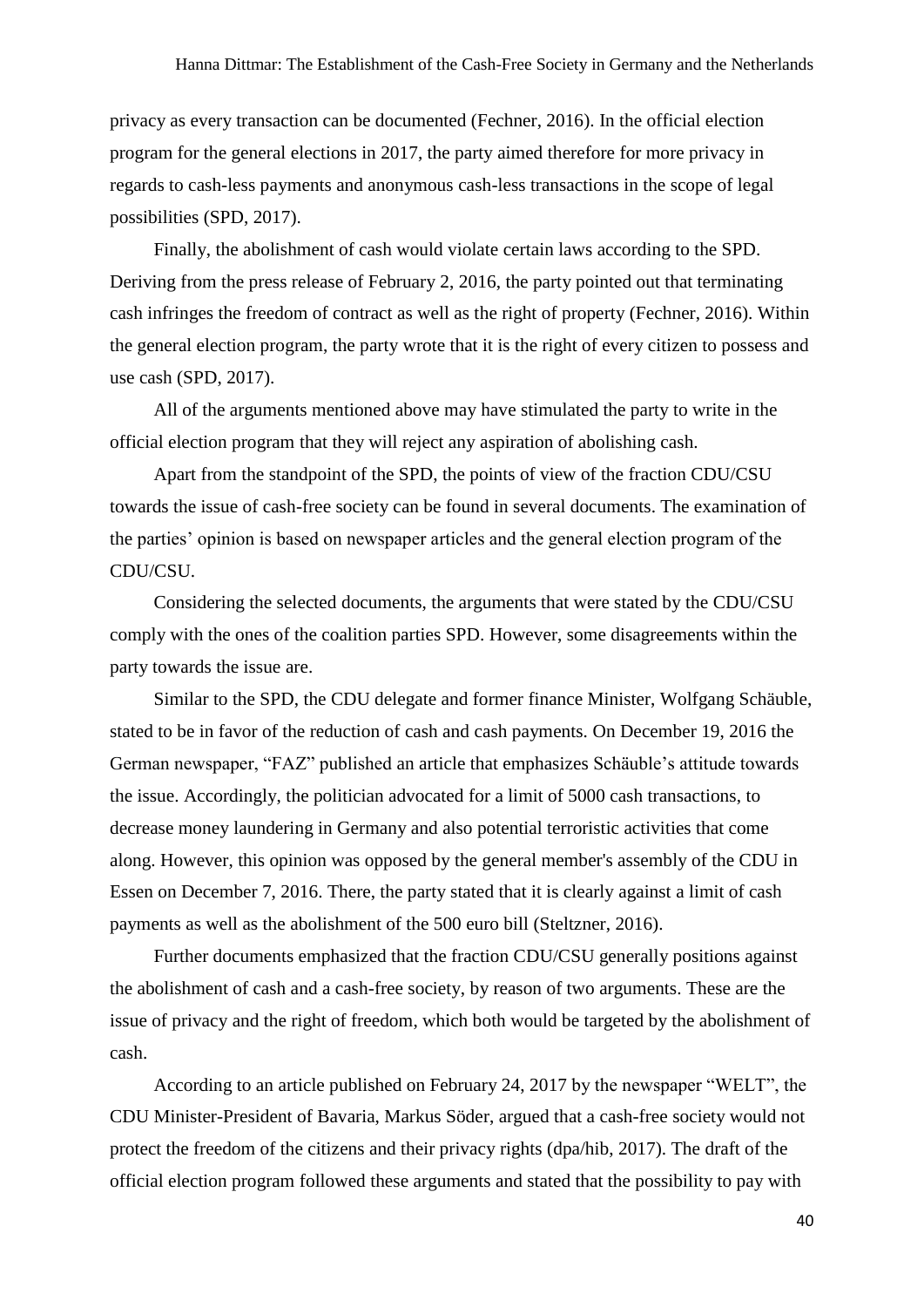cash is an indispensable characteristic of a free and civil society (ami.mas., 2017). Moreover, the official election program of the CDU/CSU for the general election in 2017 announced that despite the prevailing digitalization, cash will maintain an important payment method which the CDU/CSU will support (CDU, 2017).

As has become clear in the previous paragraphs, different points of view of the German ruling coalition were analyzed. The SPD stated that they want to phase out of cash to some extent to decrease criminal activities. However, the party listed several arguments why they do not want to abolish cash completely and even emphasized within the election program that the termination of cash is not an option for the party. The coalition fraction CDU/CSU described similar points of view. As the CDU is not in favor of the abolishment of the 500 euro bill and a limited for cash transactions, one could argue that the party opposes the termination of cash even stronger. The analyzed standpoints of the parties consequently show that the ruling coalition in Germany does not fully support the abolishment of cash and can therefore be categorized into "Not in favor" of a cash-free society. Below, table 5 summarizes the standpoints of the German ruling coalition and depicts the respective categorization.

#### *The Netherlands*

The respective standpoints of the parties are derived from the parliamentary discussion on January 15, 2019 and multiple newspaper articles. The documents showed that various points of view are represented by the current ruling coalition.

First, the documents showed that the VVD partly aims to phase out of big cash payments by prohibiting to settle amounts over 500 euros in cash. The analyzed article on the news website "marketupdate", written on November 6 , 2018, stated that the delegate Foort van Oosten of the VVD endorsed the idea of card payments being the only possible payment method for amounts over 500 euros. According to the delegate, this regulation could decrease the amount of money laundering and counter criminal activities (Knopers, 2018). In another newspaper article that was analyzed, van Oosten elucidated his standpoint and added that it has to become a recognized standard to transfer these amounts by electronic payment methods and not by cash anymore. The document indicated that the VVD behaves supportively towards him and his standpoint (Vaessen, 2018).

Yet, in a Dutch policy document of January 15, 2019 that entailed a parliamentary discussion in the Tweede Kamer on the respective issue, all of the coalition parties provided several arguments that oppose the termination of cash and the cash-free society.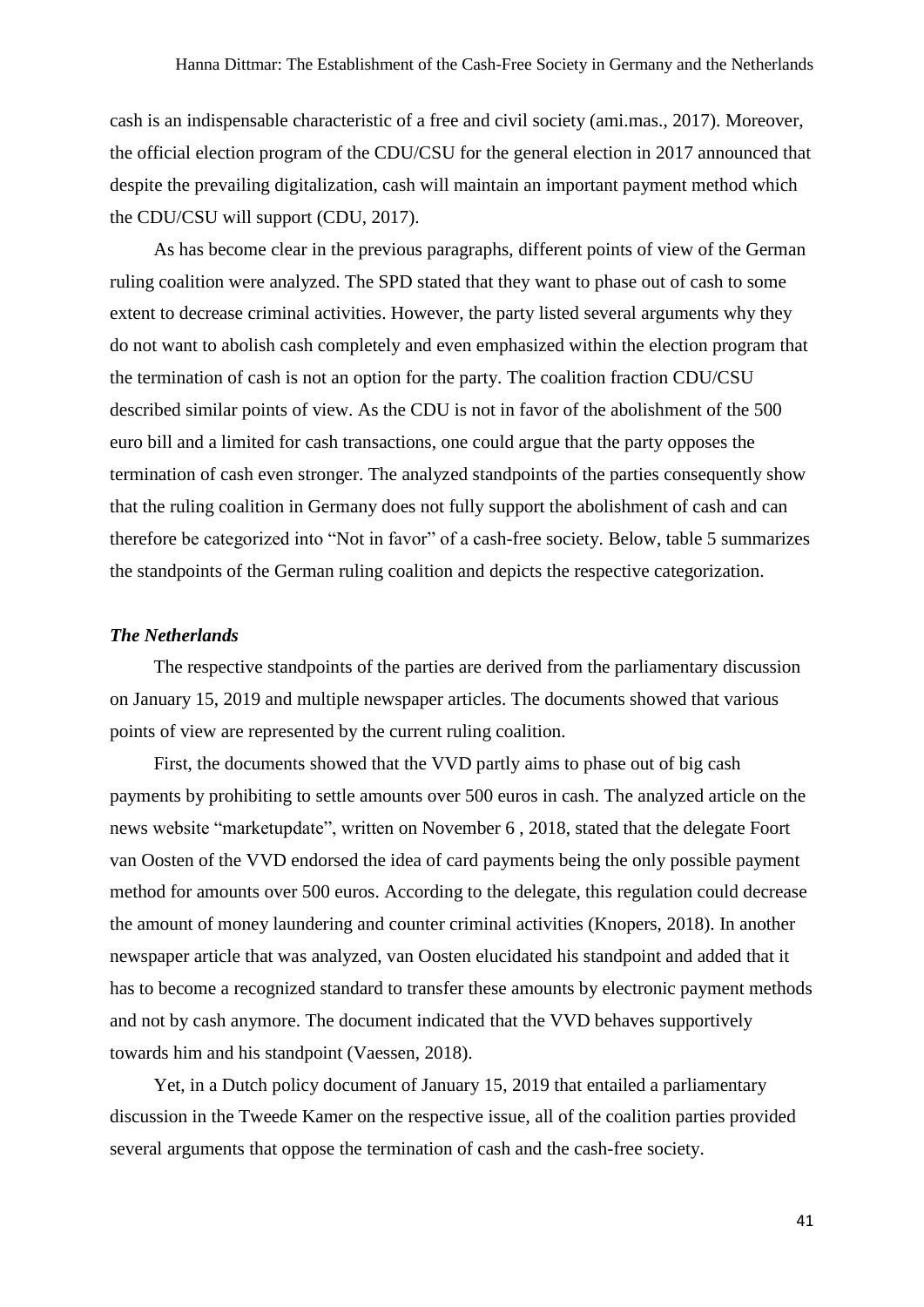First, in this document the argument is stated that the abolishment of cash would lead to an exclusion of certain groups in society. This is supported by three respective coalition parties. The first of these is the CDA, which emphasized to represent the opinion that the abolishment of cash would exclude certain groups in society and leave them behind. The VVD, the second party that supported this, stated within the discussion that this would particularly target elderly groups as it is harder for them to keep up with new developments. In turn the D66 stressed the points of the CDA and VDD within the discussion and said that the party aims for an access to the monetary transaction which is available for every group of society. Accordingly, cash is the monetary transaction method that makes this possible (Tweede Kamer, 2019).

Moreover, two coalition parties emphasized that cash provides a good monetary overview within the same discussion in the Tweede Kamer. The CDA mentioned that it provides a good overview of what you possess and what not. The CU elaborated on this standpoint and added that fewer cash payments lead to more debts among young people. Therefore according to the party, the maintenance of cash will help young people and the following generations to being educated about their finances and therefore prevent debts (Tweede Kamer, 2019).

Further, the parliamentary discussion emphasized that two coalition parties appreciate the current monetary infrastructure and see advantages in both cash-free payments as well as in maintaining cash as a payment method. To be specific, the VVD emphasized within the discussion that the party is content with the current situation as the payment infrastructure digitalizes. However, the party said that they aim to remain the possibility of cash payments. The CDA argued that the advantages of cash-free payments cannot be denied since these are faster, cheaper and relatively safe. Nonetheless, the party perceived it as essential that cash maintains a possible legal payment method which includes both euro bills and coins (Tweede Kamer, 2019).

Overall, disparities in the point of view of the Dutch coalition parties were found. The VVD is the only of the four coalition parties that support the prohibition of paying amounts over 500 euros in cash and therefore the phasing out of cash to some extent. Yet this point of view is not found by the other three coalition parties referring to the analyzed documents. However, all four parties of the ruling coalition pointed out arguments that oppose the termination of cash. While the analyzed standpoints of the CDA, D66 and the VVD are stimulated by the argument of societal exclusion, the CU perceived cash particularly important as a monetary overview. Lastly in the parliamentary discussion, the VVD and CDA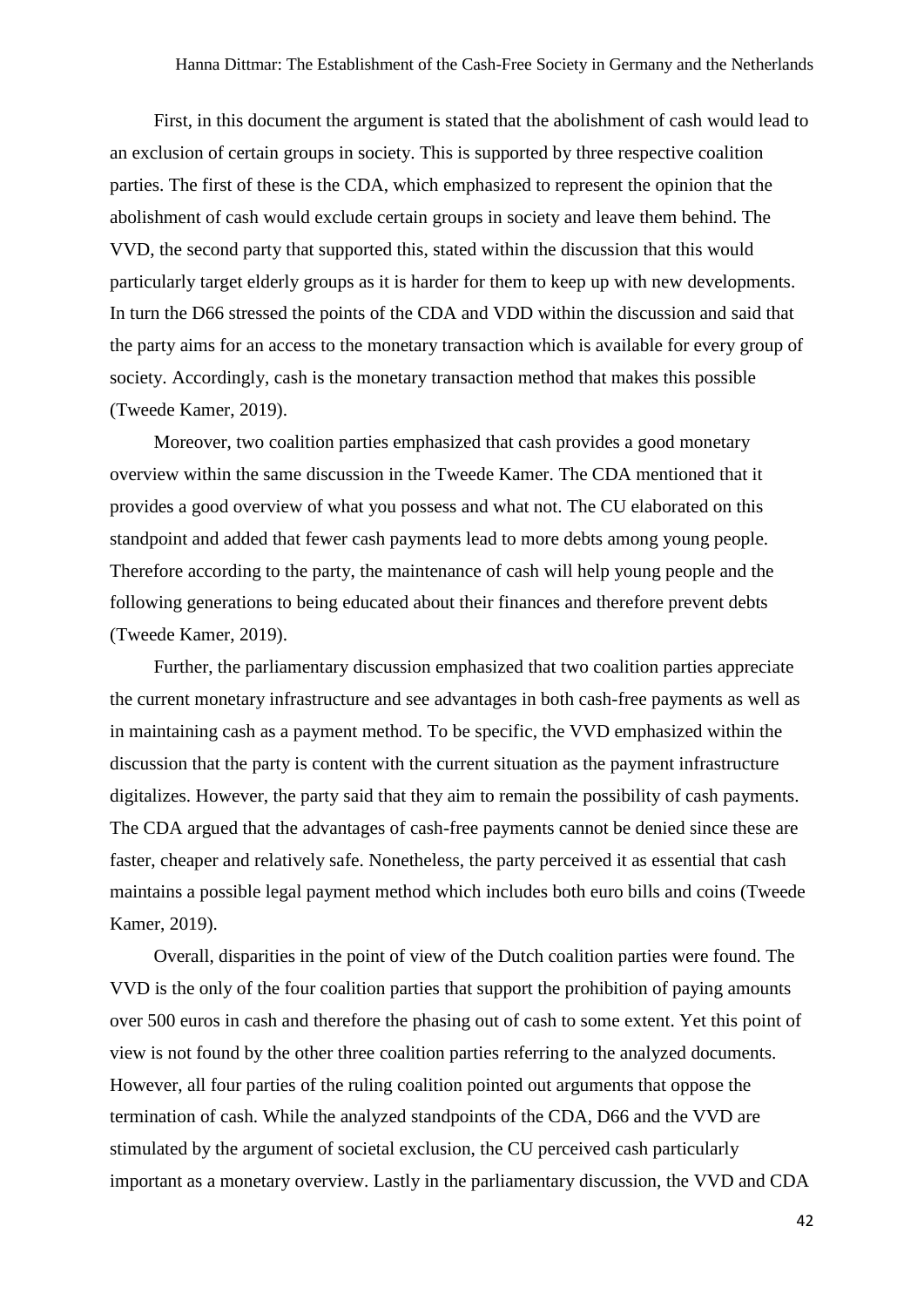specifically mentioned that the maintenance of cash is important. Considering the examined points of view of the ruling coalition in the Netherlands, the abolishment of cash is, to a great extent, not supported. Therefore the opinion of the ruling coalition can be categorized as "Not in favor" of the cash-free society. The summarized standpoints and respective categorization of the ruling coalition in the Netherlands are depicted in table 5 as well.

<span id="page-42-0"></span>*Table 5 Legislative Branch: Categorization of Opinions* 

| <b>Party</b>                         | <b>Position</b>                                                                                                                                                       | In favor/Not in favor |
|--------------------------------------|-----------------------------------------------------------------------------------------------------------------------------------------------------------------------|-----------------------|
| CDU/CSU<br>(Germany)                 | Cash is an important<br>payment method, which the<br>party will support<br>Cash is an indispensable<br>characteristic of a free and<br>civil society                  |                       |
| <b>SPD</b><br>(Germany)              | In favor of the abolishment<br>of the 500 Euro bill and a<br>cash limit of 5000 euros<br>Rejects any aspiration of<br>abolishing cash                                 | Not in favor          |
| <b>VVD</b><br>(The Netherlands)      | In favor of the abolishment<br>of the 50 Euro bill<br>For maintenance of<br>infrastructure for cash<br>payments                                                       |                       |
| D <sub>66</sub><br>(The Netherlands) | Aims for an access to the<br>monetary transaction which<br>is available for every group<br>of society                                                                 |                       |
| <b>CDA</b><br>(The Netherlands)      | See advantages in cash-free<br>payments since it is fast,<br>relatively safe and cheaper.<br>Essential that cash will<br>maintain possible as legal<br>payment method | Not in favor          |
| <b>CU</b><br>(The Netherlands)       | Cash is an important<br>payment method, especially<br>for the education of young<br>people                                                                            |                       |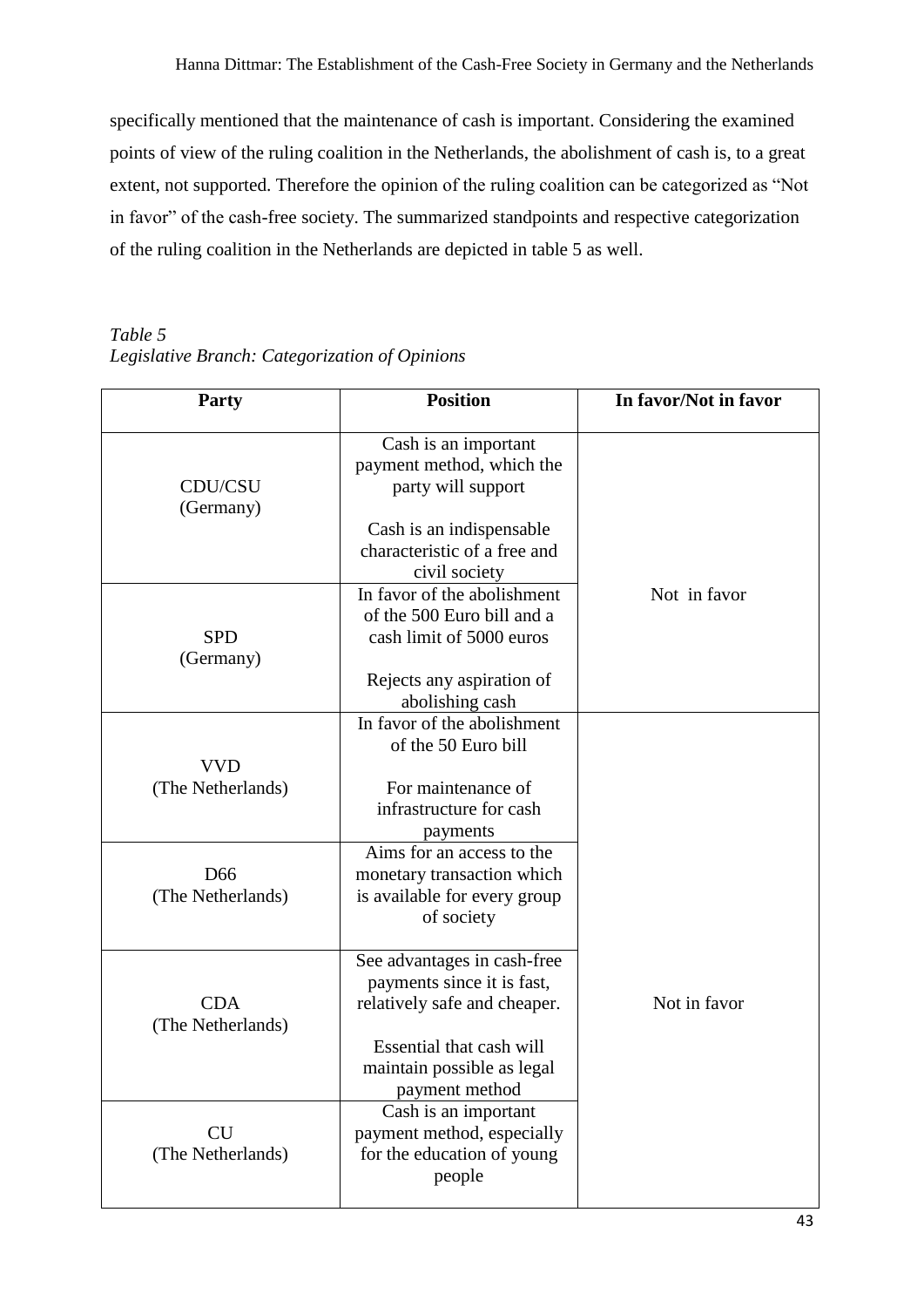### <span id="page-43-0"></span>**5.3 Comparison**

Following, the standpoints of the ruling coalitions that have been presented so far are compared among the two countries of interest. Generally, two parts are addressed in this comparison. First, the views of the executive branch in the Netherlands and Germany are contrasted, followed by the standpoints of the legislative branch. This comparison shows whether or not the findings comply with the working hypothesis.

The previous analysis has shown that the executive branch in both countries of interest does not favor the abolishment of cash and neither the establishment of a cash-free society. The Dutch and the German government name similar arguments that reason their position against the termination of cash. Whereas the German government emphasizes the importance of freedom that cash serves, the Dutch government points out the significance of inclusion for vulnerable groups. According to both governments in each instance, the society is not ready for the change towards a cash-free society. Likewise, the legislative branch and to be specific the ruling coalition of Germany and the Netherlands position against the change towards a cash-free society. The Dutch coalition parties emphasized that they do not aim for the abolishment of cash due to the societal relevance of cash. Besides this social relevance, the German coalition parties see the intrusion of privacy as an issue that would come along with the abolishment of cash. These arguments stimulate both ruling coalitions to not be in favor of a cash termination.

Referring back to the working hypothesis, an expectation was stated based on the theory of the policy termination literature. This hypothesis reads as follows:

## *H1: The differences in the prevailing ideology explain the disparities in the rate of change in payment behavior in Germany and the Netherlands*

As the prevailing ideology in both countries of interest does not favor the abolishment of cash, the disparities in the rate of change in payment behavior cannot be explained by the factor ideology. Based on the policy termination literature it was suggested that prevailing ideology poses a barrier in regards to the termination of cash in Germany and the Netherlands. In this analysis, no evidence was found for this suggestion. Hence in this case the factor cannot explain the differences in developments towards a cash-free society. These findings stimulate the assumption that there must be other factors or reasons which explain the disparities in development.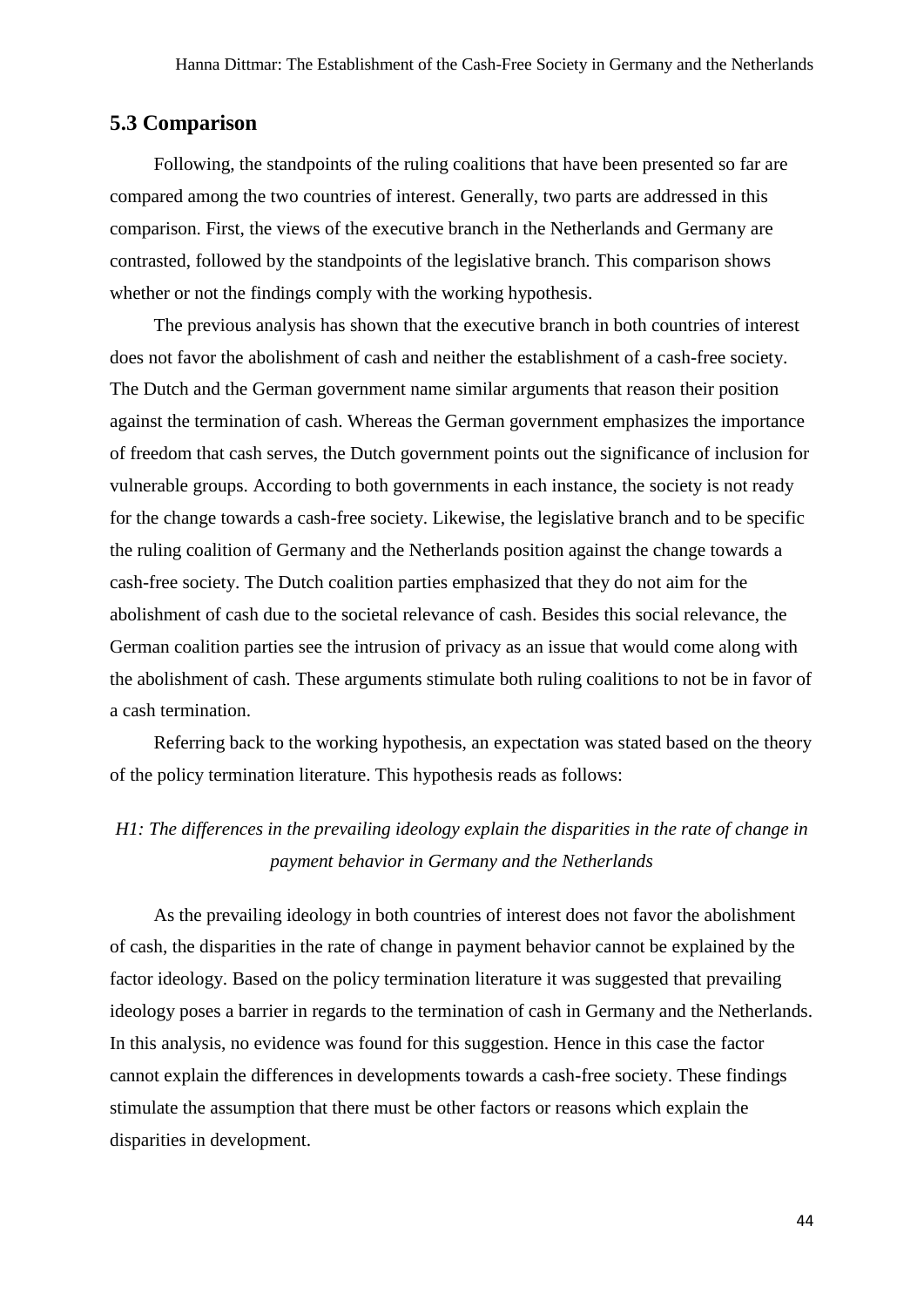### <span id="page-44-0"></span>**6. Conclusion**

This bachelor thesis investigated the development of a cash-free society in Germany and the Netherlands. In chapter one, two sub-questions were posed, namely:

- *1. How did a cash-free society in Germany and the Netherlands develop thus far?*
- *2. Which factors explain the disparities in the rate of change in payment behavior in Germany and the Netherlands?*

The answer to the first sub-question demonstrated that there are disparities in the development towards a cash-free society in the countries of interest and that establishment in the near future is more likely in the Netherlands than in Germany. Hence in the Netherlands other payment methods, to be specific, the use of debit cards took over the use of cash, while in Germany it still remains the predominant transaction method. The author of this research, therefore, wondered how these differences emerged. Subsequently, the following research question was posed:

## *RQ: How can we explain that a cash-free society in the near future is more likely in the Netherlands than in Germany?*

Deriving from the theory, the second sub-question has been answered with the expectation that the termination barrier "prevailing ideology" explains the differences in development. Subsequently, the ruling coalition of the Netherlands would have to favor the abolishment of cash and therefore a cash-free society and the ruling coalition in Germany would have to oppose the idea of cash termination and hence the establishment of a cash-free society. However, the study showed that the ruling coalitions of both countries are not in favor of cash termination. Consequently the author is not able to explain why a cash-free society in the near future is more likely in the Netherlands than in Germany, as the differences could not be explained by the variable "prevailing ideology". Based on these findings it can also not be indicated that the establishment of a cash-free society is more likely in the near future in the Netherlands. The investigated development in the two countries of interest might be depended on other factors which will change the respective trends in development towards a cash-free society in the near future.

The findings of the research stimulate the author to pose different speculations for alternative explanations.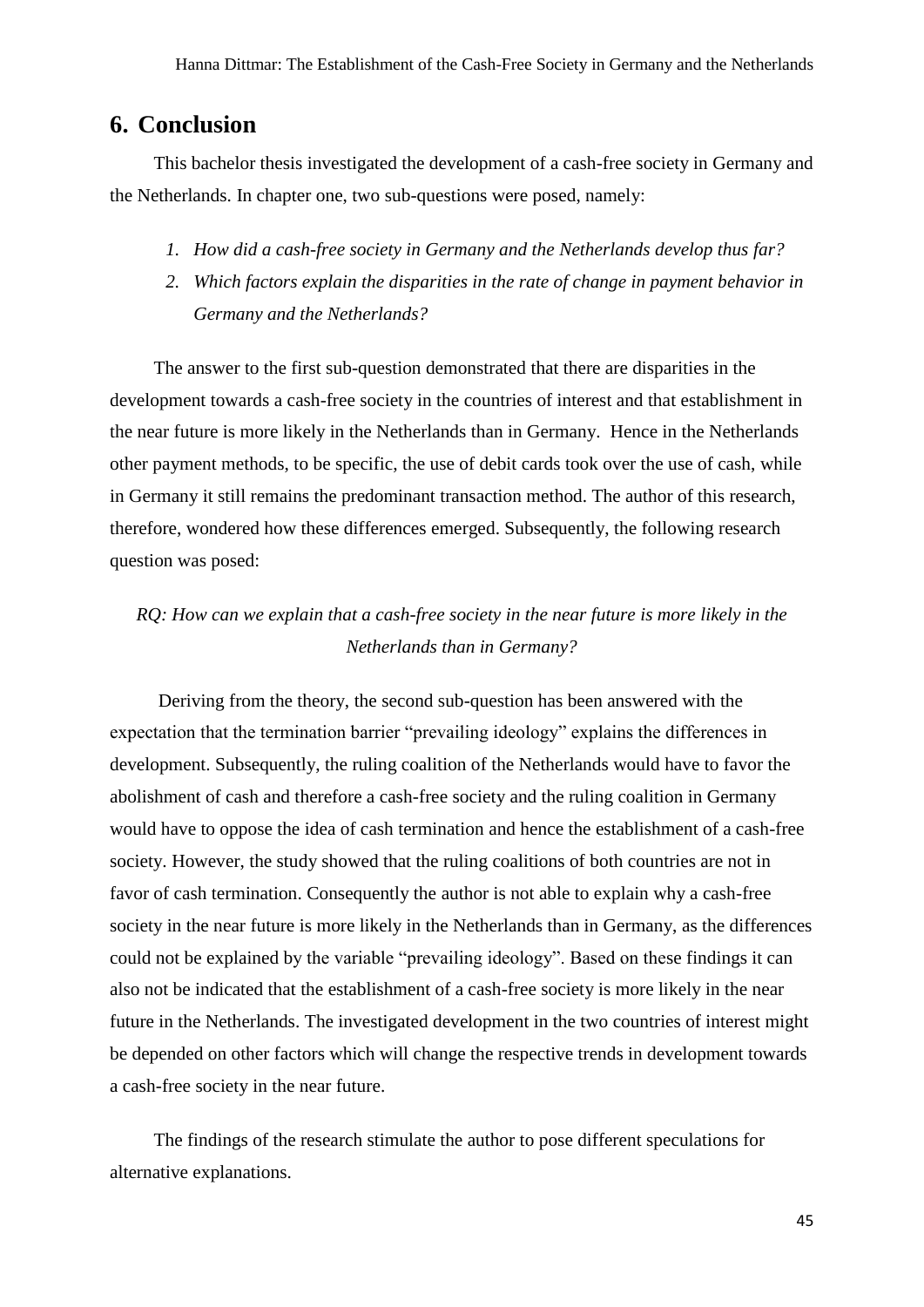First, the termination literature may not be suitable for the selected cases. The literature suggested that "prevailing ideology" is an influential factor in regards to the termination of an institution. Several scholars outlined the relevance of the termination barrier and that it is significant that the ruling coalition supports the termination (DeLeon, 1978; Kirckpatrick et. al, 1999, Bauer, 2009). Yet "prevailing ideology" does not seem to be as influential in the Netherlands even though the country is further ahead. Both, the government and the ruling coalition were in both countries of interest categorized to be not in favor of a cash-free society. Nonetheless, the research showed that the Netherlands is decreasing the use of cash and getting closer to a termination.

Moreover a wrong measurement of the variable "prevailing ideology" might explain the unexpected outcomes. In this research the prevailing ideology was measured in terms of the opinion of the ruling coalitions. However, the political systems as a whole have not been taken into account. Hence, the opinions of the opposition parties as well as the federal government in Germany and the provincial councils in the Netherlands might have brought the researcher to a different outcome.

Another speculation is that "prevailing ideology" might not be the right explanatory variable for the varieties in development. As already outlined in the theory section the barriers institutional permanence and high start-up costs could already be excluded from potential explanatory variables. Due to the limited time and resources of this study, not all barriers could be taken into consideration. Referring back to the termination literature, Bauer's (2009) clientele support appears to be a termination barrier that could explain the difference. The scholar emphasized that it matters to what extent interest groups are affected by and if they support the termination. In this matter, the banking and retail sector could be of special interest. A potential explanation for the emerging differences between Germany and the Netherlands could thus be that the sectors in the Netherlands support the phasing out of cash to a greater extent than they do so in Germany up to this day.

Lastly, the speculation is made that "prevailing ideology" is influential in a broader sense. The study only researched the prevailing ideology in terms of the ruling coalition. However, the general public attitude and opinion towards the issue may also be an explanation for the discrepancy between the two countries of interest. According to the global innovation index, the Netherlands is the second most innovative country in the world. Meanwhile, Germany can only be found in place nine (Innovation Quarter, 2018). This could be explained by the prevailing term that supposedly describes the German character traits, namely "German Angst". The expression signifies that the German citizens are generally

46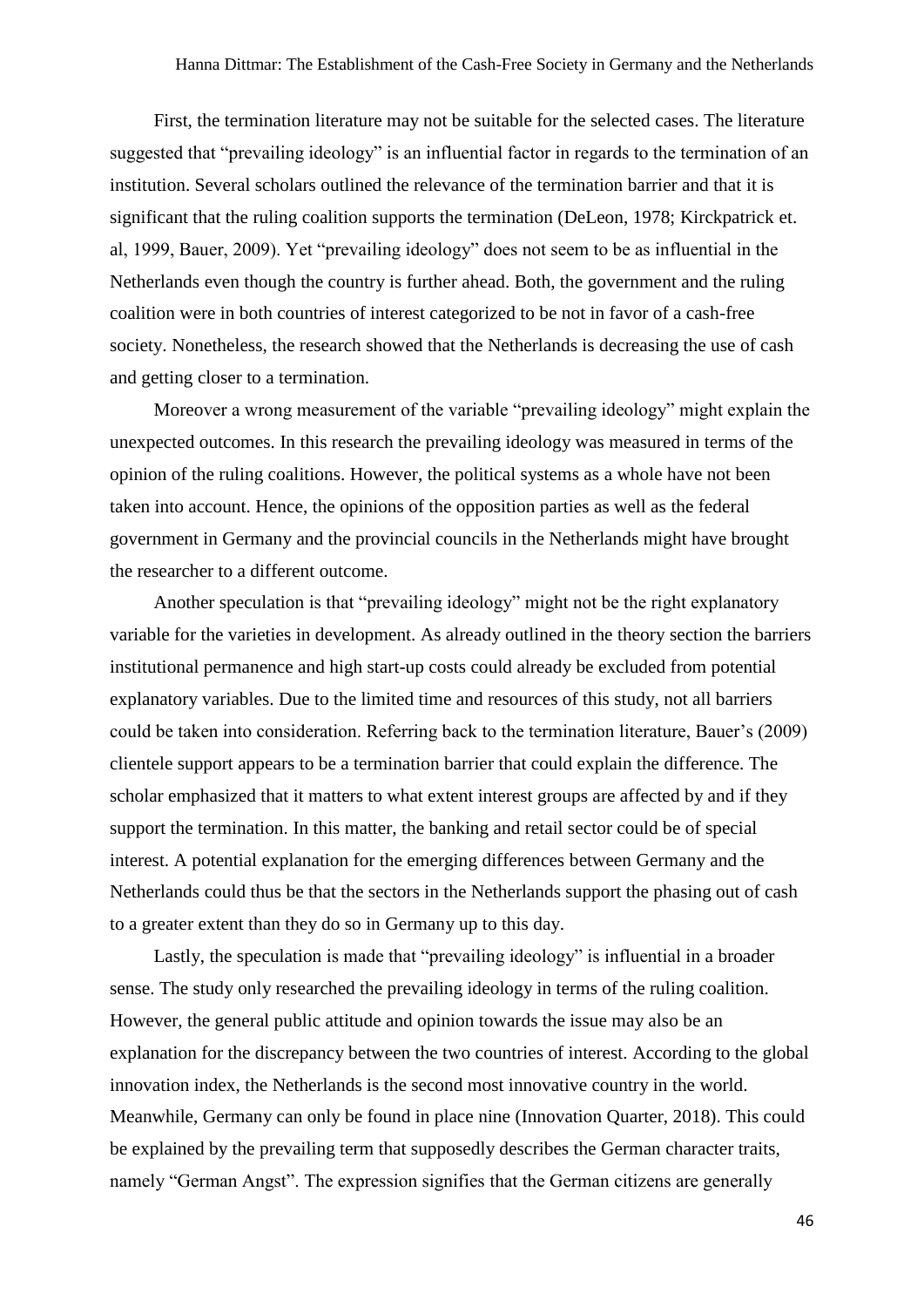hesitating when it comes to political and societal changes (dpa/Vennenbernd, 2017). Hence one may assume that the German citizens like to remain the status quo and that the German society has difficulties to embrace change. The Dutch citizens, on the other hand, seem to be more innovative and open towards change, of which new payment methods and the change towards a cash-free society can be examples. This emphasizes that prevailing ideology in respect to the opinion of the ruling coalition might be too narrow in terms of a change or termination of an institution is taking place.

In respect to this bachelor thesis following strength and limitation could be distinguished. Referring to the strength the societal and scientific relevance can particularly be stressed. The research could overcome the limitation in policy termination literature of only addressing one country and solely conducting single case studies. This research could with the comparison of two European countries not only address the outlined limitations but also target the American bias that is prevailing within the research field. Hence it emphasizes the scientific relevance of this bachelor thesis. Second, the research emphasizes social relevance. Due to its increasing discussion of a cash-free society, this bachelor thesis provides an insight where the two investigated societies stand and how the political sphere deals with the respective issue.

Moreover, suggestions for further research can be made. The countries of interest have been selected due to the convenience of language since the author was able to read and analyze Dutch and German documents. Yet the issue of a cash-free society is a phenomenon that happens around the world. Subsequently, further research could concern and compare more than two countries. Beyond a comparison between countries with different political systems, though this comparison could not target the variable ideology, seems to be meaningful.

Furthermore the applied research approach of a document analysis may be changed in further research. The approach served the purpose to present the respective position towards cash termination of the executive and legislative branch in Germany and the Netherlands. Additional interviews with party or government representatives could have contributed to a more in-depth investigation of the respective attitudes in terms of the issue. This could have helped the researcher to more distinctively examine the parties' position and eventually to give a more precise answer to the research question.

Another potential approach to answer the research question and therefore explain why the countries of interest developed in a different speed could be surveys. By means of surveys reason could have been investigated why the payment behavior differs in the countries of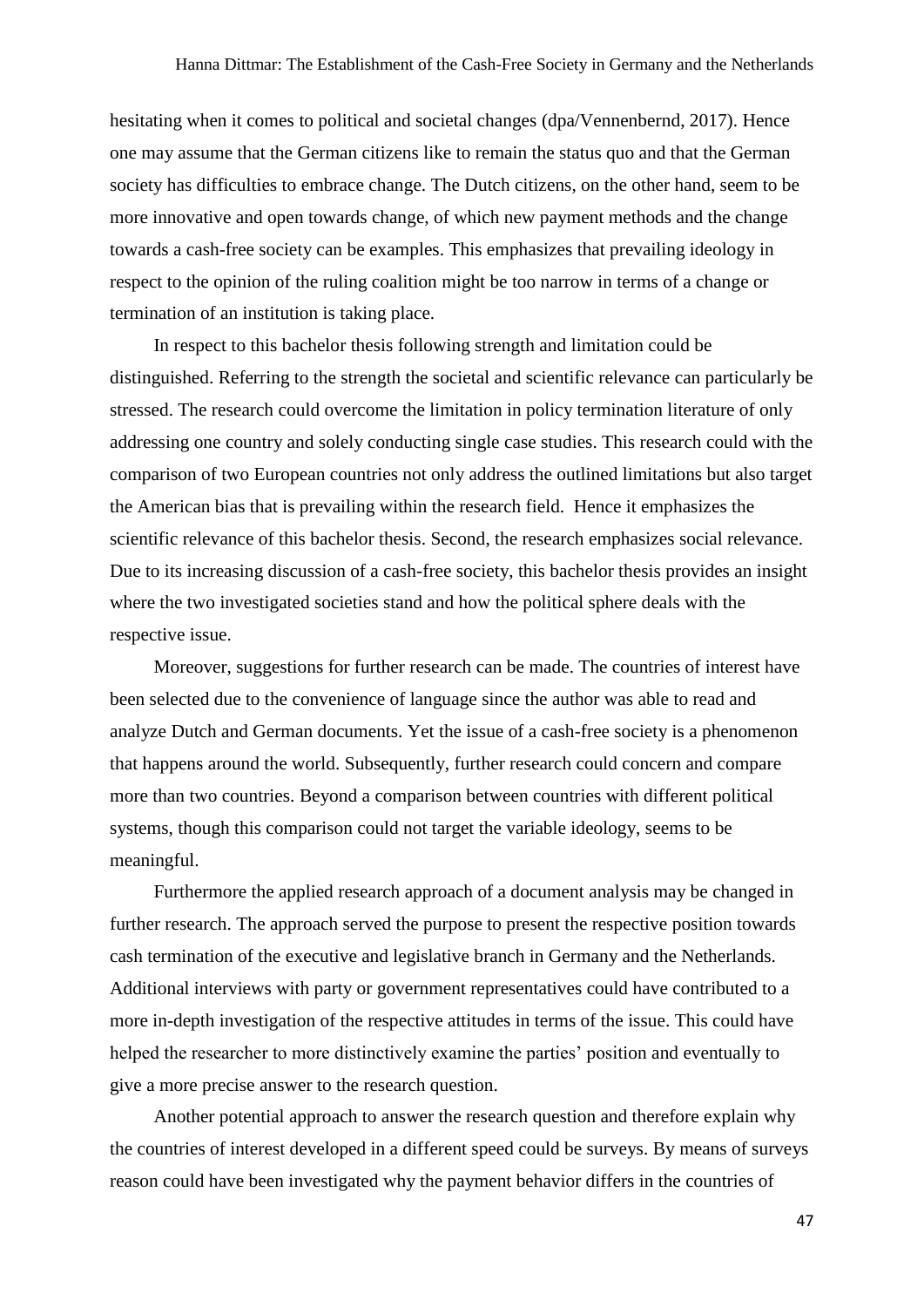interest to a great extent. This bottom-up approach could be therefore a suggestion for further researches that aim to examine the issue.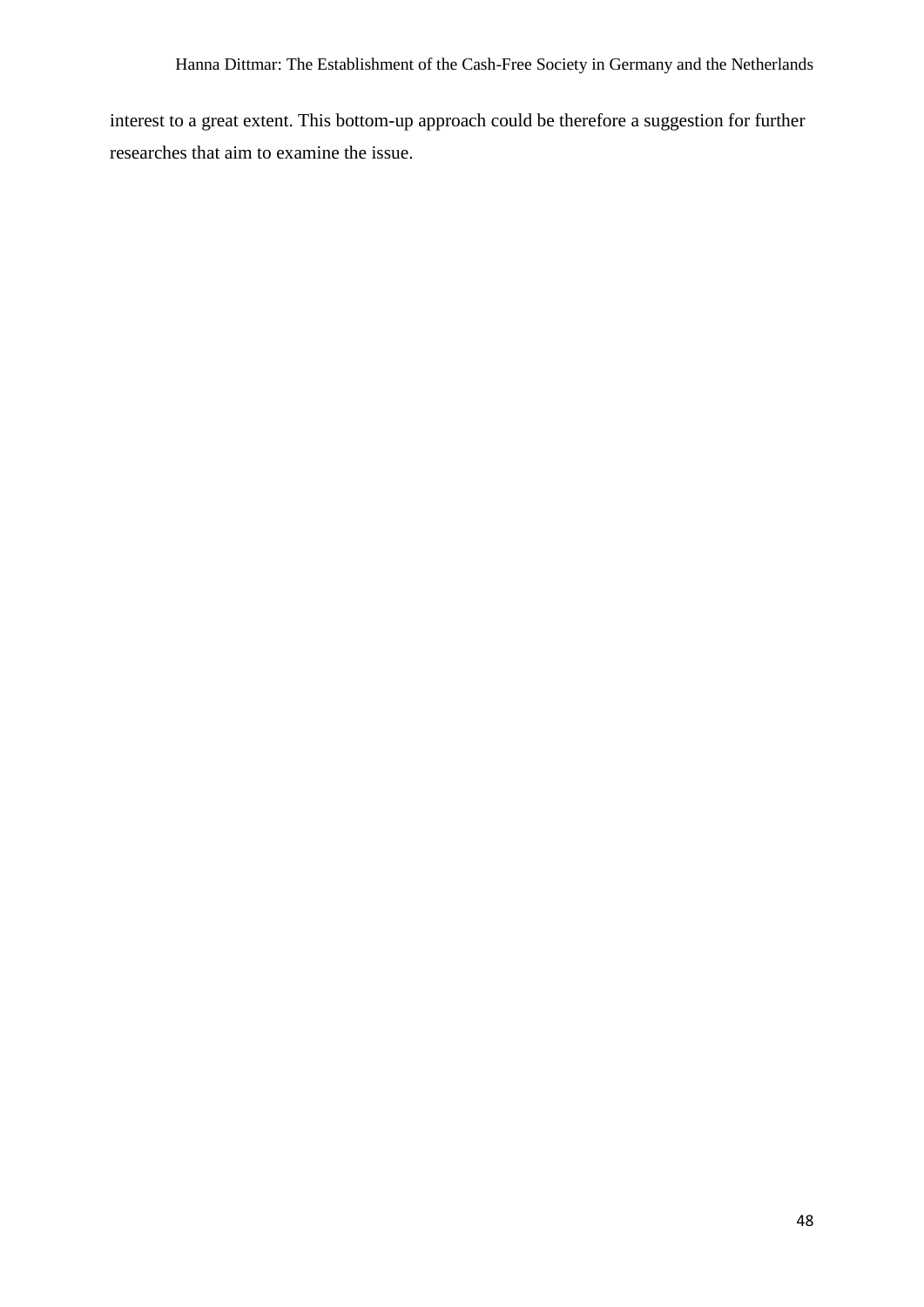# **References**

- Anderson, C. A., Leahy, M. J., DelValle, R., Sherman, S., & Tansey, T. N. (2014). Methodological application of multiple case study design using modified consensual qualitative research (CQR) analysis to identify best practices and organizational factors in the public rehabilitation program. *Journal of Vocational Rehabilitation*, *41*. Retrieved from 10.3233/JVR-140709
- Akinola, O. S. (2012). Cashless Society, Problems and Prospects, Data Mining Research Potentials. *International Journal of Computer Science and Telecommunications*, *3*(8). Retrieved from

http://citeseerx.ist.psu.edu/viewdoc/download?doi=10.1.1.680.1165&rep=rep1&type=pdf

- Ami./mas., F.A.Z. (2017, February 27). Mit Recht auf Bargeld gegen Martin Schulz. *FAZ*. Retrieved from https://www.faz.net/aktuell/wirtschaft/wirtschaftspolitik/cdu-legtvorschlaege-fuer-wahlprogramm-vor-14901217.html
- ARD-aktuell. (2017). Bundestagswahl 2017 Deutschland. Retrieved from https://wahl.tagesschau.de/wahlen/2017-09-24-BT-DE/index.shtml
- Arvidsson, N. (Ed.). (2019). Building a Cashless Society: The Swedish Route to the Future of Cash Payments. Cham: Springer International Publishing.
- Bardach, E. (1976). Policy termination as a political process. *Policy Sciences*, *7*(2), 123–131. https://doi.org/10.1007/BF00143910
- Bauer, M. W. (2009). The Policy Termination Approach: Critique and Conceptual Perspectives. Retrieved from https://www.sowi.hu-berlin.de/de/lehrbereiche/ehemaligelehrbereiche/politikundverwaltung/wps/working-paper-1
- Baxter, P., & Jack, S. (2008). Qualitative Case Study Methodology: Study Design and Implementation for Novice Researchers, *13*(4). Retrieved from https://nsuworks.nova.edu/tqr/vol13/iss4/2
- Behn, R. D. (1978). How to Terminate a Public Policy: A Dozen Hints for the Would-be Terminator. *Policy Analysis*, *4*(3), 393–413.
- Biller, R. P. (1976). On tolerating policy and organizational termination: Some design considerations. *Policy Sciences*, *7*(2), 133–149. https://doi.org/10.1007/BF00143911
- Birchall, S. J. (2014). Termination Theory and National Climate Change Mitigation Programs: The Case of New Zealand. *Review of Policy Research*, *31*(1), 38–59. https://doi.org/10.1111/ropr.12056
- Bowen, G. A. (2009). Document Analysis as a QualitativeResearch Method. *Qualitative research journal*, *9*(2). Retrieved from DOI: 10.3316/QRJ0902027
- Brewer, G. D. (1978). Termination: Hard Choices-Harder Questions. *Public Administration Review*, *38*(4), 338–344. https://doi.org/10.2307/975816
- Bundesregierung. (2017). Antwort der Bundesregierung auf die Kleine Anfrage der Abgeordneten Nicole Maisch, Dr. Gerhard Schick, Dr. Konstantin von Notz, weiterer Abgeordneter und der Fraktion BÜNDNIS 90/DIE GRÜNEN: Bargeldversorgung – Status quo und Entwicklung. Retrieved from http://dip21.bundestag.de/dip21/btd/18/131/1813154.pdf
- Bundesregierung. (2018). Antwort der Bundesregierung auf die Kleine Anfrage des Abgeordneten Dr. Anton Friesen und der Fraktion der AfD: Die UN und die Abschaffung des Bargeldes. Retrieved from http://dip21.bundestag.de/dip21/btd/19/052/1905242.pdf
- CDU. (2017). Für ein Deutschland in dem wir gut und gerne leben. Retrieved from CDU website: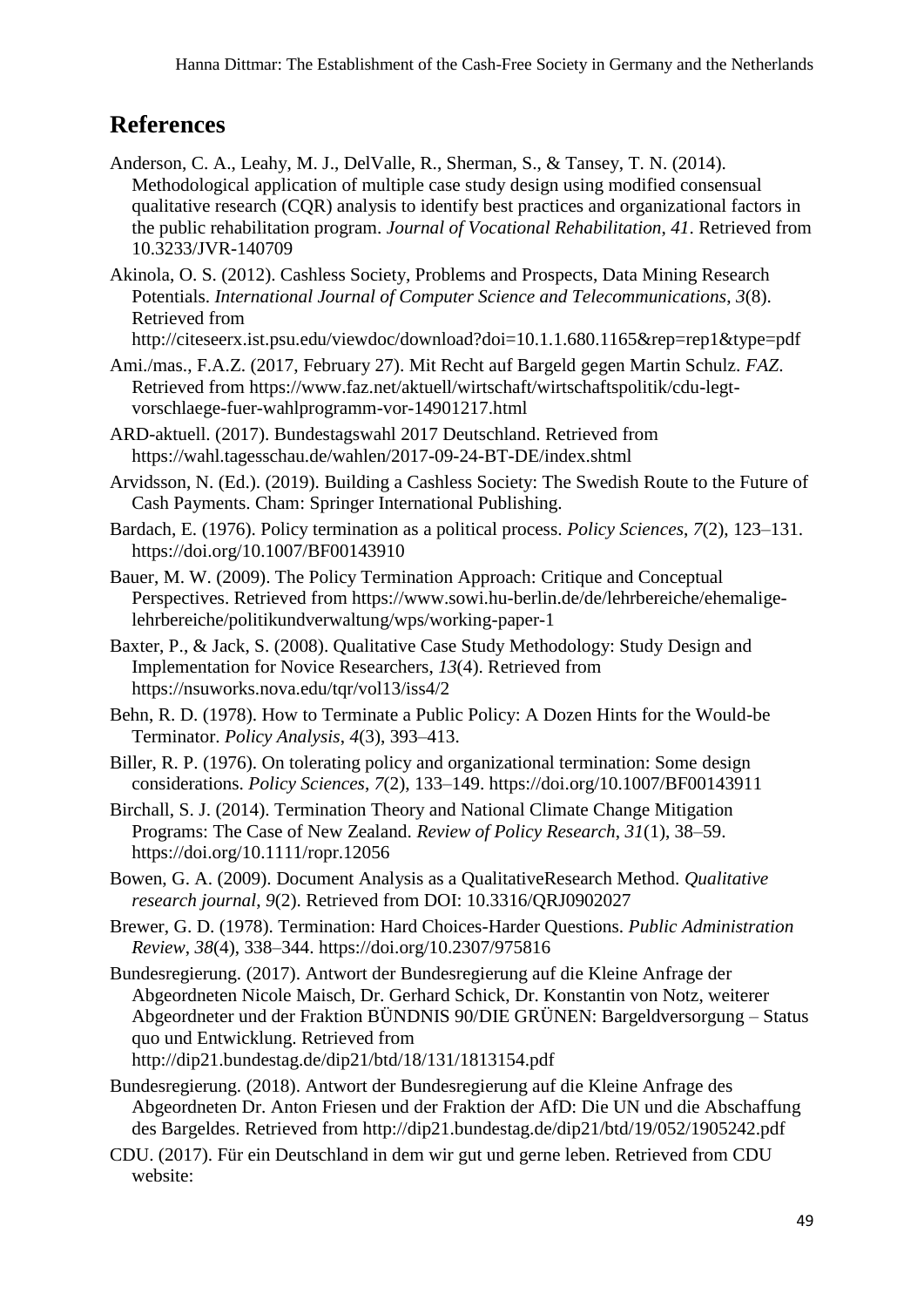https://www.cdu.de/system/tdf/media/dokumente/170703regierungsprogramm2017.pdf?fil  $e=1$ 

- Ceneey, N. (March 219). Access to cash review. Retrieved from https://www.accesstocash.org.uk/media/1087/final-report-final-web.pdf
- Christou, L. (2018, January 21). The rising trend of 'no cash accepted' as European currency goes electronic. *Verdict*. Retrieved from https://www.verdict.co.uk/europe-cashlesssociety/
- Daniels, M. R. (1995). Organizational termination and policy continuation: Closing the Oklahoma Public Training Schools. *Policy Sciences*, *28*(3), 301–315. https://doi.org/10.1007/BF01000291
- Danish Payment Council. (2016). Report on the role of cash in society. Retrieved from Denmarks National Bank website: http://www.nationalbanken.dk/en/bankingandpayments/danish\_payments\_council/Docume nts/Report on the role of cash in society.pdf
- DeLeon, P. (1978). Public Policy Termination: An End and a Beginning. *Policy Analysis*, *4*(3), 369–392.
- DeLeon, P., & deLeon, L. (2002). What Ever Happened to Policy Implementation? An Alternative Approach. *Journal of Public Administration Research and Theory: J-PART*, *12*(4), 467–492.
- Deutsche Bundesbank. (2011). Payment behaviour in Germany in 2011. Retrieved from https://www.bundesbank.de/resource/blob/663302/8b1c7f5a6407b21aac71dd41cef8bbd2/ mL/zahlungsverhalten-in-deutschland-2011-data.pdf
- Deutsche Bundesbank. (2014). Payment behaviour in Germany in 2017. Retrieved from https://www.bundesbank.de/resource/blob/599406/8deaa2563cb837cb33d2d38edef6c4d6/ mL/zahlungsverhalten-in-deutschland-2014-data.pdf
- Deutsche Bundesbank. (2017). Payment behaviour in Germany in 2017. Retrieved from https://www.bundesbank.de/resource/blob/634056/8e22ddcd69de76ff40078b31119704db/ mL/zahlungsverhalten-in-deutschland-2017-data.pdf
- Dpa/hib (2017, February 24). "Obergrenze für Barzahlungen schafft gläserne Bürger". *Welt*. Retrieved from https://www.welt.de/regionales/bayern/article162352673/Obergrenze-fuer-Barzahlungen-schafft-glaeserne-Buerger.html
- Duhaime. (n.y.). Duhaime's Law Dictionary. Retrieved from http://www.duhaime.org/LegalDictionary/L/LegislativeBranch.aspx
- De Telegraaf (2017, October 21). Dit zijn de 16 ministers van Rutte III. *De Telegraf*. Retrieved from https://www.telegraaf.nl/nieuws/876373/dit-zijn-de-16-ministers-van-rutteiii?utm\_source=google&utm\_medium=organic
- Dpa/Vennenbernd, R. (2017, October 12). Was bedeutet der Ausdruck "German Angst"? *Focus*. Retrieved from https://www.focus.de/politik/praxistipps/german-angst-was-ist-daseigentlich\_id\_7705190.html
- Döderlein, D. (2019, March 18). Moving Towards A Cashless Society In A Cash-Reliant World. *Forbes*. Retrieved from https://www.forbes.com/sites/danieldoderlein/2019/03/18/moving-towards-a-cashlesssociety-in-a-cash-reliant-world/#67fef4a5236a
- *Encyclopedia of survey research methods.* (2008). Thousand Oaks, Calif.: SAGE Publications.
- Fabris, N. (2018). Cashless Society The Future of Money or a Utopia? *Journal of Central Banking Theory and Practice*. Retrieved from 10.2478/jcbtp-2019-0003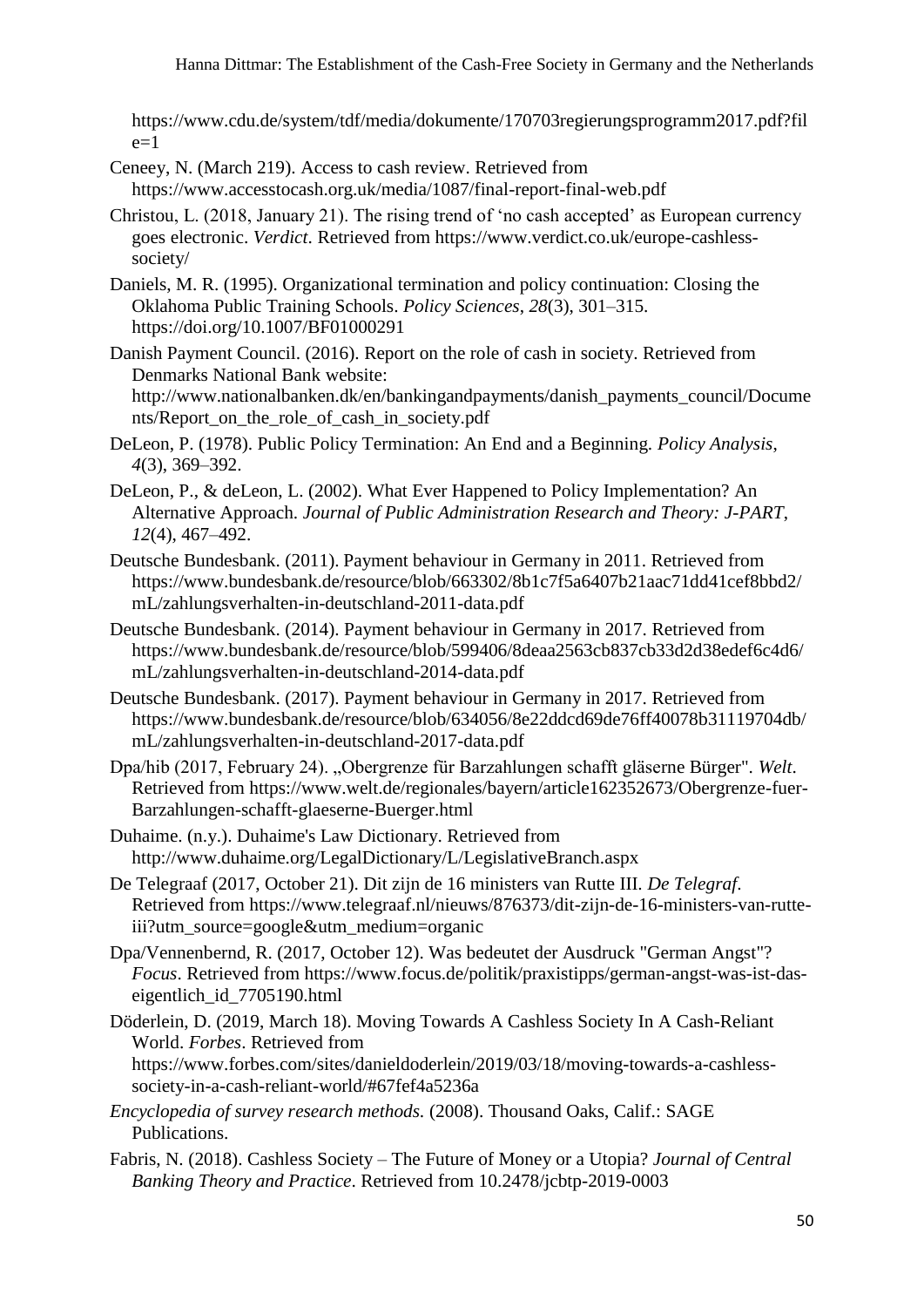- Fechner, J. (2016). *Recht auf Bargeld*. Retrieved from SPD website: https://www.spdfraktion.de/presse/pressemitteilungen/recht-bargeld
- Fleming, S. (2019, January 27). Why a cash-free future might not be as close as you think. *World Economic Forum*. Retrieved from https://www.weforum.org/agenda/2019/01/acash-free-future-might-not-be-as-close-as-you-think/
- Flick, U. (2004). A companion to qualitative research.
- Frantz, J. E. (1992). Reviving and revising a termination model. *Policy Sciences*, *25*(2), 175– 189. https://doi.org/10.1007/BF00233747
- Frantz, J. E. (1997). The high cost of policy termination. *International Journal of Public Administration*, *20*(12), 2097–2119. https://doi.org/10.1080/01900699708525288

Geva-May, I. (2004). Riding the Wave of Opportunity: Termination in Public Policy. *Journal of Public Administration Research and Theory*, *14*(3), 309–333. https://doi.org/10.1093/jopart/muh020

Gracia-Schwartz, D. D., Hahn, R. W., & Layne-Farrar, A. (2006). The Move Toward a Cashless Society: A Closer Look at Payment Instrument Economics. *Review of Network Economics*, *5*(2). Retrieved from https://www.degruyter.com/downloadpdf/j/rne.2006.5.issue-2/rne.2006.5.2.1094/rne.2006.5.2.1094.pdf

- Greene, D., & David, J. L. (1984). A research design for generalizing from multiple case studies. *Evaluation and Program Planning*, *7*(1), 73–85. https://doi.org/10.1016/0149- 7189(84)90027-2
- Greenwood, J. (1997). The succession of policy termination. *International Journal of Public Administration*, *20*(12), 2121–2150. https://doi.org/10.1080/01900699708525289
- Gustafsson, J. T. (2017). Single case studies vs. multiple case studies: A comparative study. Retrieved from http://www.diva-portal.org/smash/get/diva2:1064378/FULLTEXT01.pdf
- Hasan, I., Renzis, T. de, & Schmiedel, H. (2013). Retail payments and the real economy. Retrieved from European Central Bank website: https://www.ecb.europa.eu/pub/pdf/scpwps/ecbwp1572.pdf?0568b27871896eb01f54b0c4c 40a8f63
- Hodgson, G. M. (2006). What Are Institutions? *Journal of economic Issues*. Retrieved from http://www.geoffrey-hodgson.info/user/bin/whatareinstitutions.pdf
- Hoekstra, W. (2017). Beantwoording Kamervragen van de leden Ronnes en Slootweg (beiden CDA) en van het lid Leijten (SP) over het verdwijnen van pinautomaten en de verminderende toegankelijkheid tot contant geld. Retrieved from ministerie van financien website:

https://1848.nl/static/pdf/43/7f/437f0b862280114193ef4fbb8a827d640e450f98.pdf

- Innovation Quarter (2018, July 26). The Netherlands moves up to n. 2 on global innovation index 2018. *Innovation Quarter*. Retrieved from https://www.innovationquarter.nl/en/thenetherlands-moves-up-to-no-2-on-global-innovation-index-2018/
- Jonker, N., Hernandez, L., Vrees, R. de, & Zwaan, P. (2018). From cash to cards: how debit card payments overtook cash in the Netherlands. Amsterdam. Retrieved from De Nederlandsche Bank N.V website:

https://www.dnb.nl/binaries/From%20cash%20to%20cards\_tcm46-372117.pdf

- Kaufman, H. (Ed.). (1976). Are government organizations immortal? Washington, D.C.: Brookings Institution.
- Kirkpatrick, S. E., Lester, J. P., & Peterson, M. R. (1999). The policy termination process of **Policy**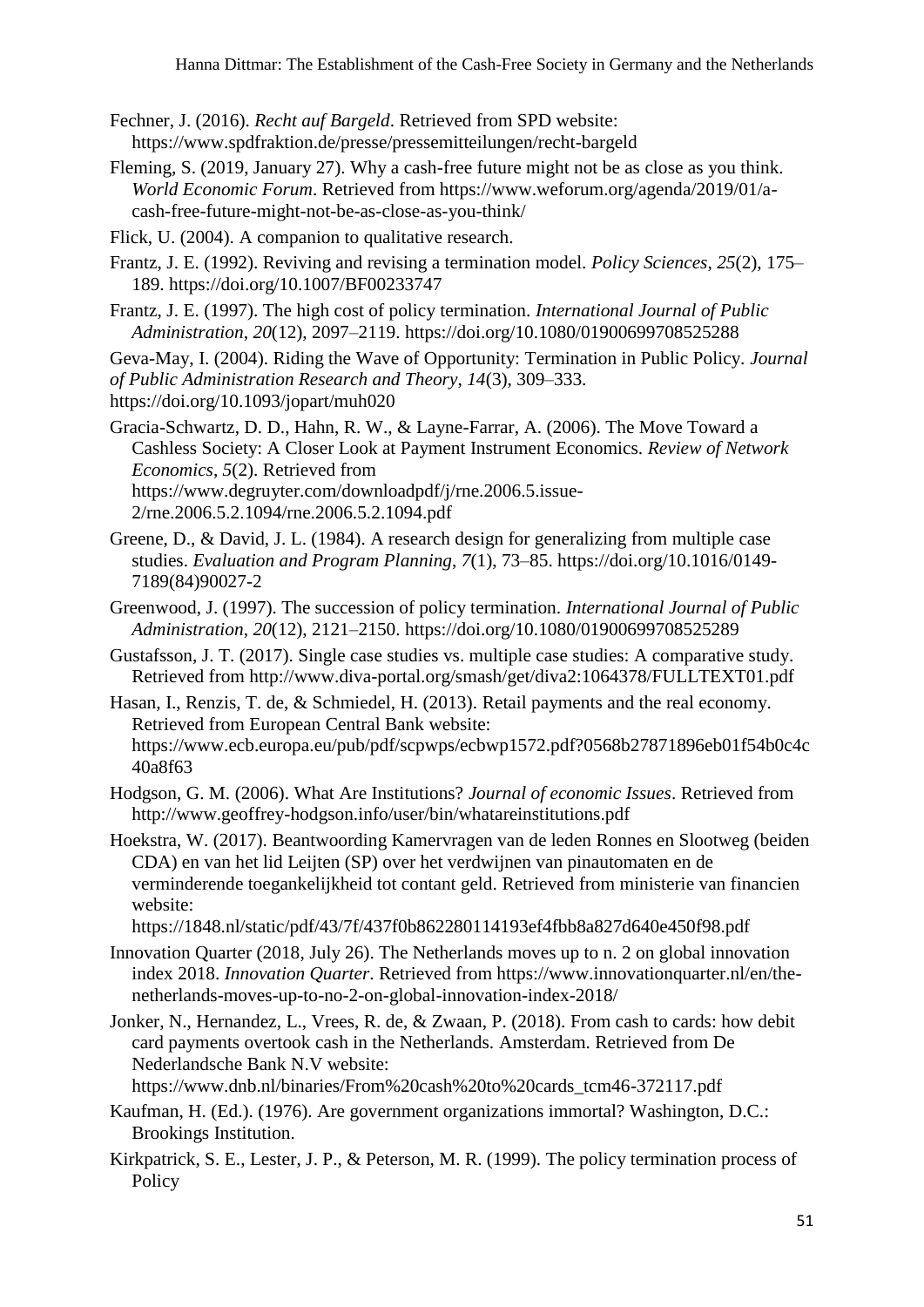*Research*, *16*(1), 209–238. https://doi.org/10.1111/j.1541-1338.1999.tb00847.x

- Knopers, F. (2018, November 6). VVD wil maximum van  $\epsilon$ 500 voor contante betaling. *Marketupdate*. Retrieved from https://marketupdate.nl/nieuws/economie/vvd-wilmaximum-van-e500-voor-contante-betaling/
- Mieseigha, E. G., & Ogbodo, U. K. (2013). An Empirical Analysis of the Benefits of Cashless Economy on Nigeria's Economic Development. *Research Journal of Finance and Accounting*, *4*(17). Retrieved from https://iiste.org/Journals/index.php/RJFA/article/viewFile/8970/9304
- Ollogren, K., & Hoekstra, W. (2018). Beantwoording Kamervragen gemeenten en acceptatie contant geld. Retrieved from ministerie van binnenlandse zaken en koninkrijksrelaties website:

https://www.rijksoverheid.nl/binaries/rijksoverheid/documenten/kamerstukken/2018/05/30 /beantwoording-kamervragen-over-accepteren-contant-geld-doorgemeenten/beantwoording-kamervragen-over-accepteren-contant-geld-door-gemeenten.pdf

Presse- und Informationsamt der Bundesregierung. (2019). *Das Bundeskabinett*. Retrieved

from https://www.bundesregierung.de/breg-de/bundesregierung/bundeskabinett

Ramkema, H., Hesselink, K. P., & Parren, S. (Eds.). (2008). The Dutch political system in a nutshell. Amsterdam, The Hague: Instituut voor Publiek en Politiek; Netherlands Institute for Multiparty Democracy.

Reder, M. W. (1982). Chicago Economics: Permanence and Change. *Journal of Economic Literature*, *20*(1), 1–38.

Sajter, D. (2013). Privacy, Identity, and the Perils of the Cashless Society. *Culture, Society, Identity - European Realities*. Retrieved from https://papers.ssrn.com/sol3/papers.cfm?abstract\_id=2285438

Seawright, J., & Gerring, J. (2008). Case Selection Techniques in Case Study Research: A Menu of Qualitative and Quantitative Options. *Political Research Quarterly*, *61*(2), 294– 308. https://doi.org/10.1177/1065912907313077

Smithin, J. N. (2000). What is money? *Routledge international studies in money and banking: Vol. 6*. London, New York: Routledge.

- SPD. (2017). Zeit für mehr Gerechtigkeit: Unser Regierungsprogramm für Deutschland. Retrieved from SPD website: https://www.spd.de/fileadmin/Dokumente/Bundesparteitag\_2017/Es\_ist\_Zeit\_fuer\_mehr\_ Gerechtigkeit-Unser\_Regierungsprogramm.pdf
- Steltzner, H. (2016, December 19). CDU gegen Schäuble: Kampf für das Bargeld. *FAZ*. Retrieved from https://www.faz.net/aktuell/wirtschaft/cdu-und-wolfgang-schaeuble-sindbei-bargeld-politik-uneins-14581212.html
- The economist (2017, March 16). Dutch election results. *The Economist*. Retrieved from https://www.economist.com/graphic-detail/2017/03/16/dutch-election-results
- Tweede Kamer. (2019). Gebruik van contant geld in de samenleving. Retrieved from Tweede Kamer website:

https://drive.google.com/drive/u/0/folders/1PjWs5f6vypMjsStYTOa4HalE7i3Ir26Q

Vaessen, E. (2018, November 5). VVD wil verplicht pinnen bij aankopen boven 500 euro. *EenVandaag*. Retrieved from https://eenvandaag.avrotros.nl/item/vvd-wil-verplichtpinnen-bij-aankopen-boven-500-euro/

Van der Knaap, P., & Vries, T. de. (2018). World cash report 2018. Retrieved from https://cashessentials.org/app/uploads/2018/07/2018-world-cash-report.pdf